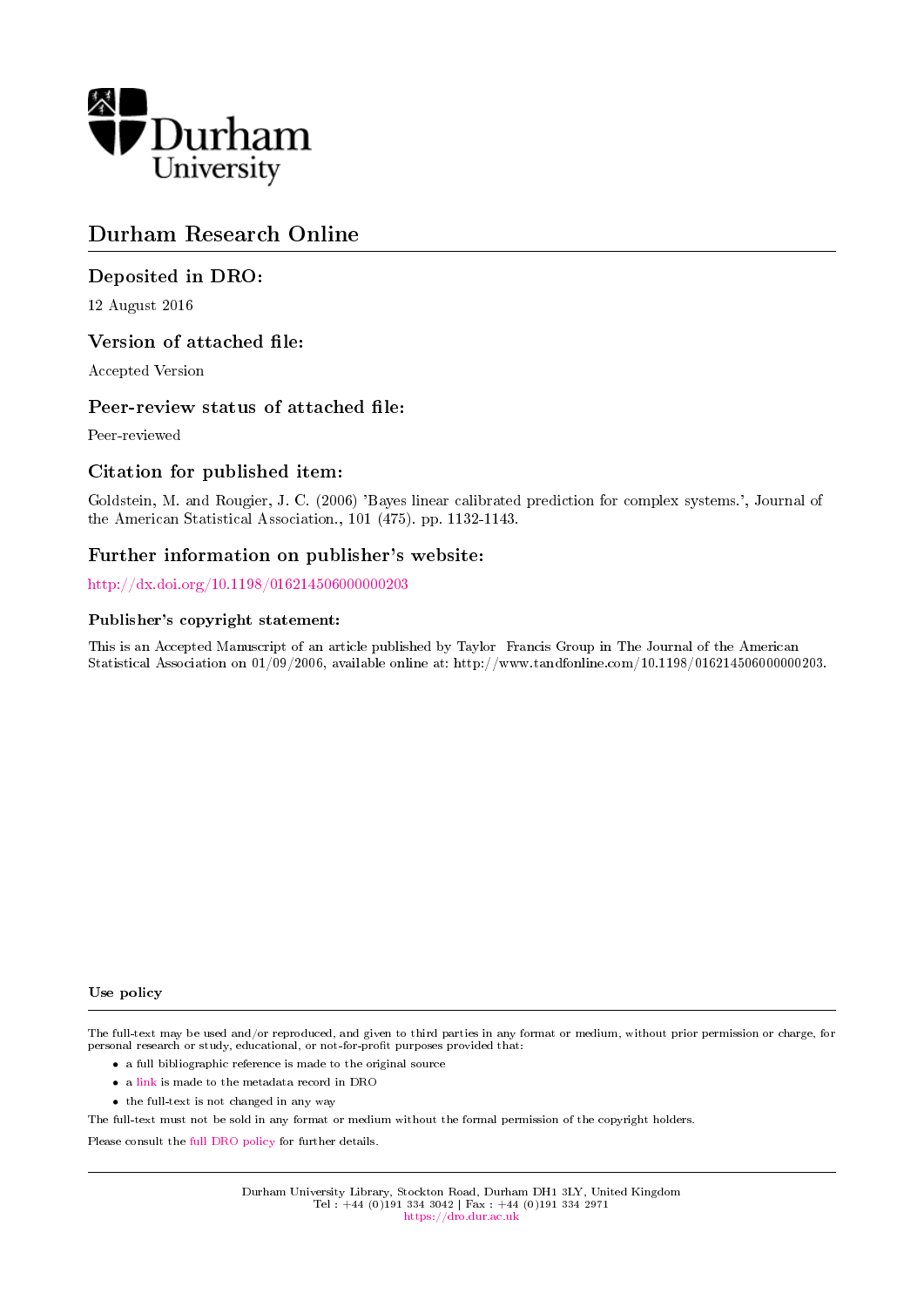# Bayes Linear Calibrated Prediction for Complex Systems

Michael Goldstein and Jonathan Rougier<sup>\*</sup>

Department of Mathematical Sciences

University of Durham, U.K.

#### Abstract

A calibration-based approach is developed for predicting the behaviour of a physical system which is modelled by a computer simulator. The approach is based on Bayes linear adjustment using both system observations and evaluations of the simulator at parameterisations which appear to give good matches to those observations. This approach can be applied to complex high-dimensional systems with expensive simulators, where a fully-Bayesian approach would be impractical. It is illustrated with an example concerning the collapse of the Thermohaline Circulation (THC) in the Atlantic.

Key words: Computer Experiment, Model Diagnostics, Simulator, Emulator, Calibration, Hat Run, Thermohaline Circulation (THC)

<sup>∗</sup>Michael Goldstein is Professor and Jonathan Rougier is Research Fellow, Department of Mathematical Sciences, University of Durham, Science Laboratories, South Road, Durham DH1 3LE, U.K. (E-mail: J.C.Rougier@durham.ac.uk).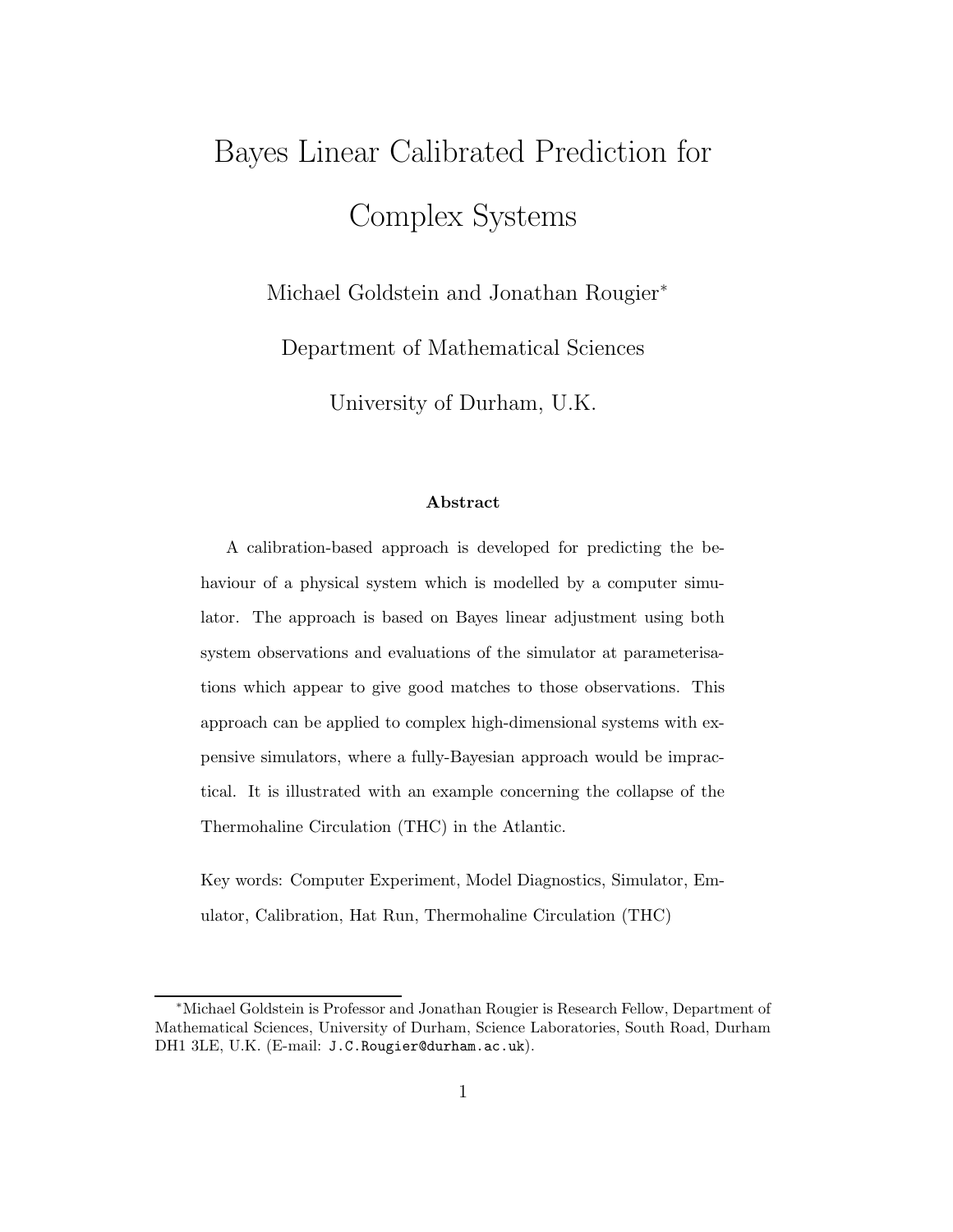## 1 Introduction

Computer simulators are used to make inferences about physical systems in a very wide range of applications. Much of the interest is in using computer simulators, in conjunction with historic and current system data, to make predictions about future system behaviour. The use of computer simulators is necessary because the medium- and long-term behaviour of many physical systems follows natural laws that cannot be deduced from currently-available data. A high-profile example of the role of computer simulators in policymaking is the ongoing debate on climate change (Houghton et al., 2001).

The computer simulator takes input, describing the properties of the system, and returns output, typically describing the evolution of the state of the system through time. There are three major sources of uncertainty. Firstly, the correct value for the input to the simulator is not known: in many cases the very notion of a correct setting may be debatable. Secondly, the simulator is an imperfect analogue of the system. Part of this is due to uncertainty about the precise values of some of the simulator's parameters, referred to as the simulator input. But even with the best choice for the simulator input, the output will almost certainly not correspond exactly to the system behaviour. Finally, if there are data involved, there is the uncertainty induced by measurement error. These substantial uncertainties, together with necessary involvement of experts, suggest that it is natural to adopt a Bayesian approach (Kennedy and O'Hagan, 2001). However, the severe computational demands restrict the application of a fully-Bayesian treatment to problems of moderate size and complexity. For larger problems the more tractable Bayes linear approach has had some success (Craig et al., 1996, 1997, 2001), and avoids much of the computational burden of the fully-Bayesian approach.

In the Bayesian approaches, the runs of the simulator are used to inform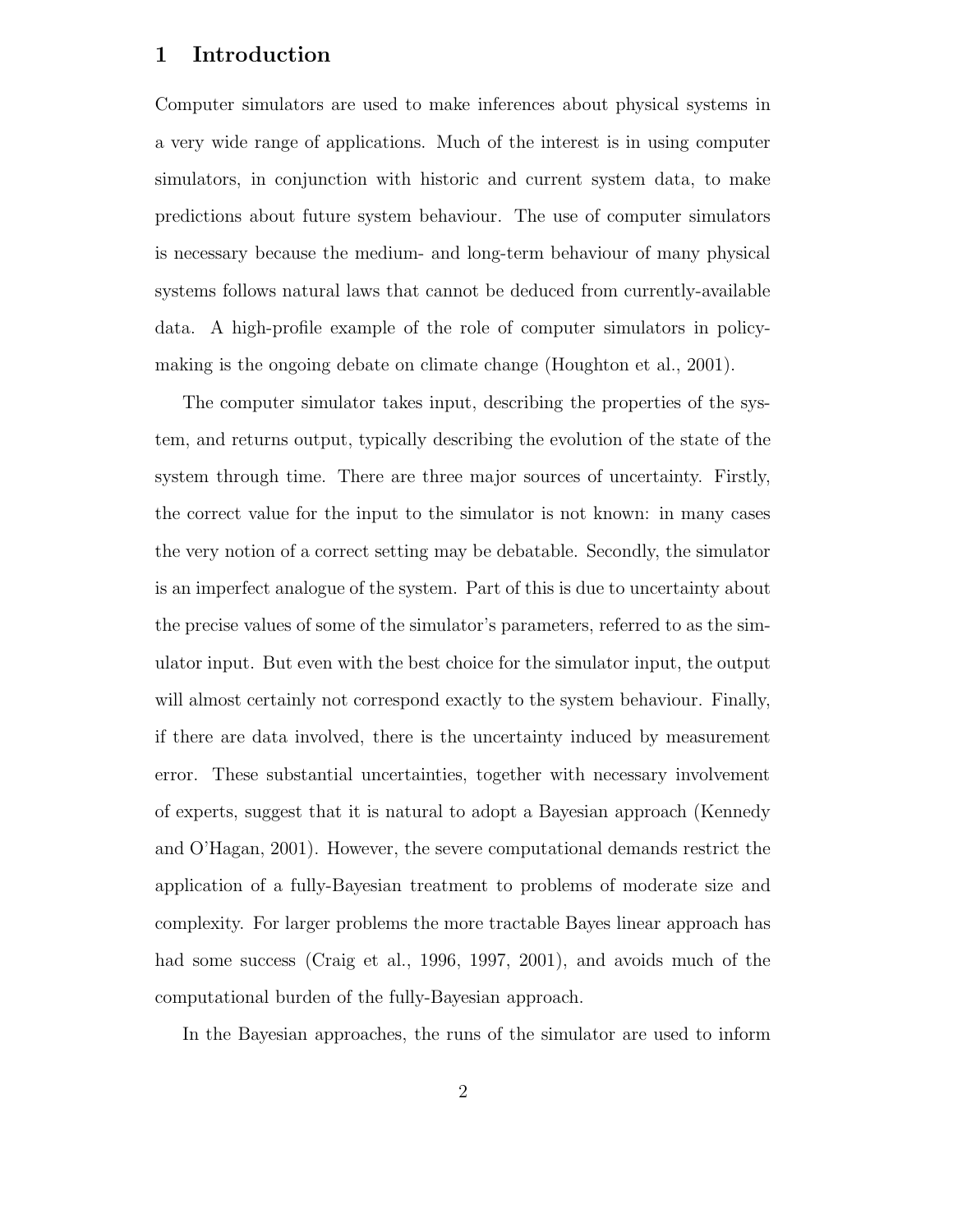a belief model of the simulator. This belief model, in conjunction with the various uncertainties linking the simulator to the system, determines a likelihood for the simulator inputs using the observed system data, which may be inverted via Bayes's Theorem to give a posterior predictive distribution for system behaviour. This is in contrast to the more traditional use of computer simulators, in which the objective is to locate the best input and then make inferences based solely on the simulator output at this input. To follow the traditional approach, we must first find, approximately, the best-fitting value of the inputs, by matching the historical data to simulator output. This is often termed 'calibration' or 'tuning' the simulator; often, calibration is important even when there is no requirement for subsequent forecasting. The values of other simulator outputs, for example those components corresponding to future system behaviour, are then used as point predictions for the system. This approach has the virtue of making good use of the simulator by running it at the best-fitting input value.

In this paper we propose a synthesis of these two approaches, that has the advantages of both and yet is tractable enough to be applied in large problems. The essence of our approach is to use the available system data twice. The data are first used to estimate the best-fitting input. The simulator is then evaluated at this input, which we term the 'hat run'. Comparison between the output of the hat run and the corresponding values of the data may be used as a diagnostic assessment of our ability to calibrate the model. Second, the data are used again, in conjunction with the result of the hat run, for linear prediction of the system values. We term this 'Bayes linear calibrated prediction'. The technical aspect of the analysis lies in the assessment of the full covariance structure between the data, the system and the hat run. In this assessment, we make explicit the dependence of the hat run on the system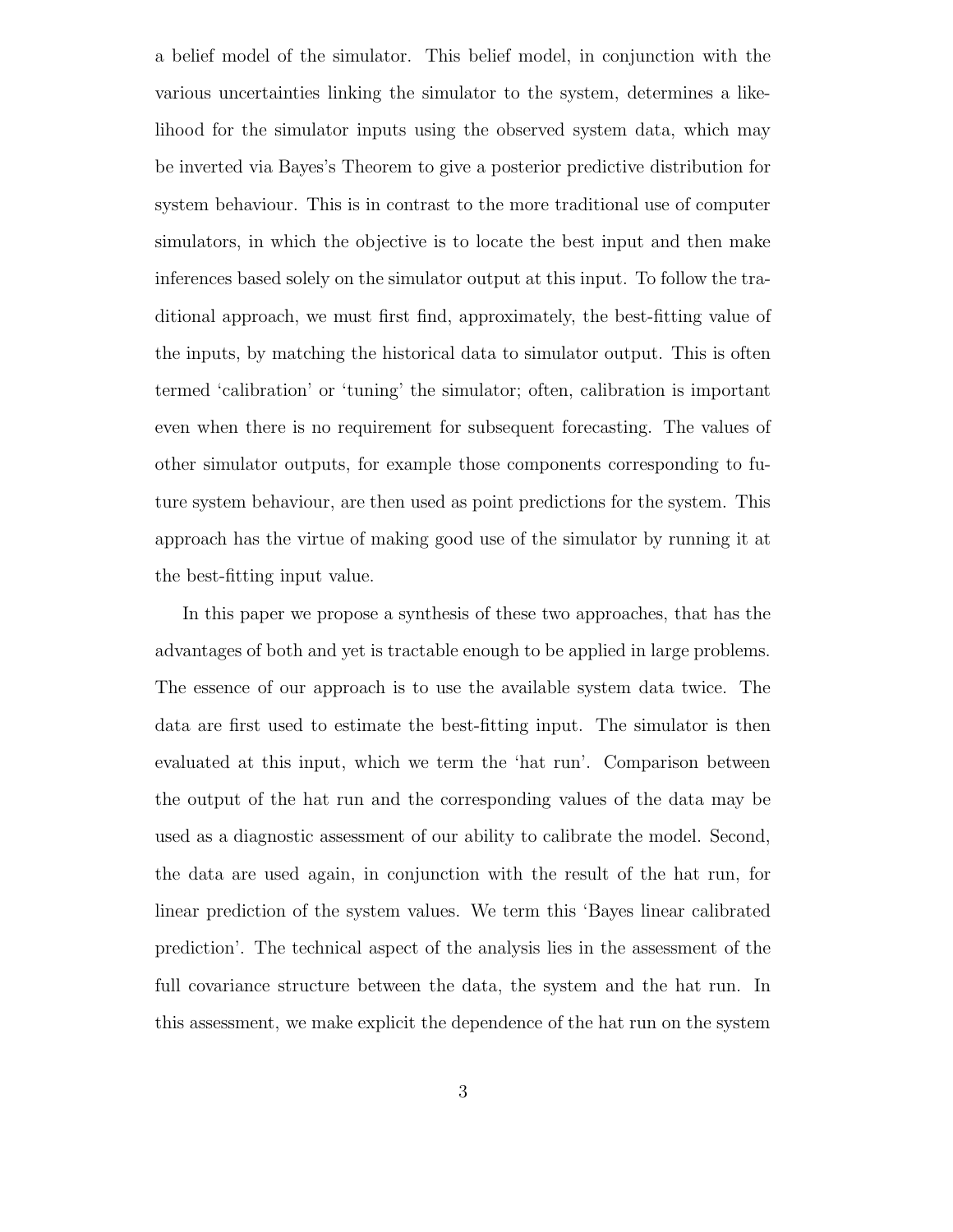data, so that when we predict the system behaviour, the double use of the data is correctly accounted for.

In section 2 we outline the fully-Bayesian approach to calibrated prediction, introduce the notion of an emulator, and discusses limitations for complex systems and large simulators. Section 3 describes an alternative Bayes linear treatment that is scalable to large simulators, and contrasts this with the fully-Bayesian approach. Section 4 introduces the 'hat run', an extension of the Bayes linear treatment that introduces an element of calibration that, in certain circumstances, may dramatically reduce predictive uncertainty. The hat run approach is illustrated in section 5, where a simple model of the Atlantic is calibrated to data in order to predict the point at which the Thermohaline Circulation (THC) breaks down: a highly topical issue that dominates the discussion of the impact of global warming on Western European climate. Section 6 concludes, and an Appendix contains a description of the mathematical treatment necessary to implement the hat run approach.

# 2 Calibrated prediction

In this section we outline the fully Bayesian approach to calibrated prediction using a computer simulator. The treatment is drawn from Craig et al. (2001), Kennedy and O'Hagan (2001), Goldstein and Rougier (2005a,b), Higdon et al. (2005) and Rougier (2005).

### 2.1 The general problem

Our starting point is a physical system. Denote the system value as  $y \in \mathcal{Y}$ ; typically  $\gamma$  is a collection of space- and time-indexed quantities. Often we also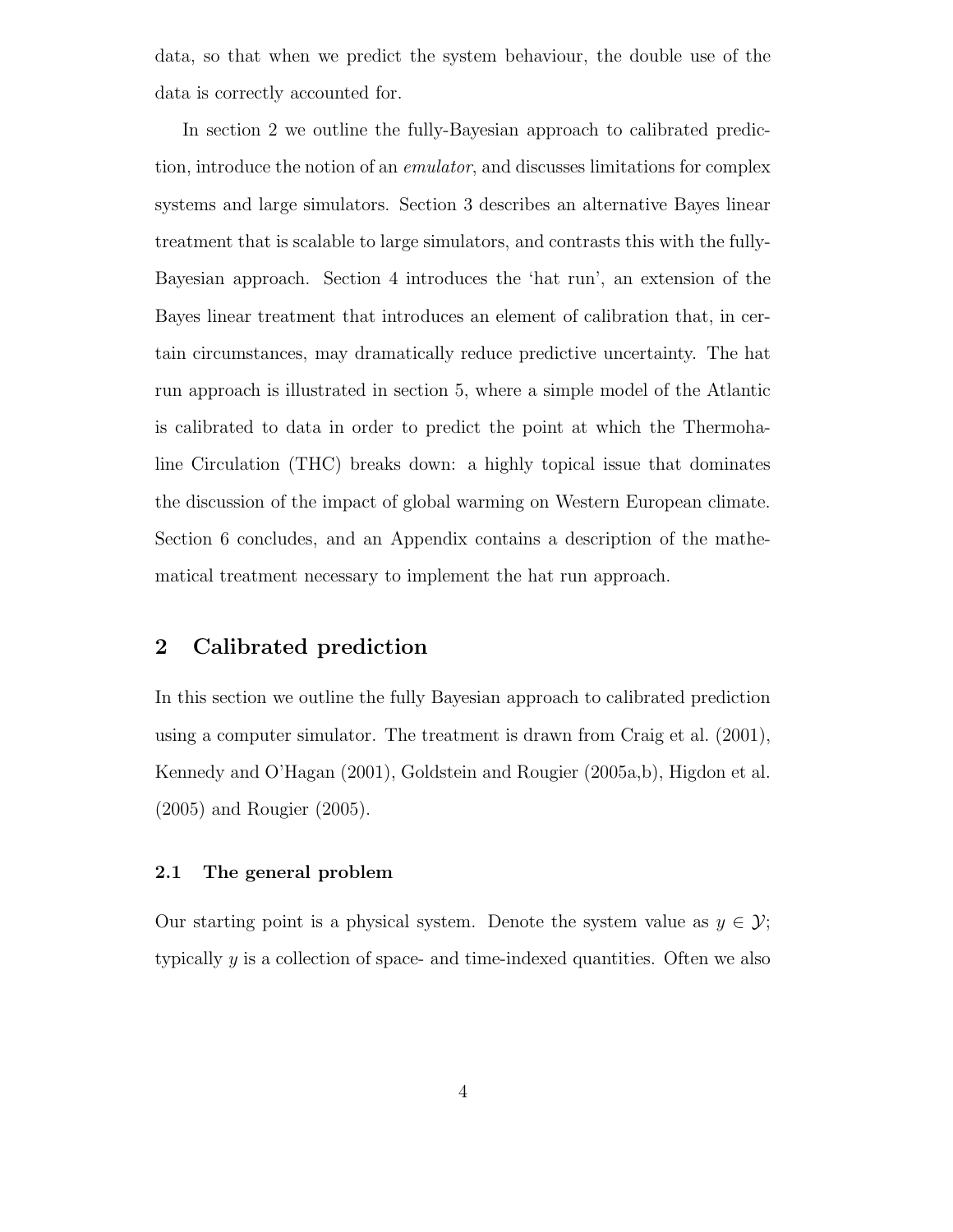have some observations on  $y$ , denoted  $z$ . We will write

$$
z = Hy + e \tag{1}
$$

where  $H$  is the incidence matrix showing which linear combinations of  $y$  have been measured, and  $e$  is the measurement error, which is taken to be independent of all other uncertain quantities. Often the rows of  $H$  are simply rows from the identity matrix. In large applications, the rows of H might correspond to temporal averaging or spatial interpolation; in the latter case we might include an additional error component in e to account for imprecision in our linear mapping from y to z.

To specify  $Pr(y)$ , we start with a simulator for the system, usually implemented as computer code. This simulator can embody dynamic physical laws, such as conservation laws, that would be very difficult to describe probabilistically. The simulator is a deterministic function  $f : \mathcal{X} \to \mathcal{Y}$ , where  $x \in \mathcal{X}$  is a collection of model parameters about which we are uncertain. This uncertainty could arise because the model parameters correspond to physical quantities whose values we do not know, or which are inferred from proxy data (e.g., initial conditions, or 'historic' forcing functions), or because they correspond to quantities with no accurately measurable physical analogue (e.g., in submodels standing in for missing or unknown physics), or because the simulator is of sufficiently poor quality to induce uncertainty about the appropriate values of even measurable quantities (e.g., through excluding the effect of sub-grid-scale processes).

For each x, we are also uncertain about the value of  $f(x)$ , until we choose to evaluate this value. If f is slow to evaluate and  $\mathcal X$  is high dimensional, then we will only have a very limited number of evaluations on which to condition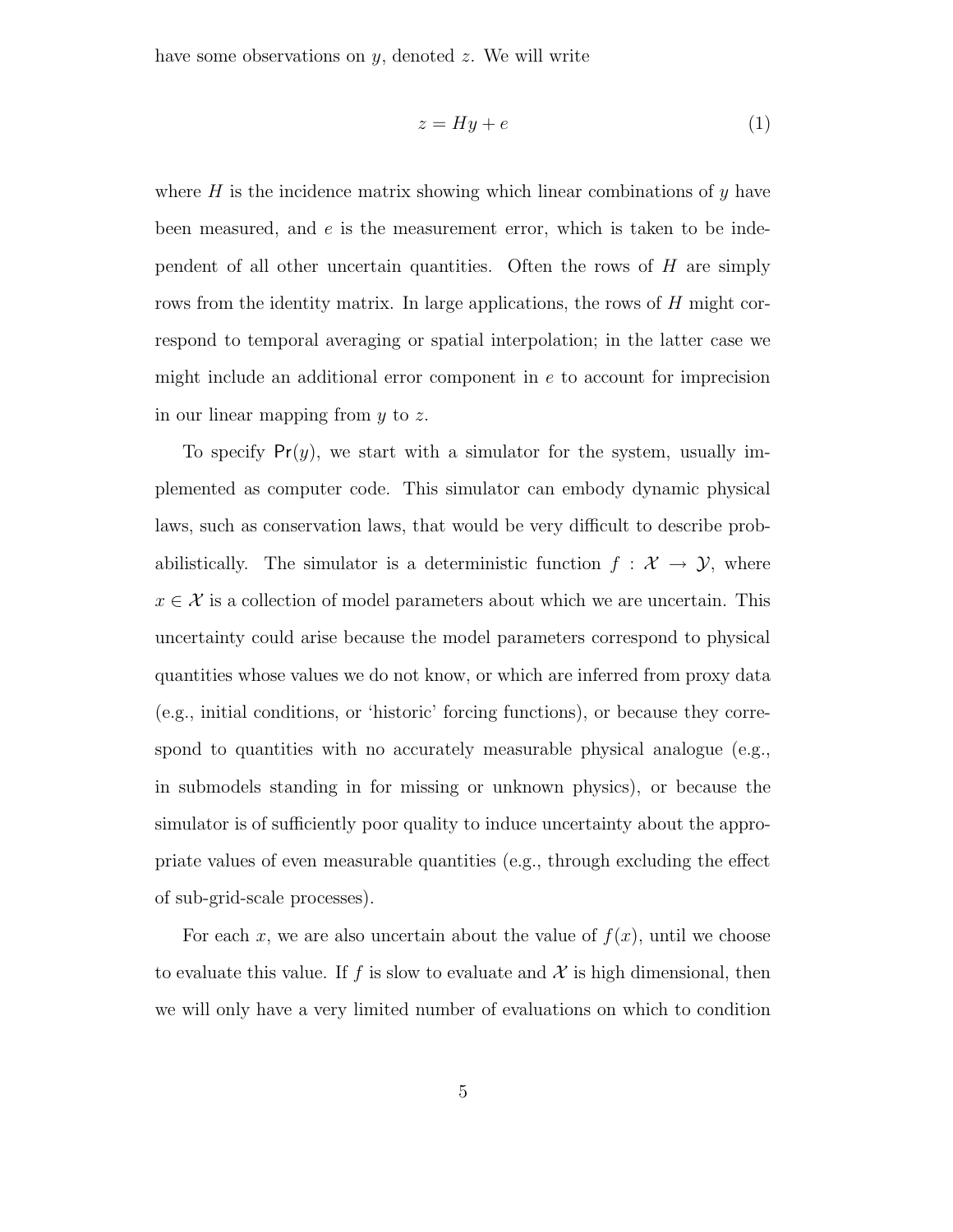our initial uncertainty about the values taken by  $f$ . Suppose that we have *n* evaluations of our simulator at inputs  $X \triangleq (x_1, \ldots, x_n)$ , where we denote the resulting evaluations as  $F \triangleq (f(x_1), \ldots, f(x_n))$ . The evaluations  $(F; X)$ are informative for the function  $f$  and thus for  $y$ . To exploit this information, we must describe how  $f$  and  $y$  are related. A common formulation in the literature is the *Best Input* assumption (Goldstein and Rougier, 2005a), which we will adopt here:

**Best Input Assumption.** There exists a value  $x^* \in \mathcal{X}$  where  $x^* \perp f$ , such that  $f^* \triangleq f(x^*)$  is sufficient, both for the function f and for the value  $x^*$ , for assessing uncertainties for y.

It is helpful to parameterise the relationship between  $f^*$  and  $y$  in terms of the discrepancy,

$$
\epsilon \triangleq y - f^*.\tag{2}
$$

The Best Input assumption implies that  $\epsilon \perp\!\!\!\perp (f, x^*)$ . Often we choose to set  $E(\epsilon) = 0$ . Our choice for  $Var(\epsilon)$  is indicative of how good a model we believe f to be. The structure of  $\text{Var}(\epsilon)$  reflects the structure of  $\mathcal{Y}$ . For example, spatial and/or temporal indices for  $\mathcal Y$  would typically be reflected in positive off-diagonal elements in  $\text{Var}(\epsilon)$ ; see, for example, Craig et al. (2001, section 6). Another approach to assessing the off-diagonal structure of  $\text{Var}(\epsilon)$  is discussed in Goldstein and Rougier (2005b).

Using the Best Input assumption, we can represent our uncertainties on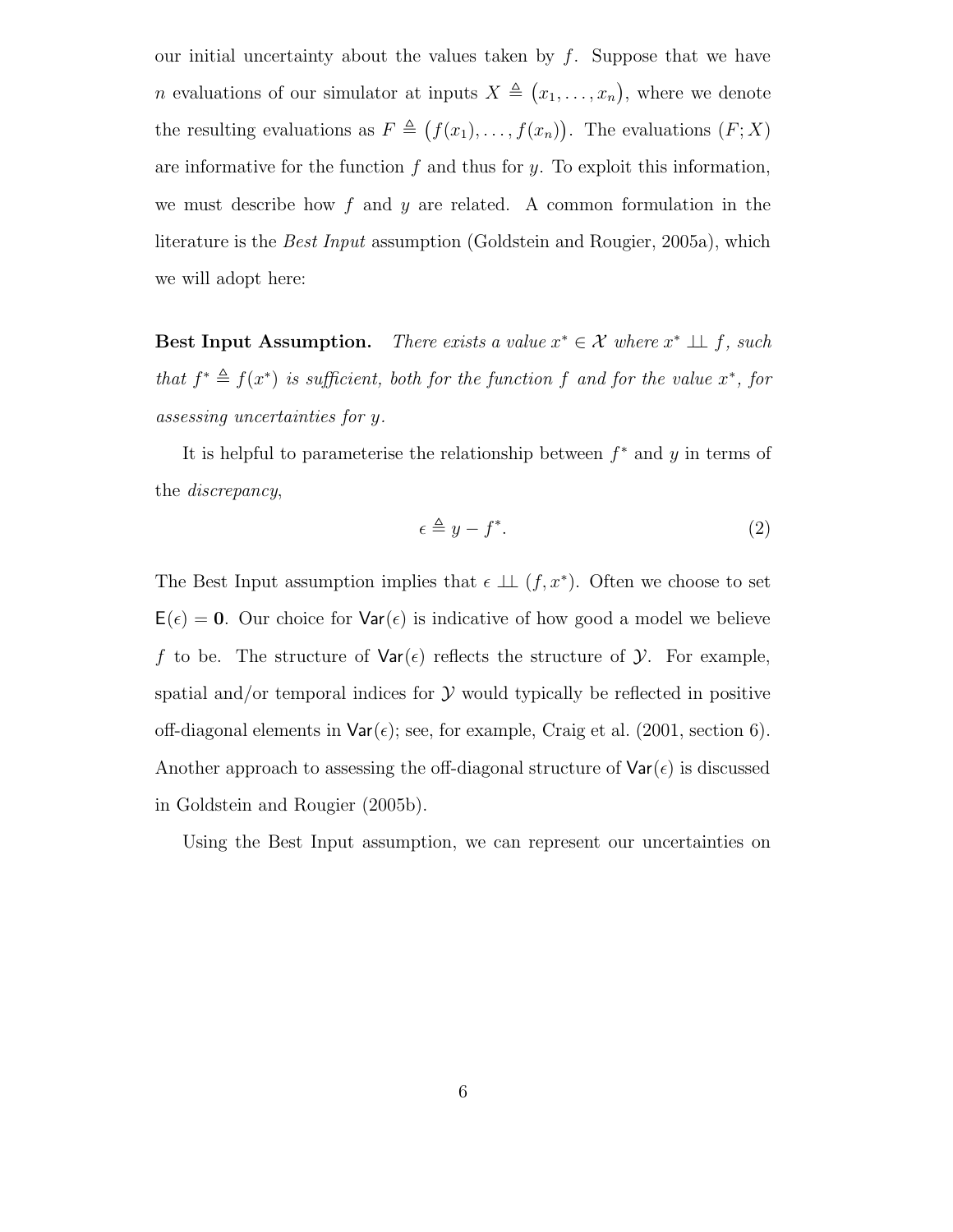the following Bayesian belief net:



where the boxes indicate vertices that are completely determined by their parents. We require marginal distributions for each member of the collection  $(f, x^*, \epsilon, e)$ . Both z and  $(F; X)$  are instantiated, and f,  $\epsilon$  and e are typically treated as nuisance quantities in order to make inferences for  $(x^*, y)$ . Our inference takes the form of a calibrated prediction based on the conditional distribution  $Pr(x^*, y \mid z, F; X)$ . The marginal conditional distribution  $Pr(x^* | z, F; X)$  is the Bayesian solution to the *statistical inverse problem*: finding the input value which gave rise to the noisy observations  $z$ . We often refer to this analysis as calibration. Likewise, the marginal conditional distribution  $Pr(y | z, F; X)$  is the *system prediction*. The Bayesian approach shows how these two tasks may be unified, so that their answers are consistent.

#### 2.2 The emulator

The belief net in (3) allows us to integrate out f, replacing the vertex  $f^* | (x^*, f)$ with  $f^*$  |  $(x^*, F; X)$ . The distribution of  $f(x)$  conditional on  $(x, F; X)$  is termed the emulator of f. While terminology may vary, use of emulators in computer experiments is well-established; see, e.g., the review in Santner et al. (2003). The emulator is a stochastic representation of the function updated with evaluations of that function at known inputs. The emulator allows us to interpolate or extrapolate the evaluations  $(F; X)$  to beliefs about the sim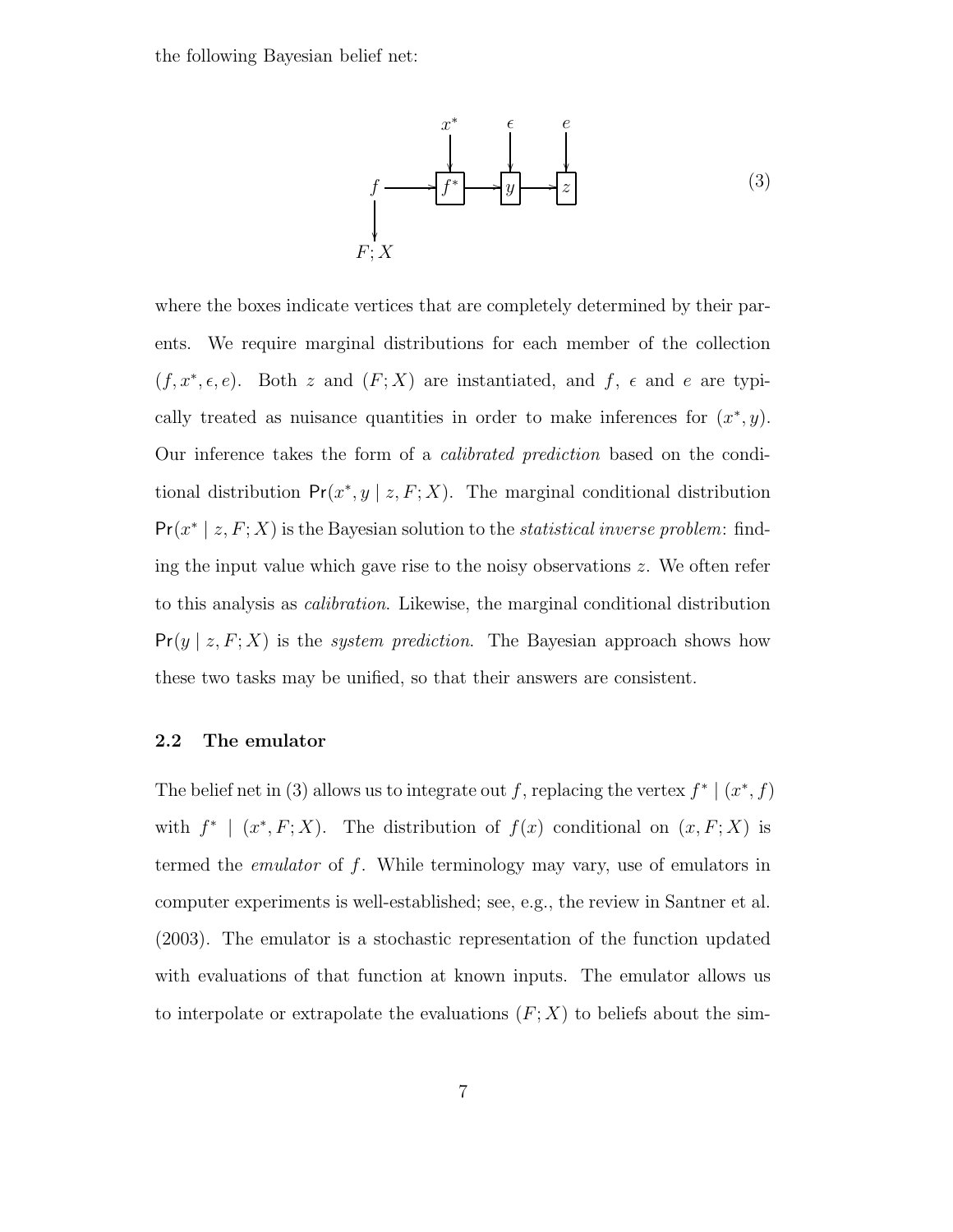ulator response at any  $x \in \mathcal{X}$ . Most of the evaluations of the emulator in inferential calculations for a large simulator are extrapolations from  $X$ , for which  $\textsf{Var}(f(x) | x, F; X)$  tends to be non-negligible even for a careful choice of  $X$ ; see, e.g., Koehler and Owen (1996), for a discussion of design strategies for computer experiments.

#### 2.3 Doing the fully-Bayesian calculation

The simplest implementation of the fully-probabilistic approach makes strong parametric assumptions for the nuisance parameters,  $f$ ,  $\epsilon$  and  $e$ . We assume that these are all gaussian with specified means and variances. In this case, integrating out  $f$  gives us a gaussian emulator parameterised by a mean function and a variance function. We can also integrate out  $\epsilon$  and  $e$ . The result is that  $(y, z) | x^*$  is gaussian, suppressing the conditioning on  $(F; X)$ , and we can factorise the calibrated prediction distribution as

$$
Pr(x^*, y \mid z = \tilde{z}) \propto Pr(x^*) \phi(y, \tilde{z} \mid x^*)
$$
  
= 
$$
Pr(x^*) \phi(\tilde{z} \mid x^*) \phi(y \mid z = \tilde{z}, x^*)
$$
 (4)

where  $\phi(\cdot \mid \cdot)$  denotes a gaussian Probability Density Function (PDF) with known mean and variance, and  $\tilde{z}$  is the observed value of z. The product of the first two PDFs is proportional to the calibration distribution  $Pr(x^* | z = \tilde{z})$ . Once we have a sample from this calibration distribution we can easily augment it with sampled values for  $y \mid (z = \tilde{z}, x^*)$ , given our gaussian assumptions. Therefore the effective dimension of the calibrated prediction problem with the gaussian assumptions is the dimension of the calibration problem,  $\dim(\mathcal{X})$ .

Any generalisation of this approach will lead to a calculation with an effective dimension larger than  $\dim(\mathcal{X})$ ; e.g., including hyper-parameters for the prior variances of f or  $\epsilon$ , or using a non-gaussian distribution for e. Sometimes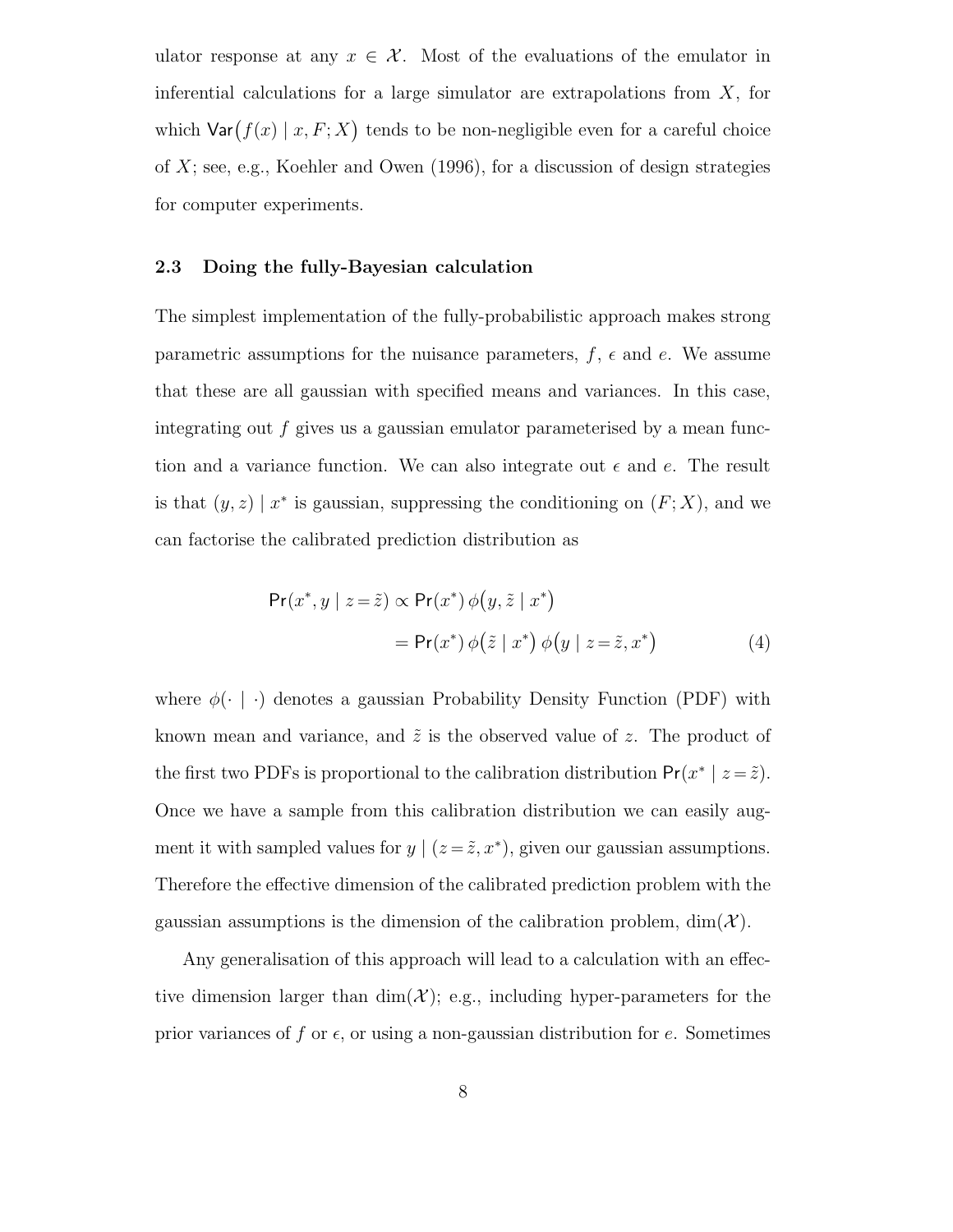we can use plug-in values for hyper-parameters (Currin et al., 1991; Kennedy and O'Hagan, 2001), but this does not address the fundamental problem of a large input space. A 'large' simulator is one for which  $\dim(\mathcal{X})$  is greater than we can sample effectively with current resources. Most simulators of complex physical systems are therefore 'large', bearing in mind that the uncertain quantities should include not just the model parameters but also the initial value of the state vector and 'historic' values of forcing functions. A fullyprobabilistic approach can be applied in these circumstances by fixing some of the components of  $x^*$ . But in this case we run the risk of undermining the Best Input assumption, because if we are assuming the existence of a 'special' input, our assumption has more chance of being acceptable the larger is the input space (Goldstein and Rougier, 2005a).

Consequently there is a need for an alternative to the fully-probabilistic approach when making inferences about complex systems with large simulators. There is a similar need for systems with smaller simulators where the expert is reluctant to make a gaussian choice for (transformed) values of the nuisance parameters, either because he or she believes that the shape of the gaussian distribution is not appropriate, or, as often happens in practice, because of a general reluctance to make any type of fully-probabilistic specification. Finally, there is a similar need where rapid calculations are required for a variety of modelling scenarios.

## 3 The Bayes linear approach to prediction

We now describe a simpler approach to belief specification and prediction, as given in Craig et al. (2001). The crucial step is to split the fully-Bayesian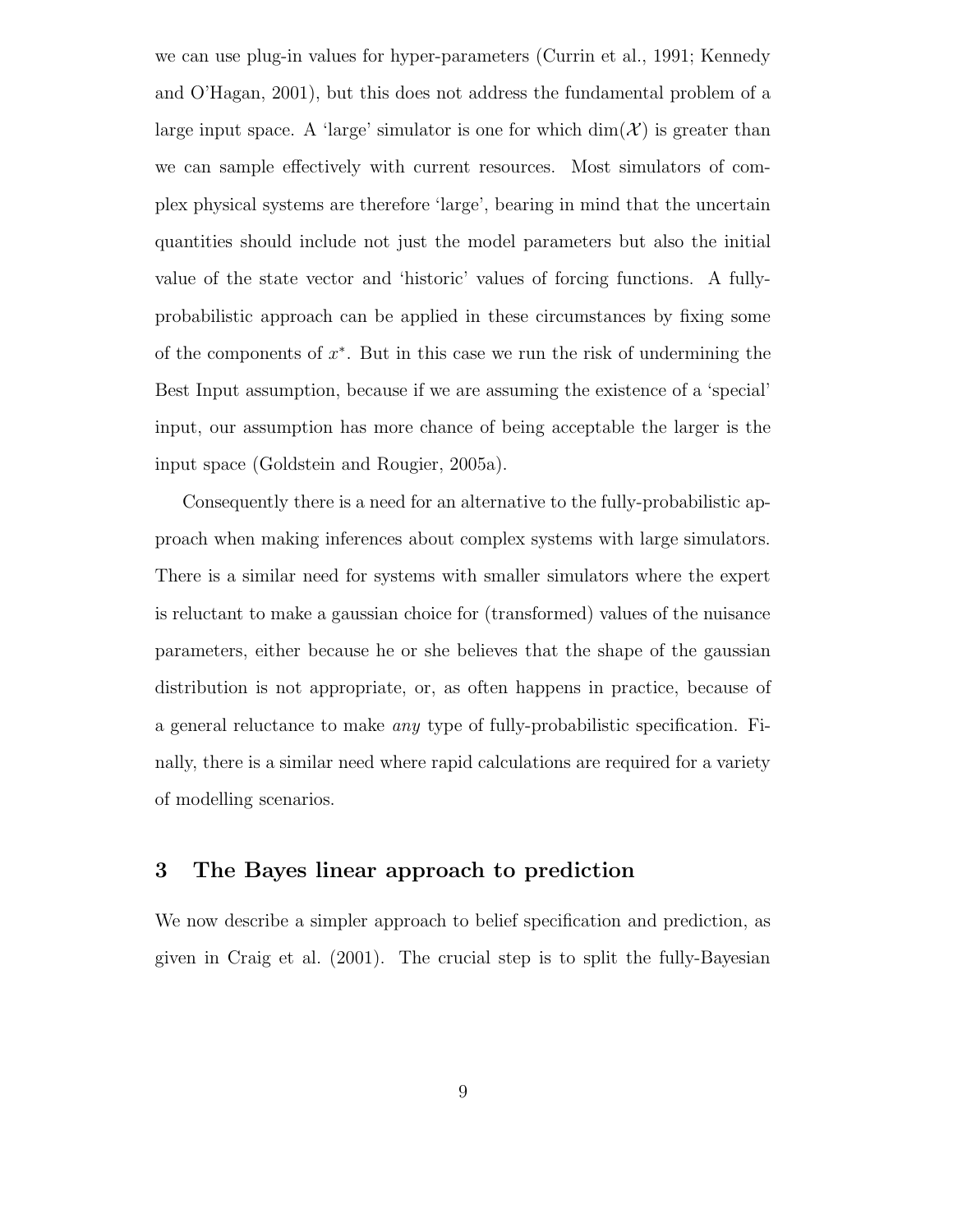belief net given in (3) into two parts:



On the lefthand side of the belief net, evaluations of the simulator and beliefs about the simulator and the Best Input are used to compute the mean and variance of  $f^*$ . On the righthand side, the mean and variance for  $f^*$  are combined with beliefs about the simulator discrepancy  $\epsilon$  and the measurement process to make a prediction for y using the values of z.

The mean and variance for  $f^*$  are derived from the mean function and variance function of the emulator for f, derived using  $(F; X)$ , which are the only features of the emulator that we are required to specify in this approach. These are defined as

$$
\mu(x) \triangleq \mathsf{E}\big(f(x)\big) \n\kappa(x, x') \triangleq \mathsf{Cov}\big(f(x), f(x')\big)
$$
\n(6)

where  $\mu(\cdot)$  and  $\kappa(\cdot, \cdot)$  are evaluated using  $(F; X)$ . In the fully-probabilistic case  $\mu(x)$  and  $\kappa(x, x')$  would be the mean and variance functions of  $f(x)$  after conditioning on  $(F; X)$ . But the construction of these two functions using  $(F; X)$  need not be by conditioning. It could be done more generally using a Bayes linear approach (Craig et al., 1997, 1998, 2001), or by Kriging, or informally in consultation with the modellers who built the simulator. Using the mean and variance functions we can compute the unconditional mean and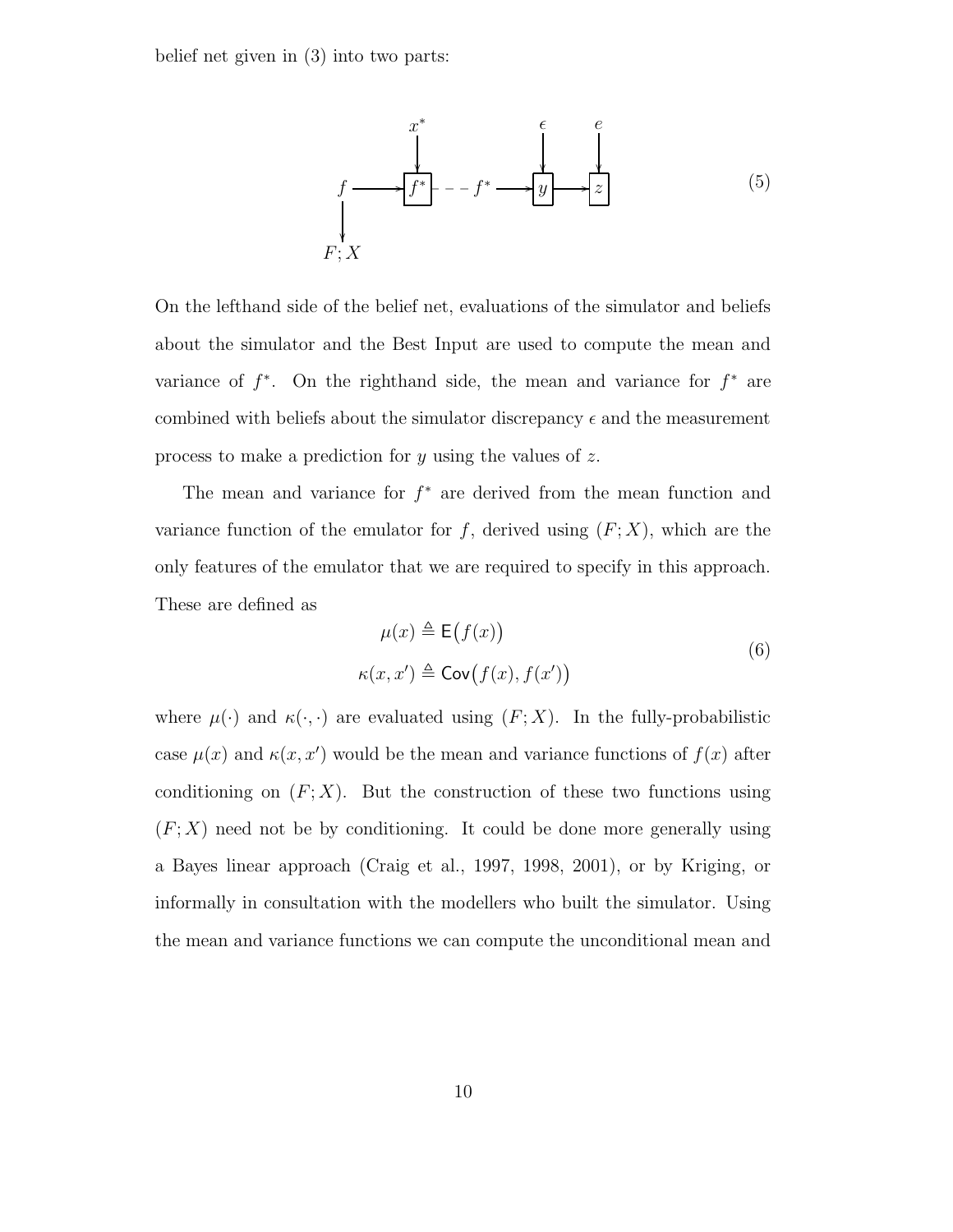variance of  $f^*$  by first conditioning on  $x^*$ :

$$
E(f^*) = E(\mu(x^*))
$$
  
\n
$$
Var(f^*) = E(\kappa(x^*, x^*)) + Var(\mu(x^*))
$$
, (7)

as  $x^* \perp \!\!\!\perp f$ . Depending on the form of the emulator, we may either need to specify certain prior moments for  $x^*$  or provide a full prior probability distribution for  $x^*$  from which the expectation of arbitrary functions of  $x^*$  can be computed. Either way, integrating  $x^*$  out of the emulator can be facilitated using look-up tables which can be prepared in advance (a similar approach is used in variance-based sensitivity analysis; see, e.g., Oakley and O'Hagan, 2004). Because the calculation of the mean and variance of  $f^*$  involve only simple algebraic operations it is possible to work with large input spaces, certainly much larger than could be handled using a fully-Bayesian approach and, say, simulation.

Given  $E(f^*)$  and  $Var(f^*)$ , it is straightforward to compute the joint mean and variance of the collection  $(y, z)$ , where

$$
y \equiv f^* + \epsilon \qquad \text{and} \qquad z \equiv H(f^* + \epsilon) + e \tag{8}
$$

with no gaussian requirement on the error terms. We now evaluate the adjusted mean and variance for y given  $z$  using the Bayes linear adjustment formulae,

$$
\mathsf{E}_z(y) = \mathsf{E}(y) + \mathsf{Cov}(y, z) \mathsf{Var}(z)^{-1} \left\{ \tilde{z} - \mathsf{E}(z) \right\},
$$
  

$$
\mathsf{Var}_z(y) = \mathsf{Var}(y) - \mathsf{Cov}(y, z) \mathsf{Var}(z)^{-1} \mathsf{Cov}(z, y).
$$
 (9)

The only expensive calculation in (9) is the inversion of  $\text{Var}(z)$ , which is dominated by the Choleski decomposition of the variance matrix (see, e.g., Golub and Van Loan, 1983).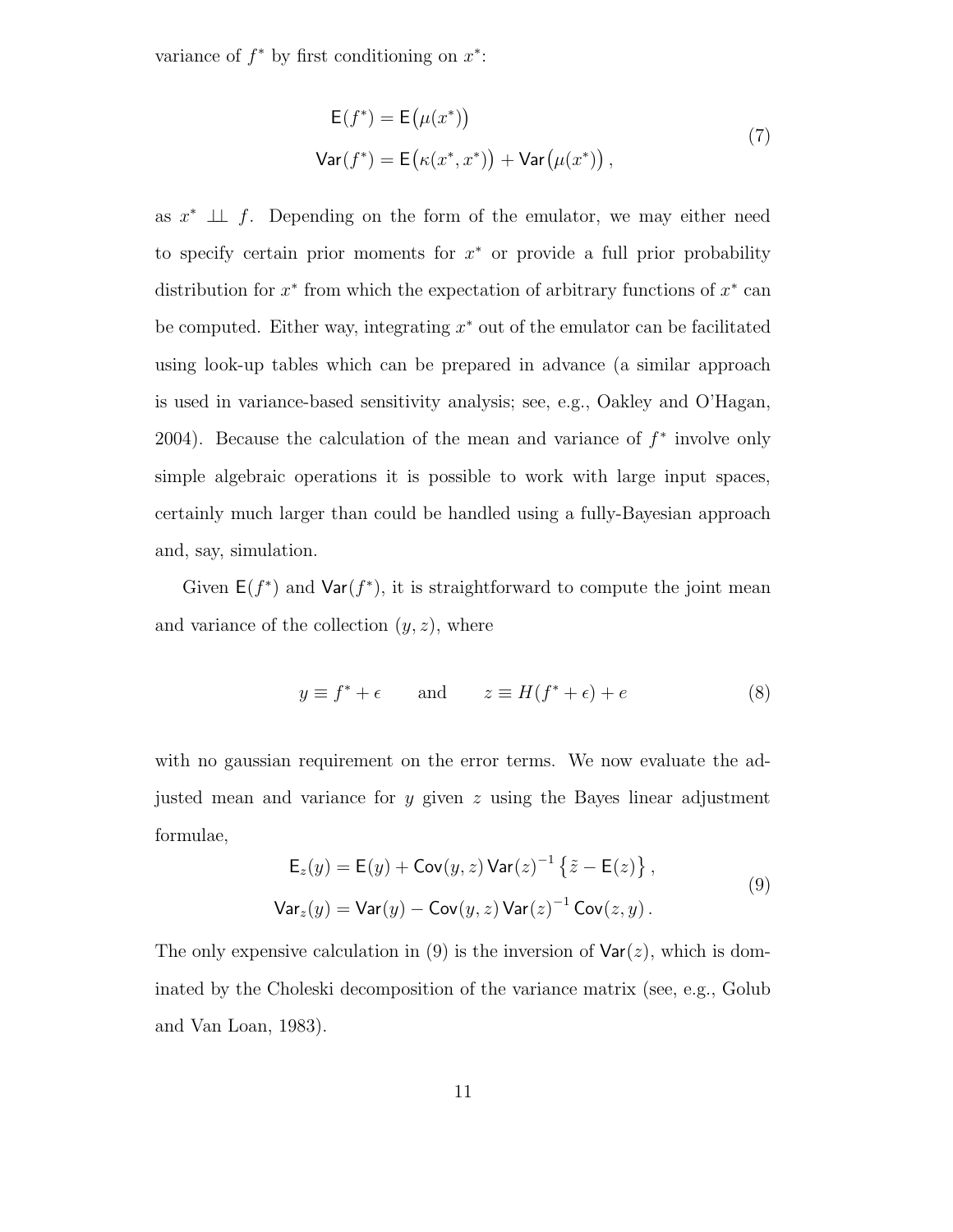The Bayes linear approach may be viewed either as a pragmatic approximation to a full Bayes analysis or as an appropriate analysis when we have only made prior specifications for means, variances and covariances, in a formalism where expectation rather than probability is the primitive expression of belief; Goldstein (1999) discusses the fundamental features of this approach and addresses the foundational justification for such procedures under partial prior specification. Thus each variance expression corresponds to a direct specification for the expected squared distance between the uncertain quantity and its expectation, rather than as in the fully-probabilistic case, where this variance is often considered to be a true but unknown parameter about which we specify prior beliefs; for a discussion of how data may be used to adjust the assessment of variances, see Goldstein and Wilkinson (1996).

The Bayes linear approach is tractable because there is no explicit learning about  $x^*$  using z. This allows us to integrate  $x^*$  out to produce a prior variance structure for  $f^*$ , and then to introduce z, so that the Bayes linear approach provides a prediction but not a calibration. We may assess if this approach is good enough for the problem at hand, by evaluating the adjusted variances for the quantities we are most concerned to predict. When the adjusted variances are too large, then we may seek to extract more information from the combination of simulator evaluations and observed data, while retaining the essential tractability of the Bayes linear approach. We now describe a form of Bayes linear calibrated prediction for this purpose.

## 4 The 'hat run'

#### 4.1 An illustrative example

To motivate our development of Bayes linear calibrated prediction, we identify by example the general conditions under which we may improve upon the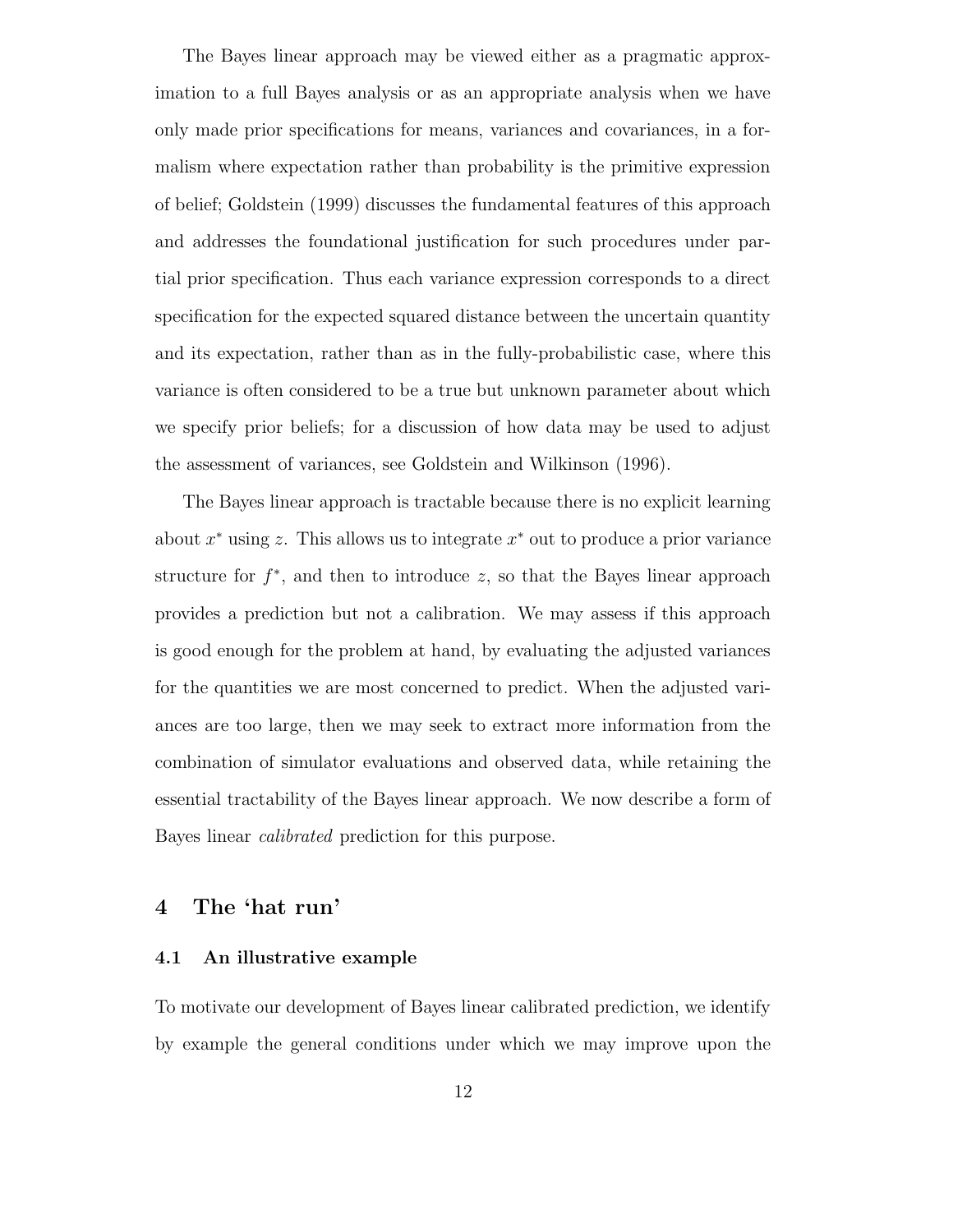Bayes linear predictive approach in section 3. Suppose that the simulator  $f$ has, say, three output components  $f_1(x)$ ,  $f_2(x)$  and  $f_3(x)$ , where x is a scalar input. We have observations  $z_1$  and  $z_2$  corresponding to  $f_1$  and  $f_2$ , and we wish to predict the system value  $y_3$  corresponding to  $f_3$ .

Suppose first that we may, to a good approximation, write our emulator for each  $f_i$  as

$$
f_i(x) \approx a_i + b_i x + c_i x^2, \qquad i = 1, 2, 3. \tag{10}
$$

Provided we may make enough evaluations of the simulator to identify the coefficients to a good approximation, we can invert the first two outputs to find x and  $x^2$  as linear expressions in  $f_1(x)$  and  $f_2(x)$ , and write

$$
f_3(x^*) \approx \beta_0 + \beta_1 f_1(x^*) + \beta_2 f_2(x^*), \tag{11}
$$

for computable values of  $\beta_0$ ,  $\beta_1$  and  $\beta_2$ . This allows us to make a good linear estimate of  $y_3$  in terms of  $(z_1, z_2)$ , without first having to identify  $x^*$ .

In practice, we might need to expand each  $f_i(x)$  in higher order functions of the vector of inputs in order to get a good approximation. However, also, we often match to large quantities of system data, and the above argument will still hold whenever there is enough data to generate, at least approximately, the corresponding linear inversion between the components of  $f$ . In these situations the Bayes linear approach will work well, and we would not expect a fully-Bayesian treatment to improve our prediction very much.

Now suppose, in our three-component example, that our emulator for each component is

$$
f_i(x) = a_i + b_i x + c_i x^2 + u_i(x) \qquad i = 1, 2, 3
$$
\n(12)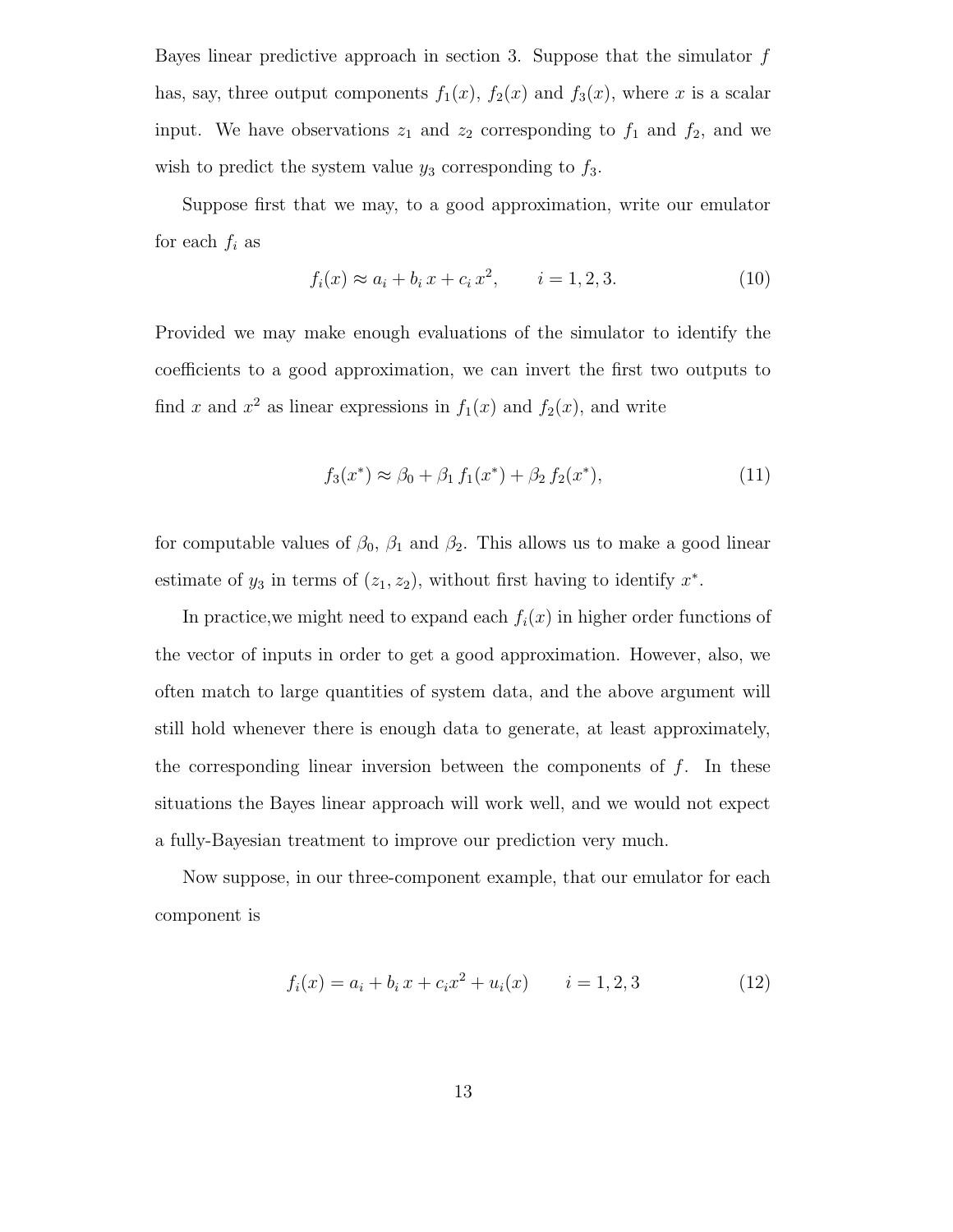where  $u_i(\cdot)$  is treated as a stochastic process with average variance  $\sigma_i^2$ . If the  $\sigma_i^2$  values are small then this does not much affect the previous argument. However, if  $\sigma_3^2$  is large and  $u_3$  is only weakly correlated with  $u_1$  and  $u_2$  then the local behaviour of  $f_3(x)$  at  $x = x^*$  can only be weakly determined by the global fitting of the emulator based on evaluations for  $x$  spanning the input space  $X$ . In this case, the fully-Bayesian approach has a potential advantage over the Bayes linear approach, as follows. By explicitly constructing a posterior distribution for  $x^*$  given the simulator evaluations and the system data, we may be able to make a reasonable Bayesian estimate,  $\hat{x}$  say, for  $x^*$ . This calibration step identifies a particular simulator evaluation  $f(\hat{x})$ , which is likely to be strongly informative for  $f_3(x^*)$  by resolving much of the uncertainty about  $u_3(x^*)$ . Further, because the posterior distribution for  $x^*$  is concentrated around  $\hat{x}$ , the value for  $f(\hat{x})$  will be an important element in the prediction of  $y_3$ .

#### 4.2 The 'hat run' in practice

The Bayes linear approach is tractable for large problems precisely because it sidesteps the calibration step. However, as we shall now describe, it is possible to put this calibration back into the Bayes linear approach, without sacrificing its tractability. We expect this to be important whenever the local behaviour of the simulator for any general value of  $x$  cannot be well-determined from the evaluations  $(F; X)$ . Our procedure is as follows.

First stage. We compute the Bayes linear estimate of  $x^*$  using z, denoted  $\hat{x}$ . We therefore define

$$
\hat{x} \triangleq \mathsf{E}_z(x^*) \equiv v + Wz \tag{13a}
$$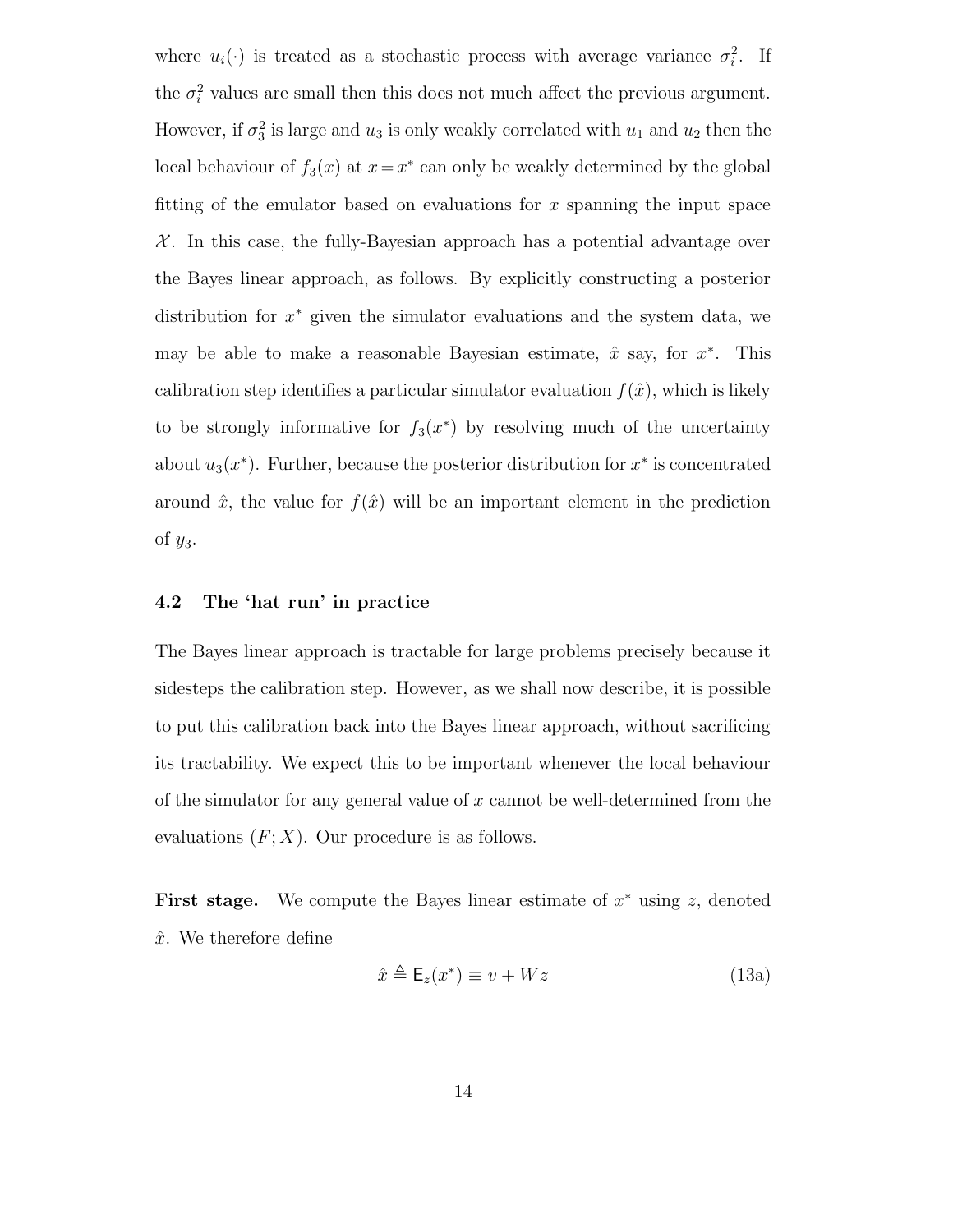where, from  $(9)$ ,

$$
W \triangleq \text{Cov}(x^*, z) \text{Var}(z)^{-1} \quad \text{and} \quad v \triangleq \text{E}(x^*) - W\text{E}(z). \tag{13b}
$$

The mean and variance of z are computed from (7) and (8). As  $x^* \perp f$ , the covariance between  $x^*$  and z is

$$
\operatorname{Cov}(x^*, z) = \operatorname{Cov}(x^*, Hf(x^*)) = \operatorname{Cov}(x^*, \mu(x^*)) H^T \tag{14}
$$

where  $\mu(\cdot)$  is the mean function from the emulator.

**Second stage.** We evaluate f at  $\hat{x}$ . We refer to this evaluation as the 'hat run', denoted  $\hat{f} \triangleq f(\hat{x})$ .

**Third stage.** We evaluate the mean and variance of  $\hat{f}$  and the covariance between  $\hat{f}$  and  $(y, z)$ . We do this by expressing  $\hat{f}$  in terms of the primitive uncertain quantities  $(f, x^*, \epsilon, e)$ , and the known quantities  $(H, v, W)$ . This allows us to compute the mean and variance of  $\hat{f}$  in terms of our beliefs about f, our prior distribution for  $x^*$ , and the means and variances of  $\epsilon$  and  $e$ . As y and  $z$  are also made up of the same uncertain quantities, we can also compute the covariance of  $\hat{f}$  with  $(y, z)$ . In terms of the primitive quantities,

$$
\hat{f} \triangleq f(\hat{x}) \equiv f(v + Wz)
$$
  
\n
$$
\equiv f(v + W[Hy + e])
$$
  
\n
$$
\equiv f(v + W[H\{f(x^*) + \epsilon\} + e]).
$$
\n(15)

How easy it is to evaluate this expression depends on the structure of the emulator for f. In particular, if the emulator has an explicit functional representation, then we can can substitute for the occurrences of  $f$ . For example,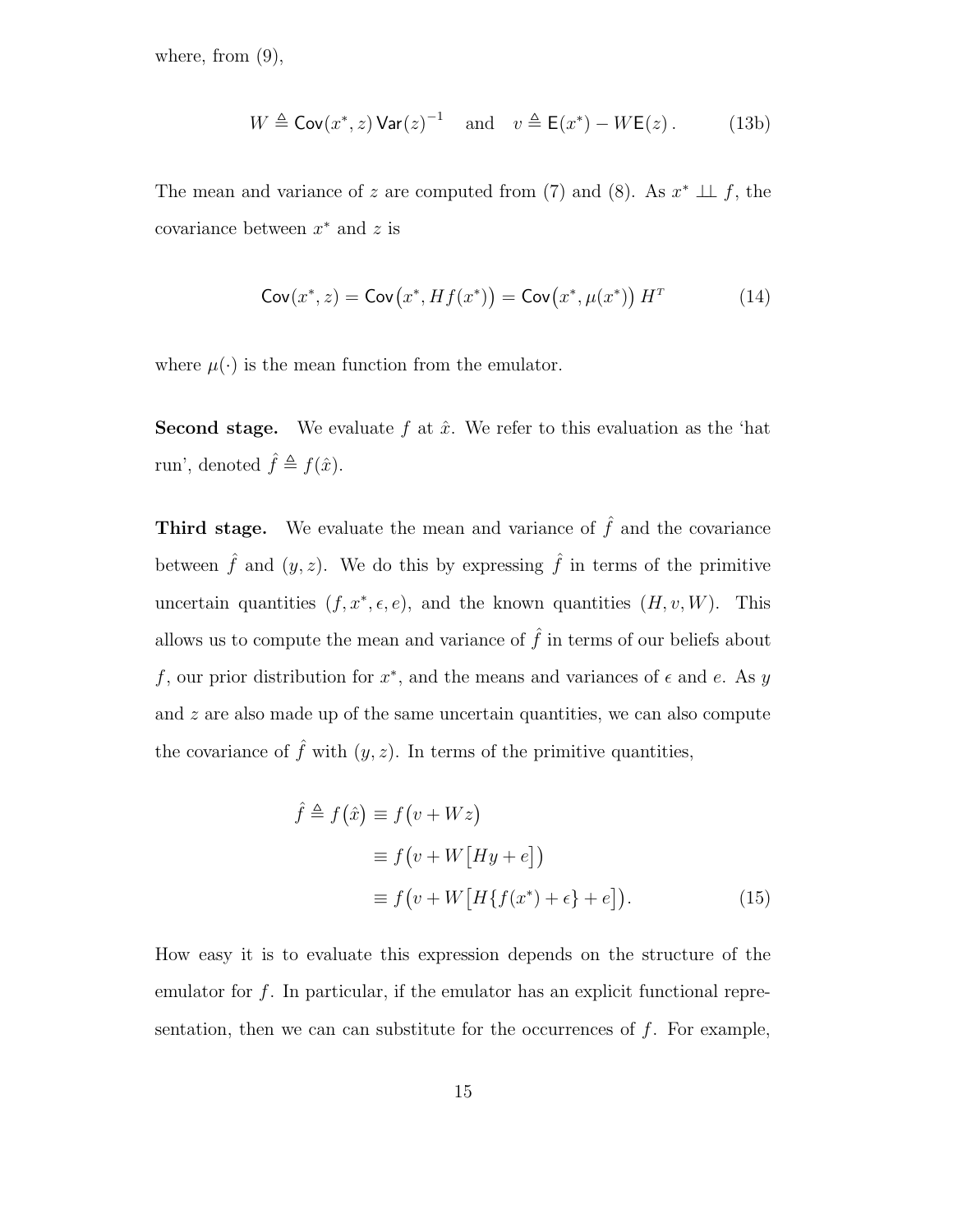consider the commonly-used linear form in which the emulator is written as

$$
f(x) = a + Ax + u(x) \tag{16}
$$

where  $(a, A)$  is a set of unknown coefficients and  $u(\cdot)$  is a stochastic process over  $\mathcal X$ . In this case the final expression for  $\hat f$  is

$$
\hat{f} = a + A(v + W[H(a + Ax^* + u(x^*) + \epsilon] + e]) + u(\hat{x}), \tag{17}
$$

where the  $\hat{x}$  in  $u(\hat{x})$  can also be expanded out, if necessary. The mean and variance of  $\hat{f}$  can therefore be exactly inferred from the joint distribution of  $(a, A, u(\cdot), x^*, \epsilon, e)$ , and well-approximated from the low-order moments of this collection, if we use a moment-based approximation for  $u(\cdot)$ . The covariance of  $\hat{f}$  and  $(y, z)$  can be inferred in the same way. The Appendix describes the general calculations for this linear form. For more complicated emulators that include non-linear and interaction terms in  $x$ , the calculations are essentially the same, although in this case a symbolic computation step may be helpful to multiply out and group like terms together.

Final stage. We now evaluate the adjusted mean and variance for y using both z and  $\hat{f}$  as

$$
\mathsf{E}_{z,\hat{f}}(y) = \mathsf{E}(y) + \mathsf{Cov}\big(y,(z,\hat{f})\big) \mathsf{Var}\big(z,\hat{f}\big)^{-1} \left\{ (\tilde{z},\tilde{f}) - \mathsf{E}(z,\hat{f}) \right\}
$$
\n
$$
\mathsf{Var}_{z,\hat{f}}(y) = \mathsf{Var}(y) - \mathsf{Cov}\big(y,(z,\hat{f})\big) \mathsf{Var}\big(z,\hat{f}\big)^{-1} \mathsf{Cov}\big((z,\hat{f}),y\big) \,,\tag{18}
$$

where  $\tilde{f}$  is the observed value of  $\hat{f}$ . The mean  $\mathsf{E}_{z,\hat{f}}(y)$  is a prediction for y that combines the global information contained in z with the local information provided by  $\hat{f}$ . The variance  $\mathsf{Var}_{z,\hat{f}}(y)$  expresses the accuracy of the prediction; as we have explicitly accounted for the dependence of  $\hat{f}$  on z, this assessment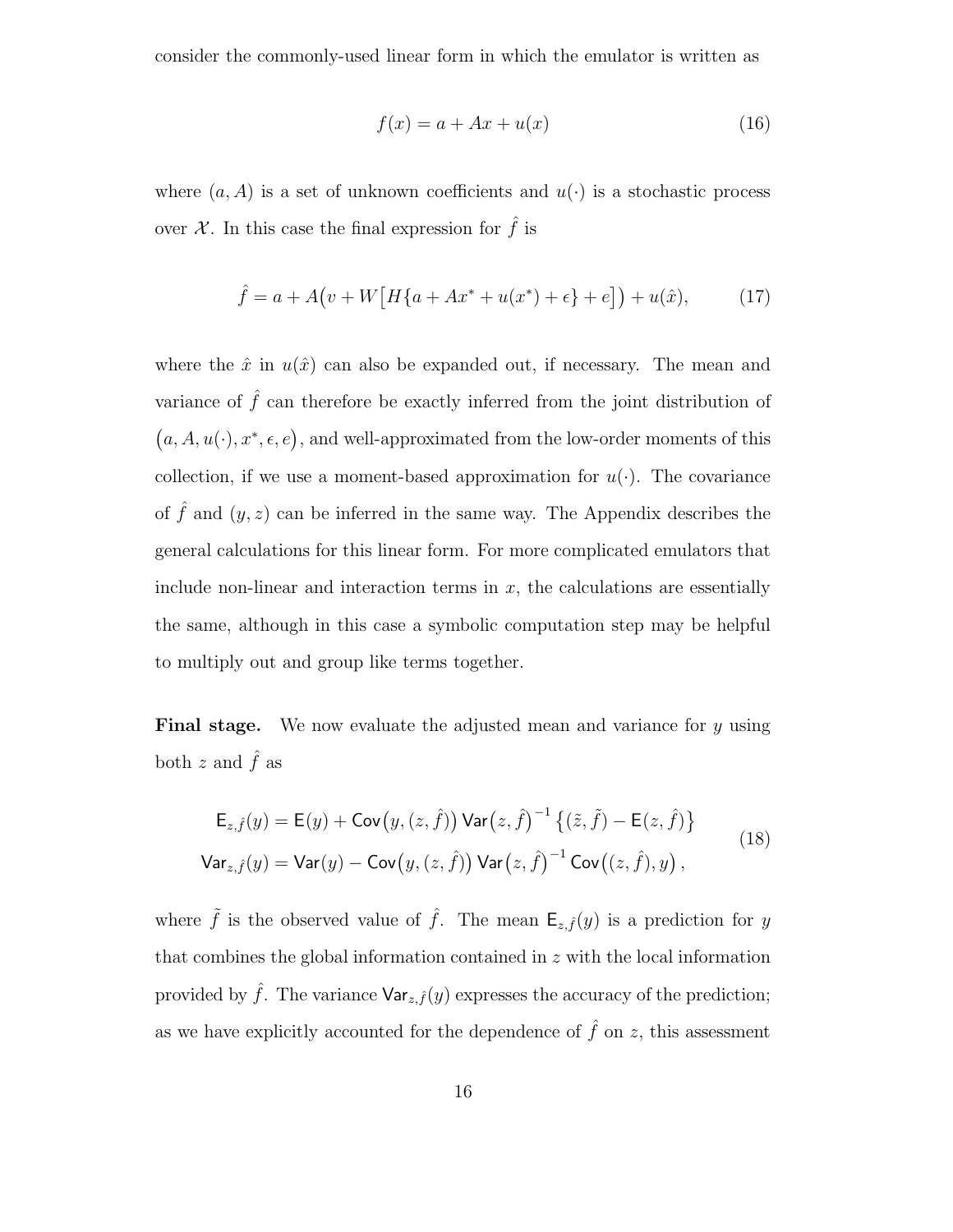does not count the system data twice.

We may determine whether or not to perform the hat run by evaluating  $\text{Var}_{z,\hat{f}}(y) - \text{Var}_{z}(y)$ , as this does not involve the actual value of the hat run (i.e.  $f$ ). This reveals the potential for reducing our uncertainty by using the Bayes linear calibrated prediction.

Informally, we expect that the hat run will be informative for  $y$  when the following two conditions are satisfied. Firstly, we require that  $\hat{x}$  is a reasonable estimate for those components of  $x^*$  which are important in determining the components of  $\gamma$  that we are most concerned to predict accurately. We may judge this by the magnitude of the adjusted variance for  $x^*$  using z, namely  $\text{Var}_z(x^*) \equiv \text{Var}(x^*) - W \text{Var}(z) W^T$ . Secondly, we expect to gain from evaluation of  $\tilde{f}$  in those circumstances when the global fitting of the function leaves a large amount of residual local uncertainty for important components of  $f(x)$ . This can be assessed through the size of the contribution of the residual to the emulator variance at  $\hat{x}$ .

#### 4.3 More than one hat run

It is to possible perform and incorporate several hat runs at different stages of the analysis. The 'non-hat' runs of the simulator are used to adjust beliefs about the simulator. In our example they modify the mean and variance of the regression coefficients  $(a, A)$  in (16), and the mean and variance of the residual function  $u(\cdot)$ . At the point where a hat run is contemplated, the best choice for  $x^*$  is a function of current beliefs about the simulator, through the two quantities v and W in (13), which depend on the evaluations  $(F; X)$ . If we then do more 'non-hat' runs of the simulator, we further refine our beliefs about the simulator, and this will give us a new hat-run with different  $v$  and W to the original,  $v'$  and  $W'$  say, based on an expanded set of evaluations,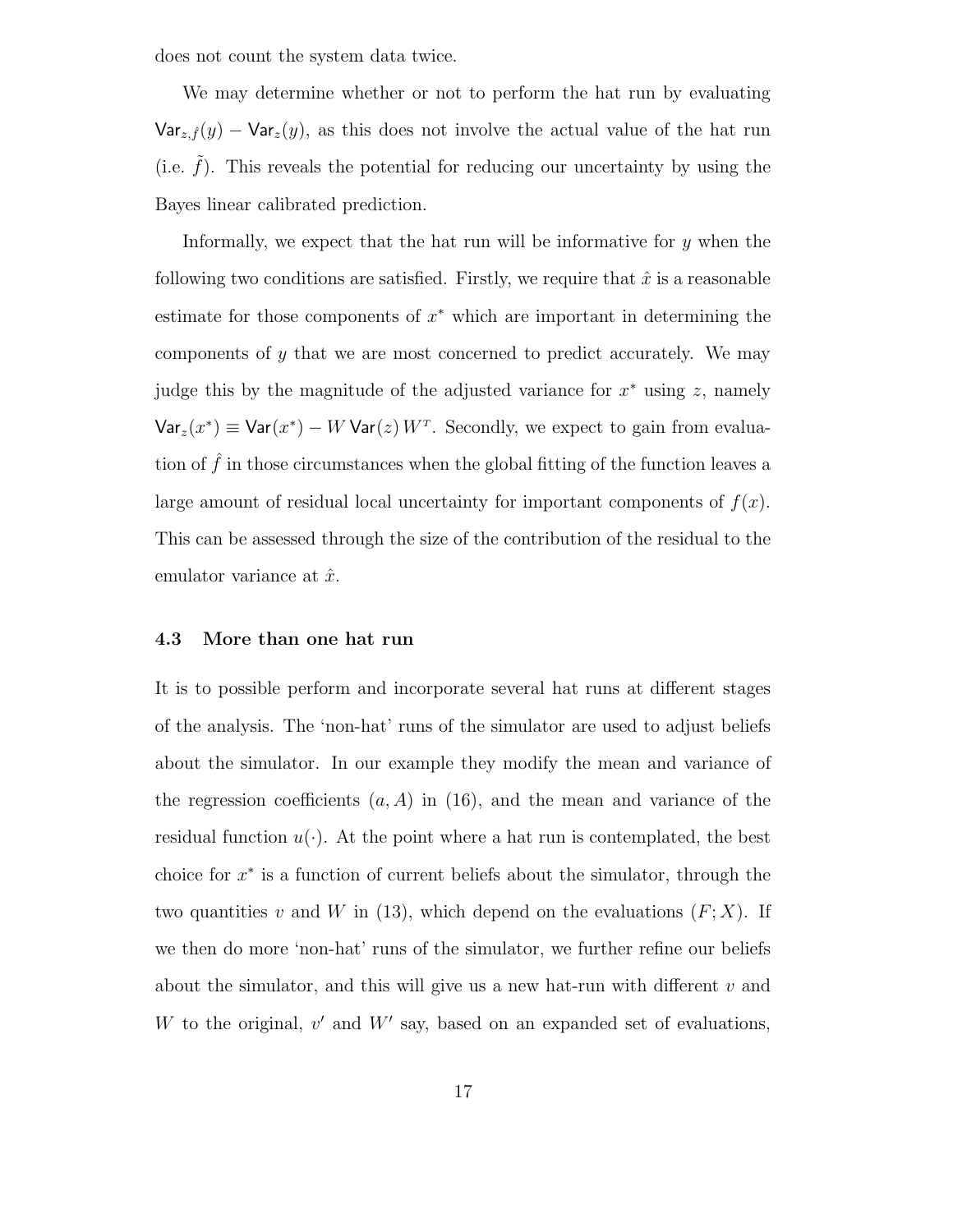$(F'; X')$  say. It may happen that the new value  $\hat{x}'$  is very different from the original value  $\hat{x}$ . In this case we would want to evaluate the simulator at this new value, and incorporate the result into our inference. We can compute the covariance of this new hat run with  $x^*$ , but we can also compute the covariance of the new hat run with the old one, remembering that  $\hat{x}$  and  $\hat{x}$ <sup>'</sup> are two *different* linear functions of z. Thus we will adjust our beliefs about  $y$ using the observed data  $z$  and the outcomes of both hat runs. Naturally, we can extend this process to any number of hat runs. All that is required is that, each time we evaluate the simulator at a choice of inputs which is a (linear) function of the data, we must evaluate the full covariance structure for this run and all preceding hat runs, using an expansion such as (15), as applied to the current adjusted beliefs summarised by the emulator of our simulator.

The precise way in which more than one hat run might be used will depend on the application. For example, an early hat run might be intended primarily for diagnostic purposes. At this point the emulator would be quite uncertain, and a further collection of non-hat runs could materially change our emulator and, consequently, change the location of  $\hat{x}$  as well. When we have carried out sufficient simulator evaluations to reduce substantially uncertainty about the regression coefficients in the emulator, then, rather than perform a single hat run at  $\hat{x}$ , we may choose to perform a collection of evaluations around  $\hat{x}$ , possibly aligned according to the principal components of  $\text{Var}_z(x^*)$ . We would assess the benefit of this strategy, for example to optimise the number and location of points in the collection, in terms of its impact on predictive uncertainty. In practice, with more than one hat run the calculations to compute the joint mean and variance, though well-defined, would be intricate, and would best be implemented in a computer algebra package. The expense of this extra step has to be seen in the context of the cost of creating the simulator in the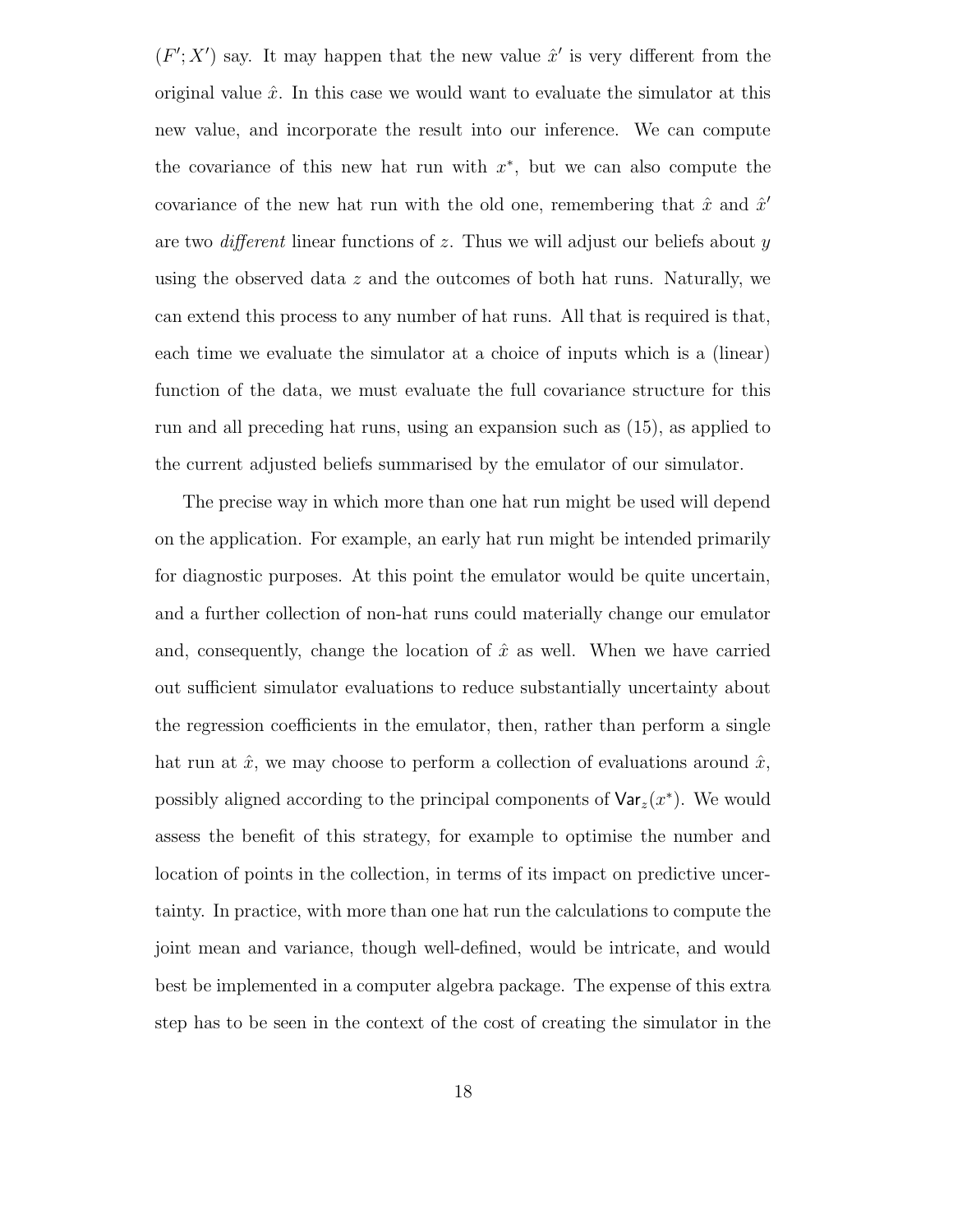first place. Large simulators cost thousands of man-hours to construct, and it does not seem unreasonable, in such cases, to expend a proportion of that effort in improving their inferential capabilities.

#### 4.4 Diagnostics

Once we have performed the hat run, we may use the observed outcome of  $f$ , which we have denoted  $\tilde{f}$ , in a 'whole-system' diagnostic. Define

$$
d \triangleq z - H\hat{f},\tag{19}
$$

the vector of deviations between the system data and the appropriate transformation of the hat run. This vector of deviations is similar to those that arise in the traditional practice of tuning the simulator to optimise the match between simulator output and system data. A difficulty with the traditional tuning process is that there is no metric to express what deviation is acceptable given issues such as the inadequacy of the simulator, as measured by  $Var(\epsilon)$ , measurement error,  $Var(e)$ , and, possibly, non-uniform beliefs about the Best Input  $x^*$ . In particular, any Bayesian attempt to quantify the metric probabilistically runs into the difficulty that the data z have been used to calibrate the simulator. Using the hat-run approach, however, we can compute the mean and variance of d from the prior mean and variance of the collection  $(z, \hat{f})$ . This prediction for the mean and variance of d is based entirely on our assessment of primitive quantities such as  $x^*$  and  $\epsilon$ , and not on the actual observed values of either z or  $\hat{f}$ ; this makes it a *prior* prediction for d. Therefore by comparing the actual observed value for d, namely  $\tilde{z} - H\tilde{f}$ , with its prior prediction we can assess the quality of our judgements regarding these primitive quantities.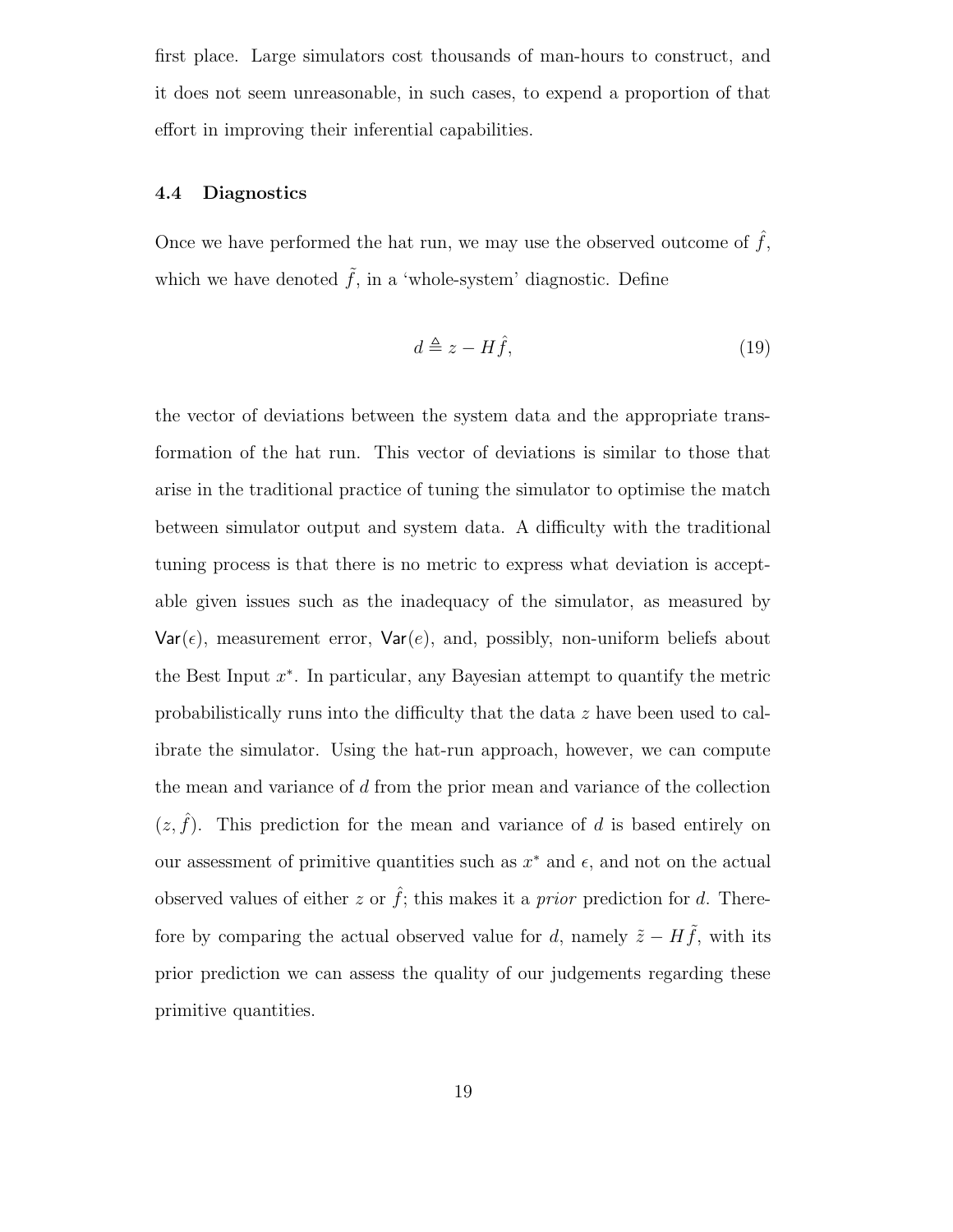Because our assessments rely on our prior covariance specification, we emphasise the importance of the diagnostic evaluation of d before prediction. For example, if we are concerned about the spatio-temporal structure of the simulator output, then it would be natural to examine a space- and time-indexed plot of the components of d. Problems in this plot will lead us to a re-appraisal of our statistical modelling, for example by changing the variance structure of the discrepancy  $\epsilon$ , or by dropping outlying, typically long-past, components of the output vector.

In our application this diagnostic proves to be valuable, indicating a problem with our original assessment of the various uncertainties. We discuss this further in section 5.5.

## 5 Example: Thermohaline circulation collapse

We illustrate our approach with a simple example, comprising a computer simulator with five inputs, eight outputs, thirty evaluations and six system data. To build an emulator, compute the full covariance structure of the collection  $(y, z, \hat{f})$ , and then compute the adjusted mean and variance for y takes about 1 minute on a standard desktop computer, using code written for the R statistical computing environment (R Development Core Team, 2004). More details of the calculation are given in section 5.7.

#### 5.1 A model of the Atlantic

Zickfeld et al. (2004), hereafter zsr, develop a compartmental model of the Atlantic designed to manifest Thermohaline Circulation (THC) shutdown. This model is shown schematically in Figure 1. The state vector comprises temperature  $T_i$  and salinity  $S_i$  for each of the four compartments. The key quantity is the rate of meridional overturning, m (units 'Sv', a Sverdrup is  $10^6 \,\mathrm{m}^3 \,\mathrm{s}^{-1}$ ),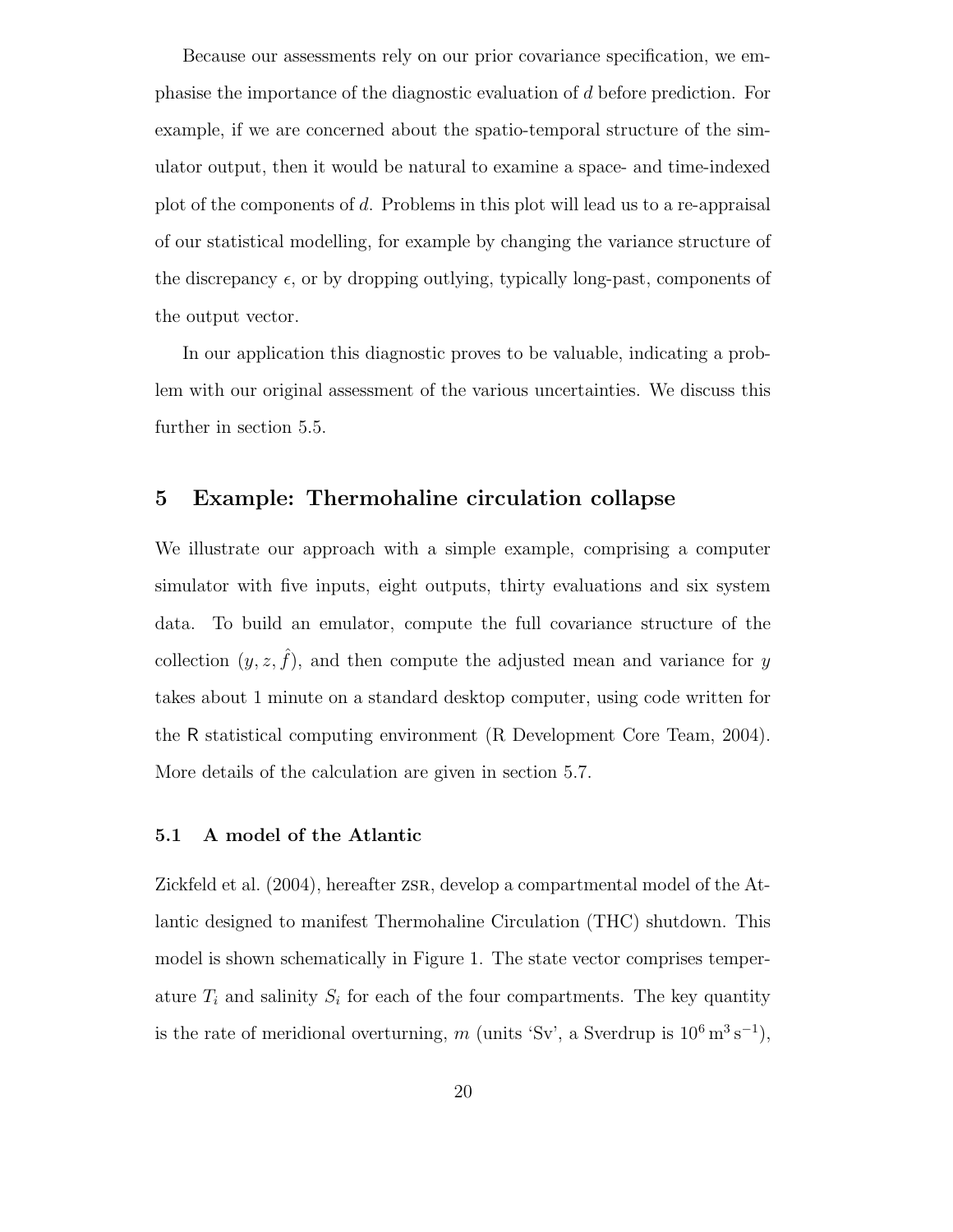which is driven by temperature and salinity differences between compartments 1 and 2. The model comprises an expression for  $m$ , and an Ordinary Differential Equation (ODE) system describing the conservation of temperature and salinity in the presence of forcing from  $(T_1^*)$  $T_1^*, T_2^*$  $T_2^*, T_3^*$  $j_3^*, F_1, F_2$ .

The five model parameters that are taken to be uncertain are the three relaxation temperatures,  $T_1^*$  $T_1^*, T_2^*$ <sup>1\*</sup><sub>2</sub><sup>\*</sup> and  $T_3^*$  $\mathfrak{z}^*$ , the thermal coupling constant  $\Gamma$ , which affects the reversion of compartment temperature towards relaxation temperature, and the empirical flow constant k, which scales the relation between  $m$ and the temperature and salinity differentials. The three relaxation temperatures should satisfy the ordering  $T_2^* < T_1^* < T_3^*$ 3 , and so the set of five input variables are re-parameterised as

$$
x \triangleq (T_2^*, T_1^* - T_2^*, T_3^* - T_1^*, \Gamma, k) \in \mathcal{X} \subset \mathbb{R}_+^5.
$$
 (20)

The zsr model is used to investigate the response of the equilibrium value of overturning,  $m<sup>eq</sup>$ , to different amounts of freshwater forcing,  $F_1$ . For any given set of parameter values we can plot  $m^{eq}$  against the value for  $F_1$ . Typically, low values of  $F_1$  are associated with positive values for  $m<sup>eq</sup>$ . As  $F_1$  is increased there comes a point at which  $m<sup>eq</sup>$  goes negative. This value is the critical value  $F_1^{\text{crit}}$ : it shows where the THC shuts down for that particular parameter set. In our treatment, the model parameters are constrained to a region where  $F_1^{\text{crit}}$  is always well-defined, and the analysis below should be treated as conditional on this fact. The climate parameter corresponding to  $F_1^{\text{crit}}$  is a key determinant of the impact of global warming on the Western European climate, since THC shutdown could lower the temperature in the North-Eastern Atlantic by several degrees Centigrade. Therefore our interest is in predicting the value of  $F_1^{\text{crit}}$ for the Atlantic, using data on the current state of the Atlantic for calibration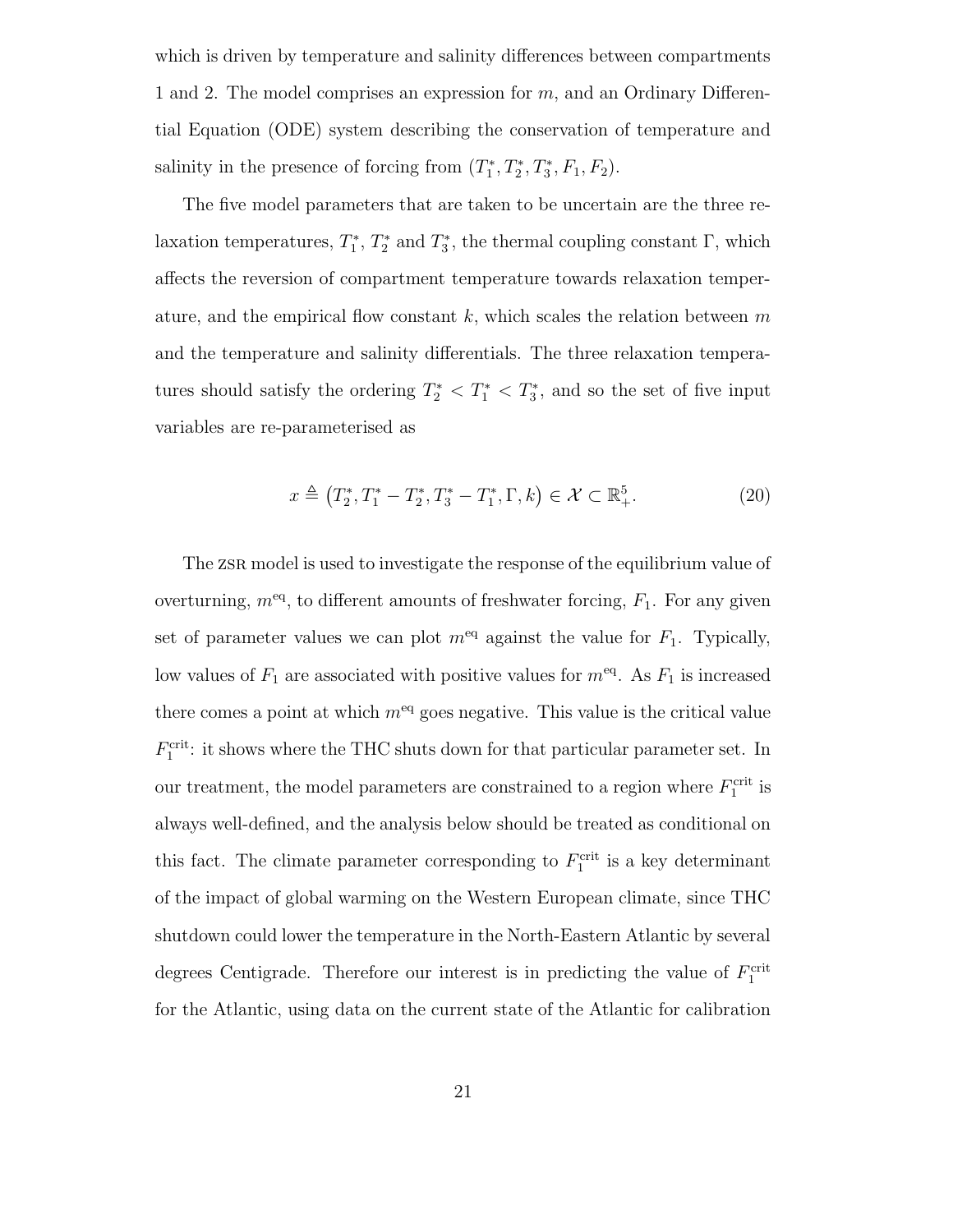

Figure 1: A compartmental model of the Atlantic, as described in Zickfeld et al. (2004).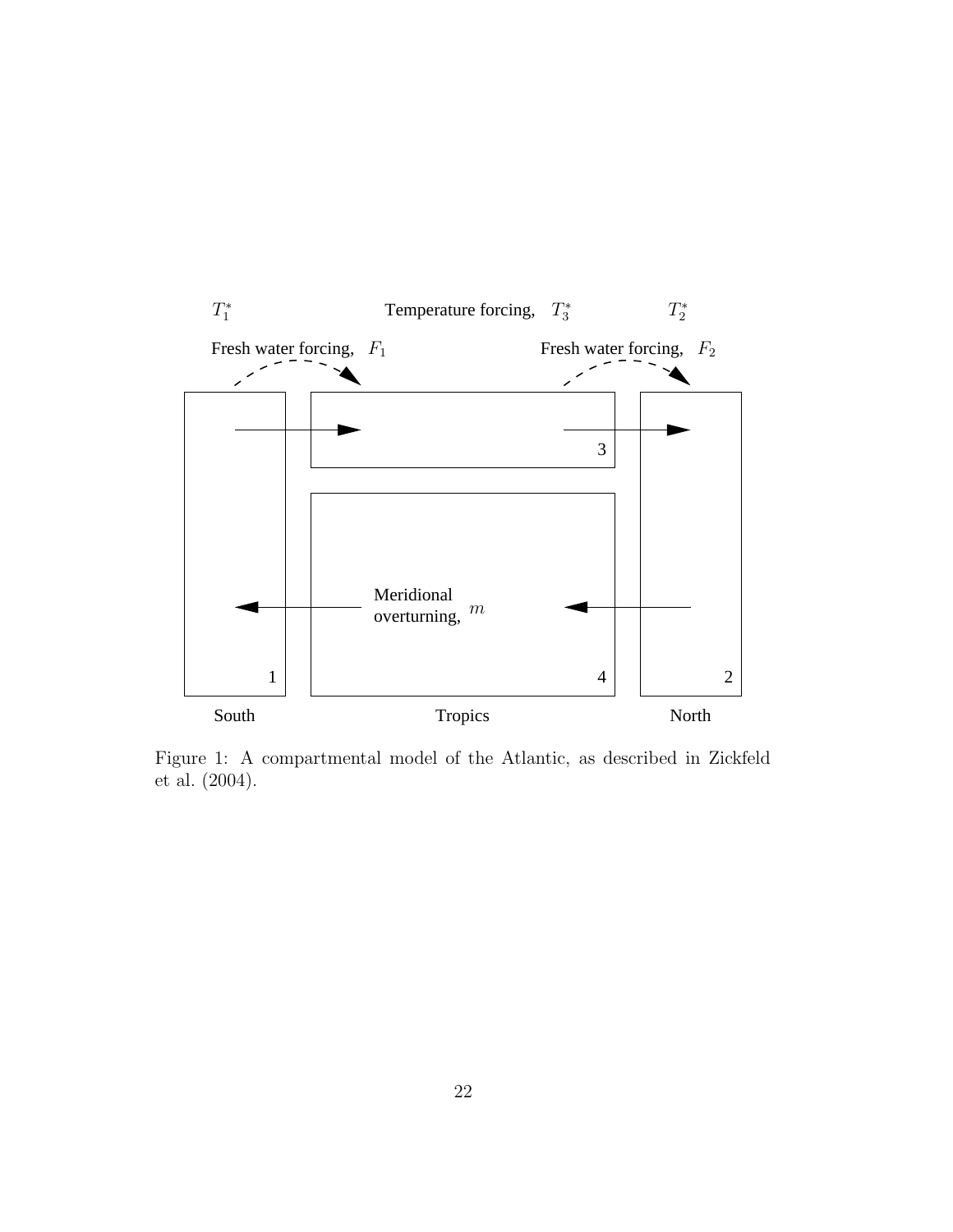purposes. There are eight model outputs for this experiment: three equilibrium temperatures and three equilibrium salinities (excluding compartment 4 in each case) and equilibrium overturning, all of these taken at what is believed to be the current value  $F_1 = 0.014 \text{ Sv}$ , plus the critical value  $F_1^{\text{crit}}$ . This particular treatment of the zsr model is described in more detail in Goldstein and Rougier (2005b).

#### 5.2 Building an emulator

Our emulator has the linear form

$$
f(x) = a + Ax + u(x) \tag{21}
$$

where a and A are an 8-vector and  $(8 \times 5)$ -matrix, respectively,  $\mathcal{X} = [0, 1]^5$ after a linear mapping (see the lower and upper limits in Table 2), and  $u(x)$ is an 8-dimensional residual. Adopting a Bayes linear approach, our initial knowledge about the simulator is represented by the mean and variance of the collection  $(a, A, u(\cdot))$ , and updating by  $(F; X)$  has the effect of modifying the mean and variance of this collection. Our prior for  $u(x)$  is a weakly stationary random field independent of  $(a, A)$ ; this is a reasonable simplification because in our application the linear terms typically explain a large amount of the variation in  $f(x)$ .

For the prior covariance structure of  $u(x)$  in the emulator we choose a product structure with a stationary and isotropic 'gaussian' correlation function:

$$
\operatorname{Cov}\big(u(x), u(x')\big) = \rho(x, x') \, \Sigma^u \tag{22a}
$$

where 
$$
\rho(x, x') \triangleq \prod_{j=1}^{5} \exp\left\{-\left|\frac{x_j - x'_j}{\theta}\right|^2\right\}.
$$
 (22b)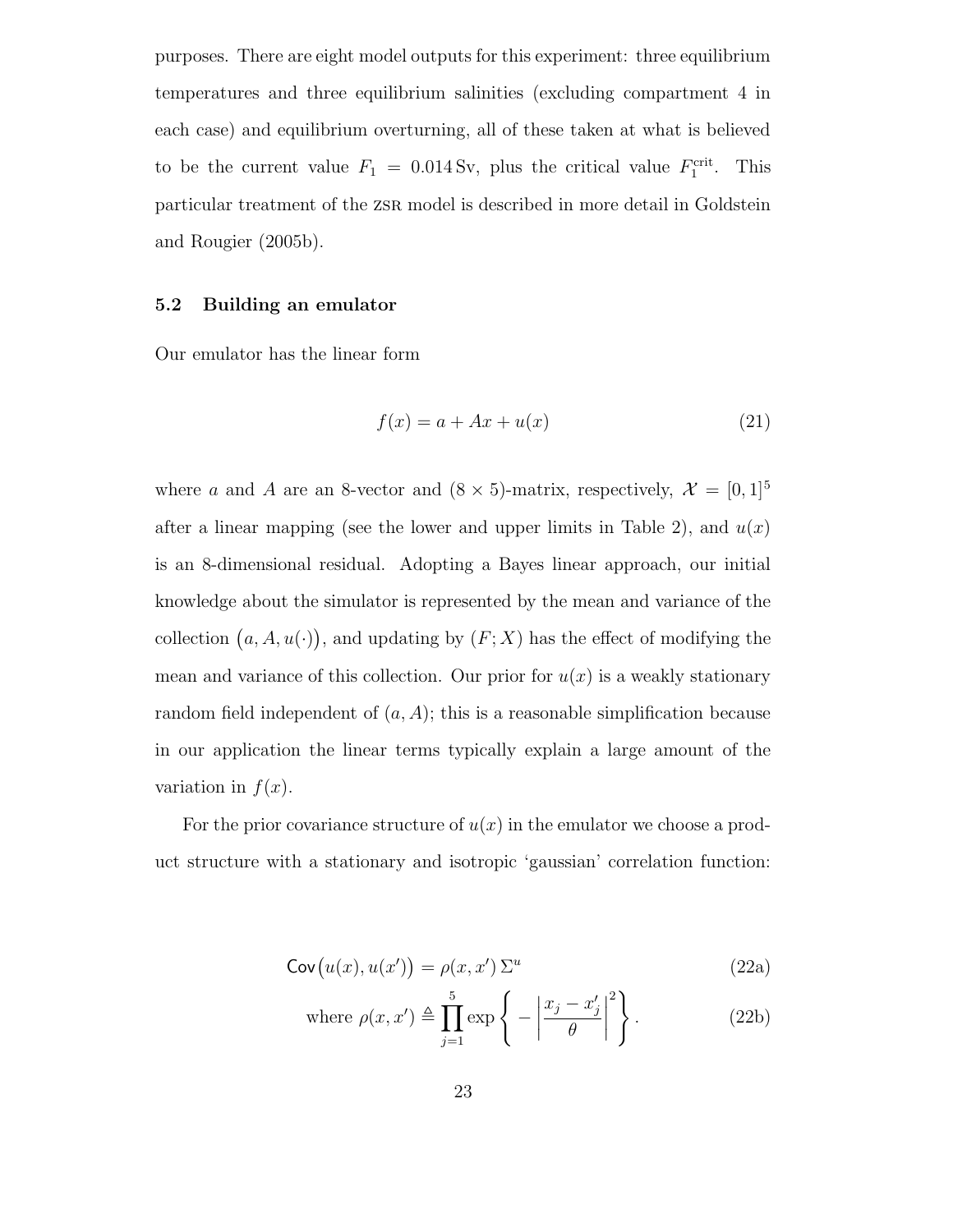| Output                    | (Int.)   | $x_1$   | $x_2$   | $x_3$   | $x_4$   | $x_5$   | $\sum_{ii}^u$ | $R^2$ (%) |
|---------------------------|----------|---------|---------|---------|---------|---------|---------------|-----------|
| $f_1 = T_1^{\text{eq}}$   | 0.15     | 9.99    | 4.61    | 0.09    | $-0.05$ | $-0.04$ | 0.09          | 99.97     |
| $f_2=T_2^{\text{eq}}$     | $-0.68$  | 10.14   | 1.79    | 0.40    | $-0.50$ | 0.91    | 0.37          | 99.30     |
| $f_3 = T_3^{\text{eq}}$   | 0.05     | 9.98    | 4.86    | 9.87    | 0.12    | $-0.15$ | 0.06          | 99.99     |
| $f_4 = S_1^{\text{eq}}$   | 35.08    | $-0.01$ | $-0.11$ | 0.08    | $-0.04$ | $-0.08$ | 0.09          | 37.06     |
| $f_5 = S_2^{\text{eq}}$   | 34.59    | 0.08    | 0.23    | $-0.20$ | 0.07    | 0.33    | 0.13          | 69.84     |
| $f_6 = S_3^{\text{eq}}$   | 35.10    | $-0.04$ | 0.06    | $-0.02$ | 0.02    | $-0.06$ | 0.12          | 9.64      |
| $f_7 = m^{\text{eq}}$     | $-23.57$ | 1.04    | 35.83   | $-2.21$ | 14.28   | 17.98   | 5.21          | 91.80     |
| $f_8 = F_1^{\text{crit}}$ | $-0.08$  | $-0.00$ | 0.23    | $-0.01$ | 0.05    | 0.07    | 0.03          | 89.90     |

Table 1: Expected value of regression coefficients from the emulator; residual standard deviation; and  $R^2$ . The latter two values are prior to updating the residual using  $(F; X)$ .

We set  $\theta = \log(5)^{-0.5} \approx 0.788$ , corresponding to Corr $(u_i(0), u_i(1)) = 0.2$ . This value for  $\theta$  gives sample paths for  $u_i(x)$  that appear moderately non-linear, as  $u(x)$  should represent the low-order excluded effects in (21). The role of  $\theta$  in the inference is discussed in more detail in section 5.6.

Our design matrix  $X$  comprises just 30 evaluations of our simulator, reflecting the type of budgetary constraints that exist in large computer experiments. These 30 evaluations were generated from a latin hypercube selected to have low correlations (less than 0.2 in absolute size) and large interpoint distances (greater than 0.25). We estimate the parameters of the emulator using multivariate least squares, and we then update the residual field, ensuring that the mean function of the emulator interpolates the evaluations; further details are given in the Appendix. The resulting expected values for the coefficients  $(a, A)$ are given in Table 1, along with the prior residual standard deviation and the  $R<sup>2</sup>$  values. The first three outputs (equilibrium temperatures for the surface compartments) are very strongly determined by the three relaxation temperatures, but the remaining five outputs have residuals which explain substantial amounts of variation.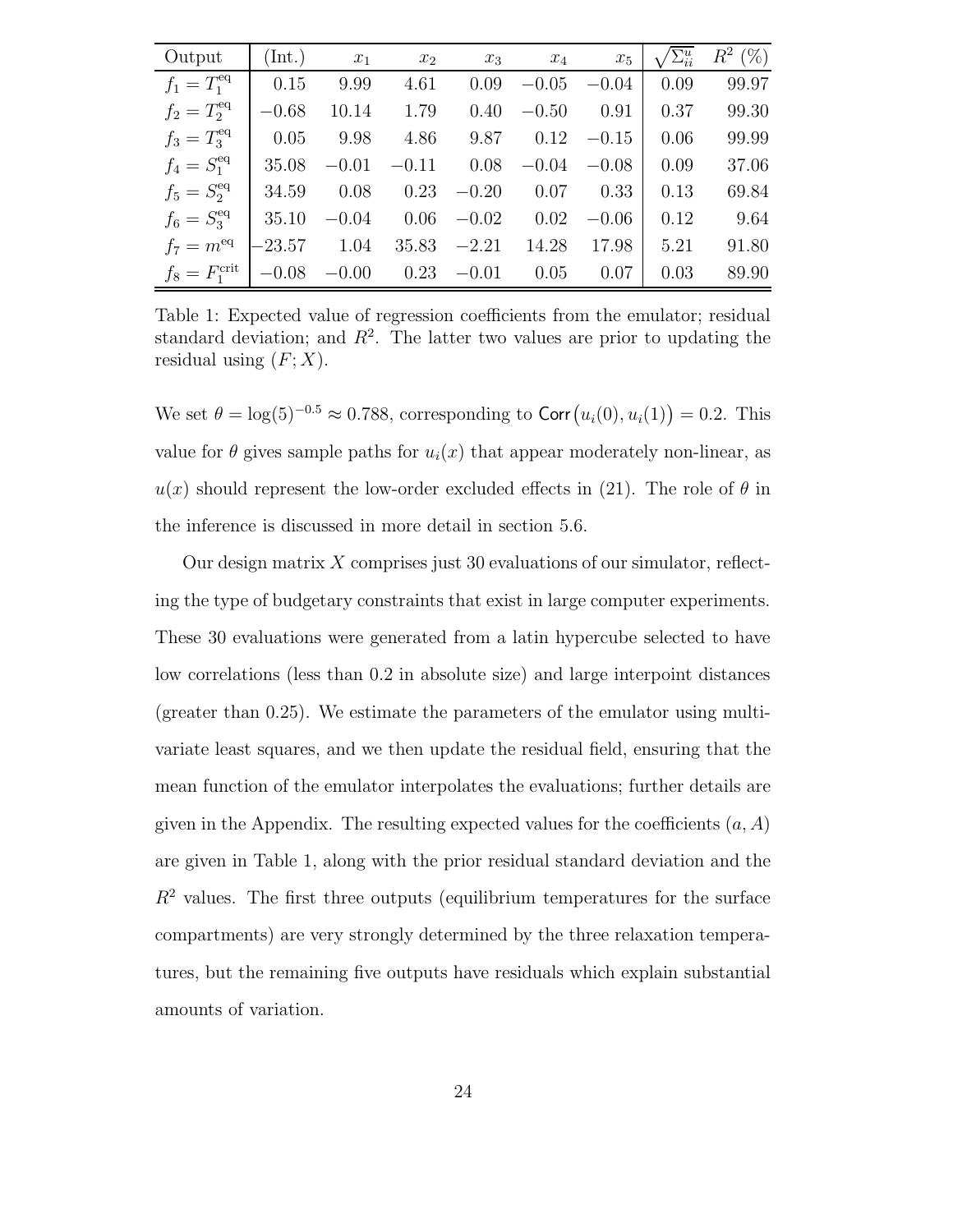#### 5.3 Linking the model, the system and the system data

The model, being highly aggregated, does not map easily into measurements that can be made on the system itself, i.e. temperature and salinity measurements taken from the Atlantic. zsr's intention is to calibrate their model to a superior model, CLIMBER-2, which has been carefully tuned to the Atlantic in a separate experiment. Therefore the 'system' in this case is the output from climber-2, which we think of as a sophisticated measuring device. The output from CLIMBER-2 is measured without error, so that  $Var(e) = 0$ . However, there is some ambiguity about the precise values for compartment 1 (zsr, Table 3), which we must include in the variance of the model discrepancy,  $\epsilon$ . We choose to use a diagonal variance matrix for  $\epsilon$ ; the non-zero values are given in Table 3. The variance of  $\epsilon$  is set at one hundredth of that in Goldstein and Rougier (2005b), as it was strongly suggested by the whole-system diagnostic d, given in (19), that our original values were inconsistent with our other modelling choices and the data. This is discussed in more detail in section 5.5.

For consistency with zsr, we take the Best Input to have independent and uniform components within given ranges; these are shown in Table 2. The CLIMBER-2 measurements comprise temperatures  $T_1^{\text{eq}} = 6.0 \degree \text{C}, T_2^{\text{eq}} = 4.7 \degree \text{C}$ and  $T_3^{\text{eq}} = 11.4 \text{ }^{\circ}\text{C}$ , salinity differences  $S_2^{\text{eq}} - S_1^{\text{eq}} = -0.15 \text{ psu}$  and  $S_3^{\text{eq}} - S_2^{\text{eq}} =$ 0.1 psu and overturning  $m<sup>eq</sup> = 22.6$  Sv (zsr, Table 3).

### 5.4 Prior to evaluating the 'hat run'

After the 30 evaluations used to build the emulator, we may assess the benefit from evaluating the simulator at the hat run input  $\hat{x}$ . Table 2 shows the value of the hat run input, and the reduction in uncertainty about  $x^*$  that follows from adjusting beliefs about  $x^*$  by the data z. The data are highly informative about the best value of first three inputs, moderately informative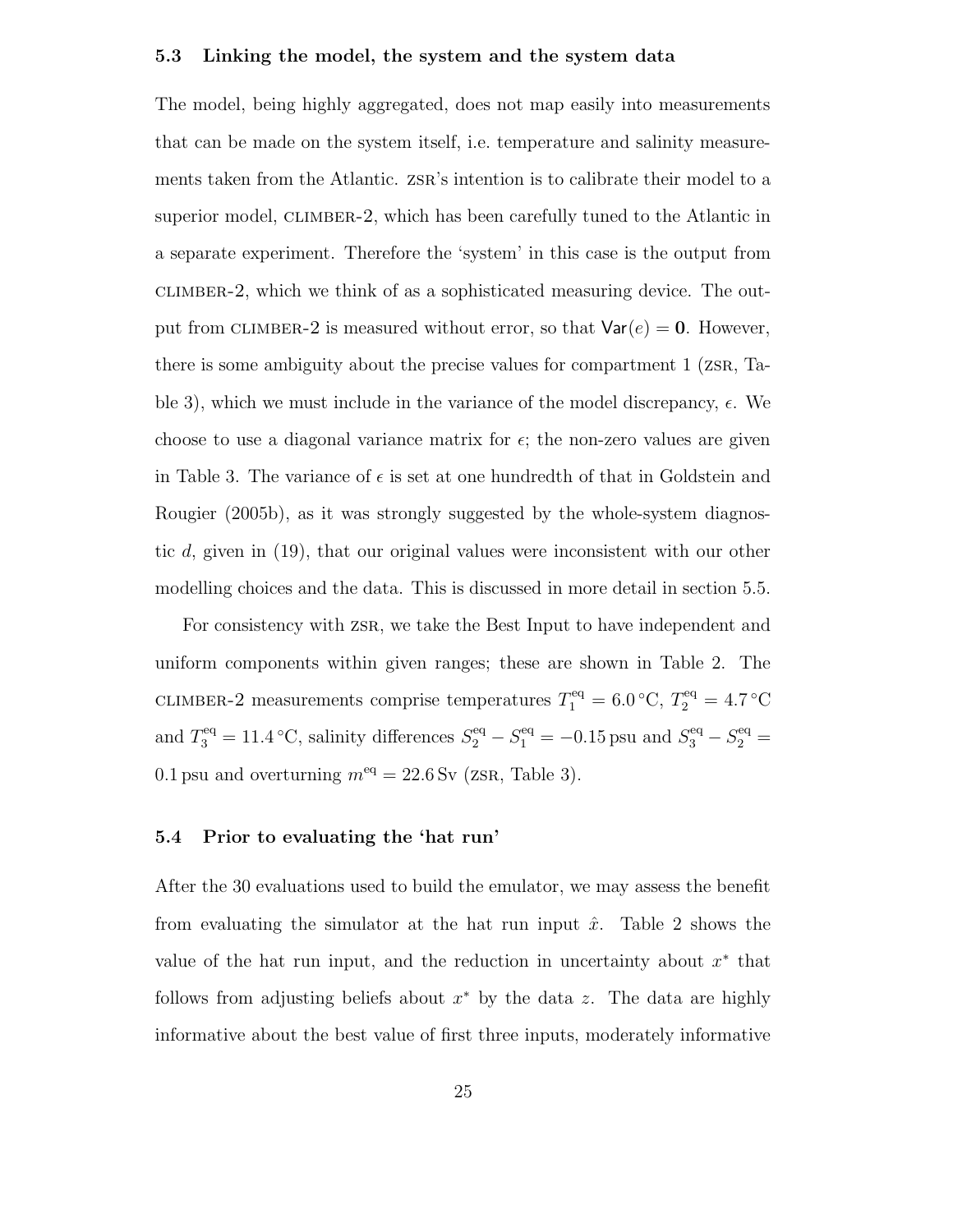| Simulator             |                  | Range for $x^*$ |                                        | Expressed on $[0,1]$ |  |  |
|-----------------------|------------------|-----------------|----------------------------------------|----------------------|--|--|
| inputs                | Lower            | Upper           | $\hat{x} \triangleq \mathsf{E}_z(x^*)$ | $\mathsf{Sd}_z(x^*)$ |  |  |
| $x_1 = T_2^*$         | $\cup$           | 10              | 0.350                                  | 0.046                |  |  |
| $x_2 = T_1^* - T_2^*$ | $\left( \right)$ | 5               | 0.537                                  | 0.107                |  |  |
| $x_3 = T_3^* - T_1^*$ | $\left( \right)$ | 10              | 0.538                                  | 0.031                |  |  |
| $x_4=\Gamma$          | 10               | 70              | 0.579                                  | 0.277                |  |  |
| $x_5 = k$             | 5000             | 100000          | 0.810                                  | 0.173                |  |  |

Table 2: Quantities associated with the simulator inputs. Range for the uniform prior on  $x^*$ ; mean and standard deviation of  $x^*$  adjusted by  $z = \tilde{z}$ , expressed on [0, 1]. The original mean and standard deviation for each component of  $x^*$  on [0, 1] are 0.500 and 0.289, respectively.

| System  | $Sd(\epsilon)$ | $Sd(f^*)$ |                                   | Evaluated at $x = \hat{x}$ |        |  |
|---------|----------------|-----------|-----------------------------------|----------------------------|--------|--|
| values  |                |           | Sd<br>Ax)<br>$\mathfrak a$<br>$+$ | Sd<br>$\{u(x)\}\$          |        |  |
| $y_1$   | 0.206          | 3.189     | 0.027                             | 0.017                      | 3.180  |  |
| $y_2$   | 0.200          | 2.990     | 0.112                             | 0.073                      | 2.981  |  |
| $y_3$   | 0.200          | 4.288     | 0.017                             | 0.011                      | 4.285  |  |
| $y_4$   | 0.013          | 0.089     | 0.028                             | 0.018                      | 0.080  |  |
| $y_5$   | 0.010          | 0.165     | 0.039                             | 0.025                      | 0.161  |  |
| $y_{6}$ | 0.010          | 0.106     | 0.038                             | 0.025                      | 0.087  |  |
| $y_7$   | 1.000          | 13.332    | 1.591                             | 1.033                      | 13.349 |  |
| $y_8$   | 0.005          | 0.077     | 0.010                             | 0.007                      | 0.075  |  |

Table 3: Quantities associated with the system values. Standard deviation of the discrepancy; standard deviation of  $f^* \triangleq f(x^*)$ ; standard deviation of the emulator at  $x = \hat{x}$ , broken down into contributions from  $a + Ax$  and  $u(x)$ ; standard deviation of the hat run  $\hat{f} \triangleq f(\hat{x})$ .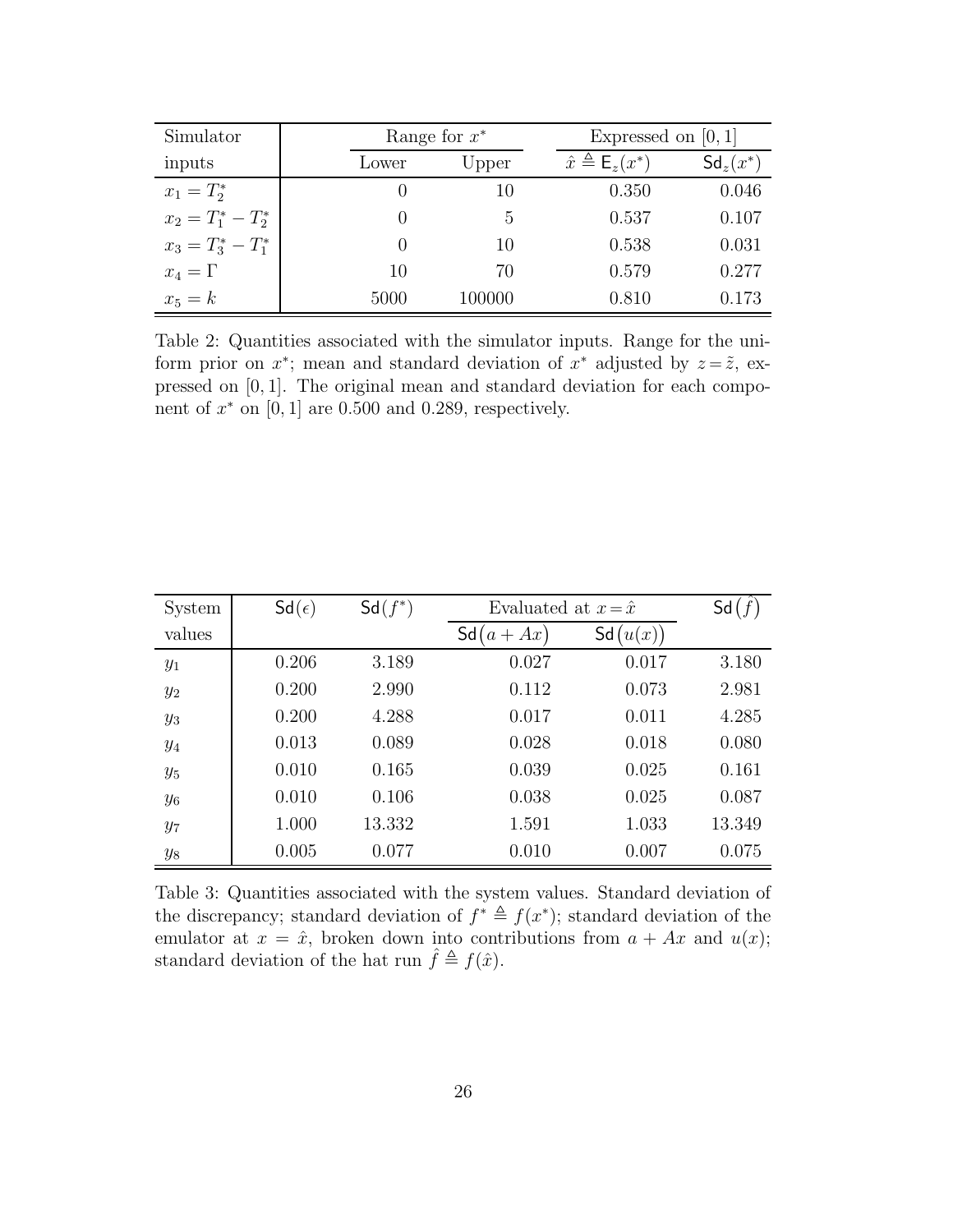| Std dev., $10^{-2}$ Sv                |  | $\begin{array}{ c c c c c c c c c c c } \hline 7.73 & 2.31 & 1.60 & 2.27 & 2.26 & 2.03 \ \hline \end{array}$ |  |                                       | 1.81 |
|---------------------------------------|--|--------------------------------------------------------------------------------------------------------------|--|---------------------------------------|------|
| Rel. to $\mathsf{Sd}_z(y_8)$ , col. B |  |                                                                                                              |  | $-30\%$ $-2\%$ $-2\%$ $-12\%$ $-22\%$ |      |

Table 4: Predictive uncertainties for  $y_8 \triangleq F_1^{\text{crit}}$ , after 30 evaluations of the simulator. A, prior to adjustment by  $z$ ;  $B$ , after adjustment by  $z$ ;  $C$ , anticipated for adjustment by  $(z, \hat{f})$ ;  $D_1$ , anticipated after performing one additional evaluation at the point of maximum emulator uncertainty;  $D_2$ , anticipated after performing one additional evaluation at the best point for reducing predictive uncertainty;  $E_1$ , anticipated after one order-of-magnitude more evaluations;  $E_2$ , anticipated after 2 orders-of-magnitude more evaluations.

about the last, and not informative at all about  $x_4^*$ 4 . Overall, the large reduction in uncertainty about  $x^*$  that follows from adjusting by z suggests that the hat run will be effective in reducing our uncertainty about y, as discussed in section 4. Referring to Table 3, the residual makes quite a large contribution to uncertainty about  $f(x)$  at  $x = \hat{x}$ ; this also suggests that the hat-run will be effective. Table 3 also shows that  $\text{Var}(f^*)$  and  $\text{Var}(\hat{f})$  are very similar for the first three outputs. This arises because for these outputs the emulator regression coefficients are effectively known, the residual is effectively zero, and the contribution of the discrepancy is small relative to the uncertainty in y that is engendered by uncertainty in  $x^*$ .

For simplicity, we concentrate on predicting  $y_8 \triangleq F_1^{\text{crit}}$ , as this is the quantity that most clearly quantifies the imminence of THC collapse, although our approach allows us to compute a predictive mean and variance for the full collection of system values. Our prior uncertainty about  $y_8$  is shown in column  $\tilde{A}$  of Table 4, while our adjusted uncertainty using the system data z in the Bayes linear approach is shown in column B. The Bayes linear approach has reduced our uncertainty about  $y_8$  by 70%. Our interest is how much we can improve on this reduction using a single hat run evaluation, and how this reduction compares with that of other types of evaluation of the simulator.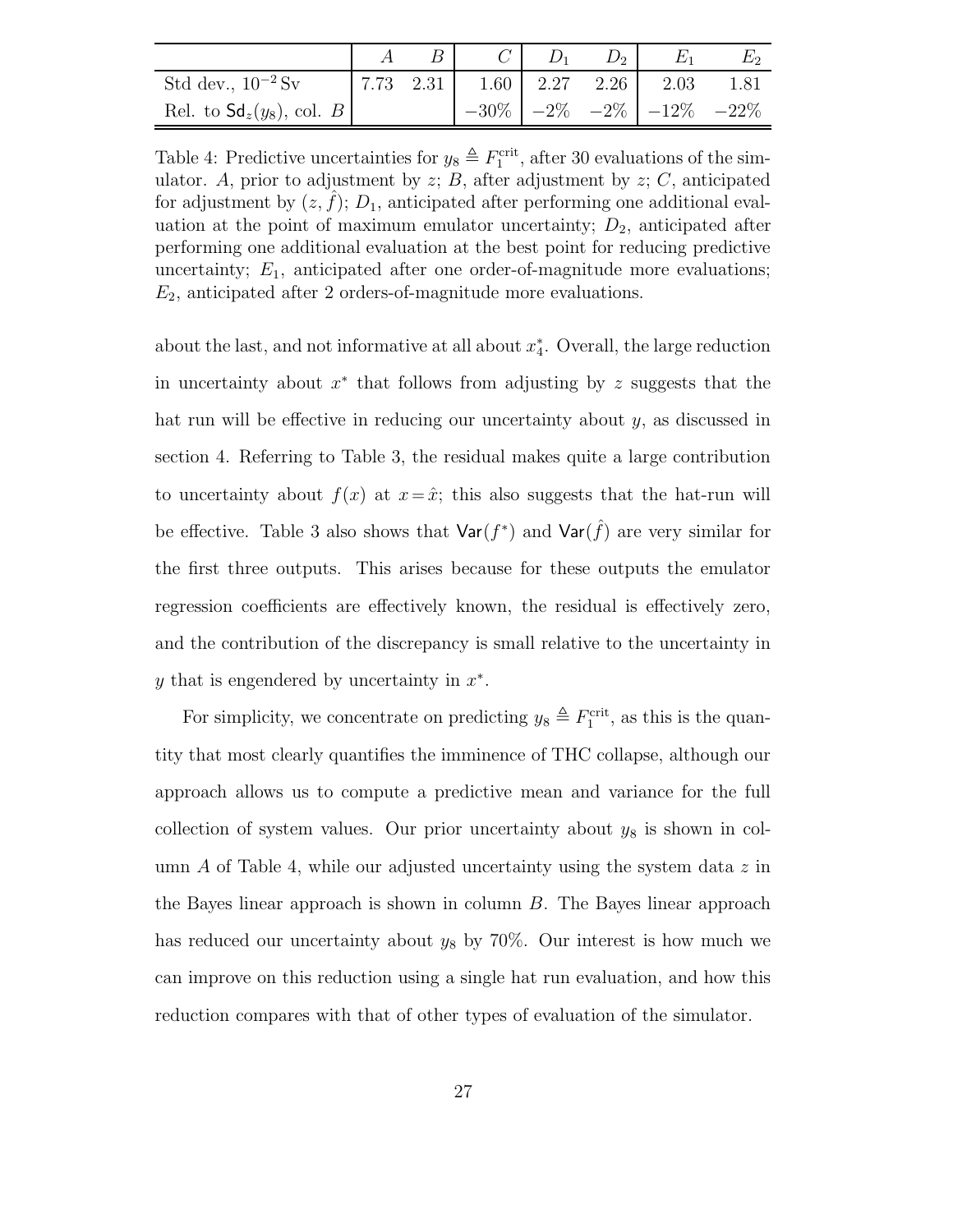The effect of the hat run is shown in column C of Table 4. The hat run contributes a further reduction of 30% in our uncertainty about  $y_8$ . This seems substantial for a single additional evaluation, bearing in mind that 30 evaluations have already occurred, and bears out the analysis of Tables 1, 2 and 3, where we see that  $x_2$  is the most important input for  $f_8$ , that we learn quite a lot about  $x_2^*$ 2 from the calibration calculation, and that the emulator residual contributes about half the uncertainty about  $f_8(x)$  at  $x = \hat{x}$ .

It is interesting to compare this reduction with what might be achieved using one or more additional simulator evaluations. First, we try two criteria for selecting a single additional design point. One simple approach is to evaluate the simulator at the point  $x \in \mathcal{X}$  at which  $\text{Var}(f_8(x))$  is maximised. For our evaluations this point is  $(1, 1, 1, 1, 0)$ : an extreme point is the likely outcome here, given that the design points in  $X$  tend not to occupy the corners. We can use the mean function of the emulator to generate pseudo-data for this evaluation, and examine the outcome of adding this evaluation to our set of 30. The result is shown in Table 4, column  $D_1$ : there is a 2% reduction in uncertainty. Note that this calculation has not involved the value  $\tilde{z}$  in choosing the next evaluation point, and so there is no concern here about double-counting the system data, of the kind we have been careful to account for in our use of  $f$ .

Perhaps a better alternative is the one-step sequential design approach suggested in Craig et al. (2001, section 8), which selects the input value  $x \in X$ for which the adjusted variance  $\text{Var}_z(y_8)$  is minimised. For our evaluations this point is  $(1, 0, 0, 1, 0.062)$ : again, an extreme point is the likely outcome, given that our emulator has a strong linear component. The result is shown in Table 4, column  $D_2$ : there is a slightly greater reduction in uncertainty with this alternative, but still about 2%. Again, the value  $\tilde{z}$  does not affect the adjusted variance  $\text{Var}_z(y)$ , so there is no double-counting the system data.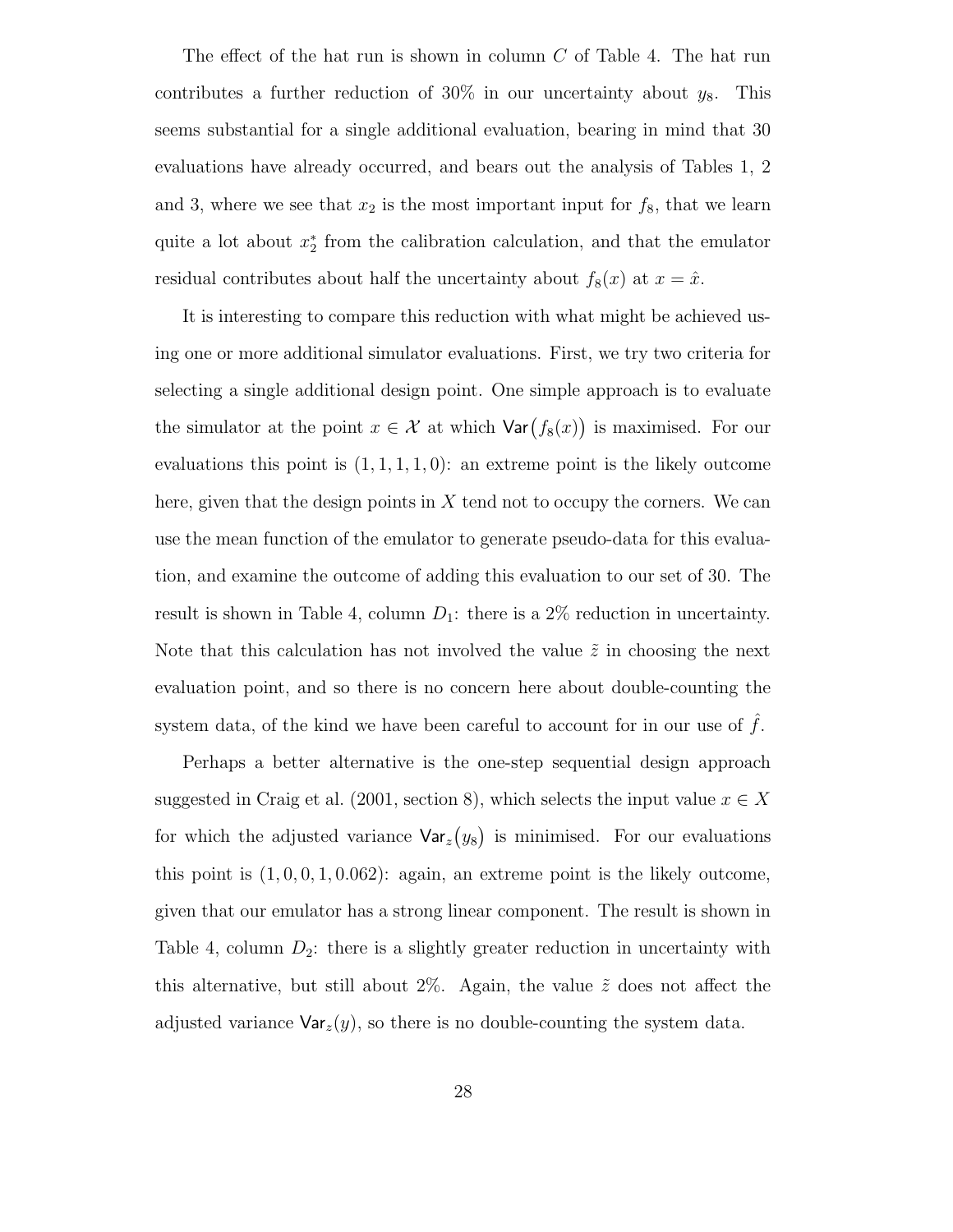Both of these approaches to selecting an additional evaluation result in a reduction in uncertainty of about 2%, which is much lower than using the additional evaluation in the hat-run approach (30%). The Craig et al. approach is the more effective of the two, although it costs slightly more to implement. However, neither approach can gain the benefit of  $\hat{f}$  in resolving local uncertainty in the region of  $\mathcal X$  most likely to contain  $x^*$ . Note that we can also infer that the benefit of including the hat run as the 31st evaluation, without giving it any special treatment, will give a reduction of uncertainty of no greater than 2%; in fact, in this case the standard deviation of  $y_8$  is 2.29 × 10<sup>-2</sup> Sv, for a reduction of 0.53%. This illustrates that it is not simply the location of the hat run which is the key to the uncertainty reduction: it is the special treatment of the hat run which takes account of the way it links up with the other uncertain quantities.

Second, we can consider two further calculations to get upper bounds on the amount that uncertainty about  $y_8$  might be reduced by many more simulator evaluations, if we do not carry out the hat run analysis. With an order-ofmagnitude more evaluations (say, 100) we might consider that  $\text{Var}(Ax) \approx 0$ for all  $x$ , in our emulator, while with two orders-of-magnitude (say, 1000) we might also have  $\text{Var}(u(x)) \approx 0$ , in our emulator (at this point we are treating the simulator as effectively known). The anticipated effect of these two limits is shown in Table 4, columns  $E_1$  and  $E_2$ . In the first case we achieve a 12% reduction in uncertainty; in the second case a 22% reduction in uncertainty. Seen in this context, a single hat run seems to offer extremely good value in terms of reducing our uncertainty about  $y_8$ . The superior performance of the hat run in this particular application arises because the reduction in our uncertainty about  $x^*$  that it incorporates is more valuable than a reduction in uncertainty about the simulator, even when the latter is taken to the point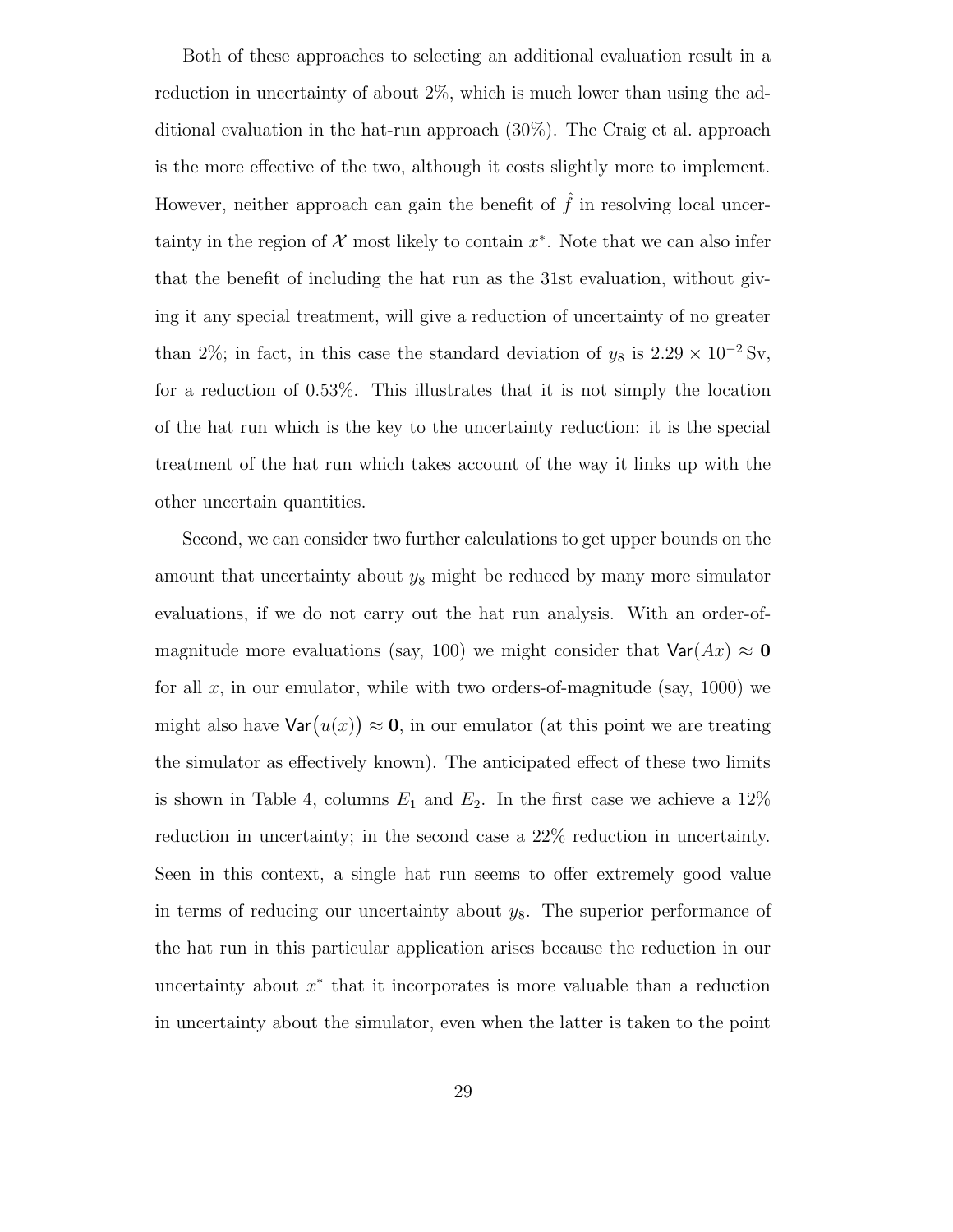where the simulator may be treated as known. However, the comparison is purely for illustration. If we were really able to reduce simulator uncertainty to zero, then we could carry out the hat run analysis, in addition, at no extra cost in simulator time.

#### 5.5 The result of evaluating the hat run

Once we evaluate the hat run we can update our prediction for  $y_8$  for which we now have a new mean value. The Bayes linear prediction after 30 evaluations is  $y_8 = 0.148 \pm 0.023$  Sv (mean  $\pm$  standard deviation); after performing the hat run evaluation it is  $0.132 \pm 0.016$  Sv, so there is also a change in the updated mean value. (Also, for completeness, we evaluate the simulator at the two one-step choices for x and update our prediction. In both of these cases our prediction using the pseudo-data was accurate.)

We also have the opportunity to use the outcome of the hat run as a 'whole-system' diagnostic based on comparing the computed value of d from (19) with its prior mean and variance, as explained in section 4.4. As the prior mean of d is not zero and the prior variance shows some strong correlations, we present the diagnostic comparing the observed value of d with its mean and variance in terms of the components of the vector  $Q^{-T}(d - \mathsf{E}(d))$ , where Q is the Choleski decomposition of  $\text{Var}(d)$ ; these standardised components have mean zero, variance one and correlation zero. The results are

$$
1.104, -1.039, 0.042, -0.480, -1.420, -1.159
$$

These do not suggest any cause for concern. If we were to calibrate the sum of squared values of these six quantities with a  $\chi^2_6$  distribution (making a gaussian approximation) the test statistic of  $5.889$  would be  $56<sup>th</sup>$  percentile.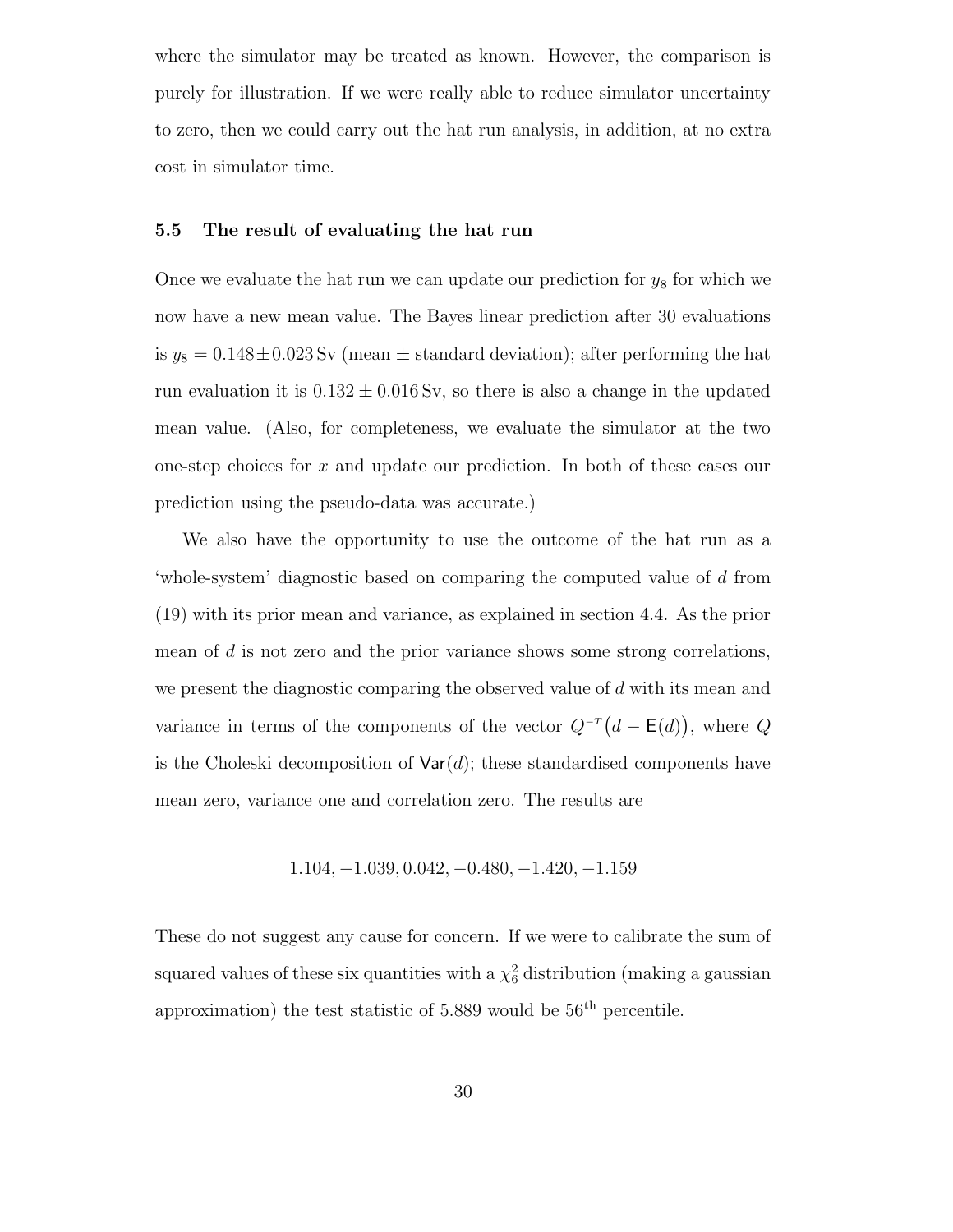This diagnostic result is in marked contrast to the outcome when we proceed using our original choice for  $\text{Var}(\epsilon)$ , as given in Goldstein and Rougier (2005b), which is 100 times larger. With this larger value for  $\text{Var}(\epsilon)$  the standardised quantities from d are

$$
0.815, -0.297, -0.297, -0.208, -0.293, -0.601
$$

which seem rather small; the  $\chi^2_6$  test statistic is 1.330, which is only 3<sup>rd</sup> percentile. There are many ways in which we might address this diagnostic warning. We have adopted the approach of scaling the discrepancy variance—a quantity about which we do not have strong views—for reasons of parsimony, and because by changing a single parameter we have obtained plausible outcomes for each of the scalar diagnostics. An alternative response might have been to scale differentially our uncertainty about components of  $\epsilon$ , according to whether or not they corresponded to components of z. We investigated an extreme version of this, where we scaled all components bar  $\epsilon_8$ , which we left at its original value of  $\mathsf{Sd}(\epsilon_8) = 0.05 \,\text{Sv}$ . In this case the prediction for  $y_8$  using z alone was  $0.148 \pm 0.055$ ; using z and the hat run it was  $0.132 \pm 0.052$ . Uncertainty about  $y_8$  is underpinned by uncertainty about  $\epsilon_8$ , which is irreducible in our treatment, and consequently the potential for improvement by the hat run is limited in this case.

In our application the whole-system diagnostic d has been instrumental in identifying a problem with our previous choices, and allowing us to re-appraise our statistical modelling.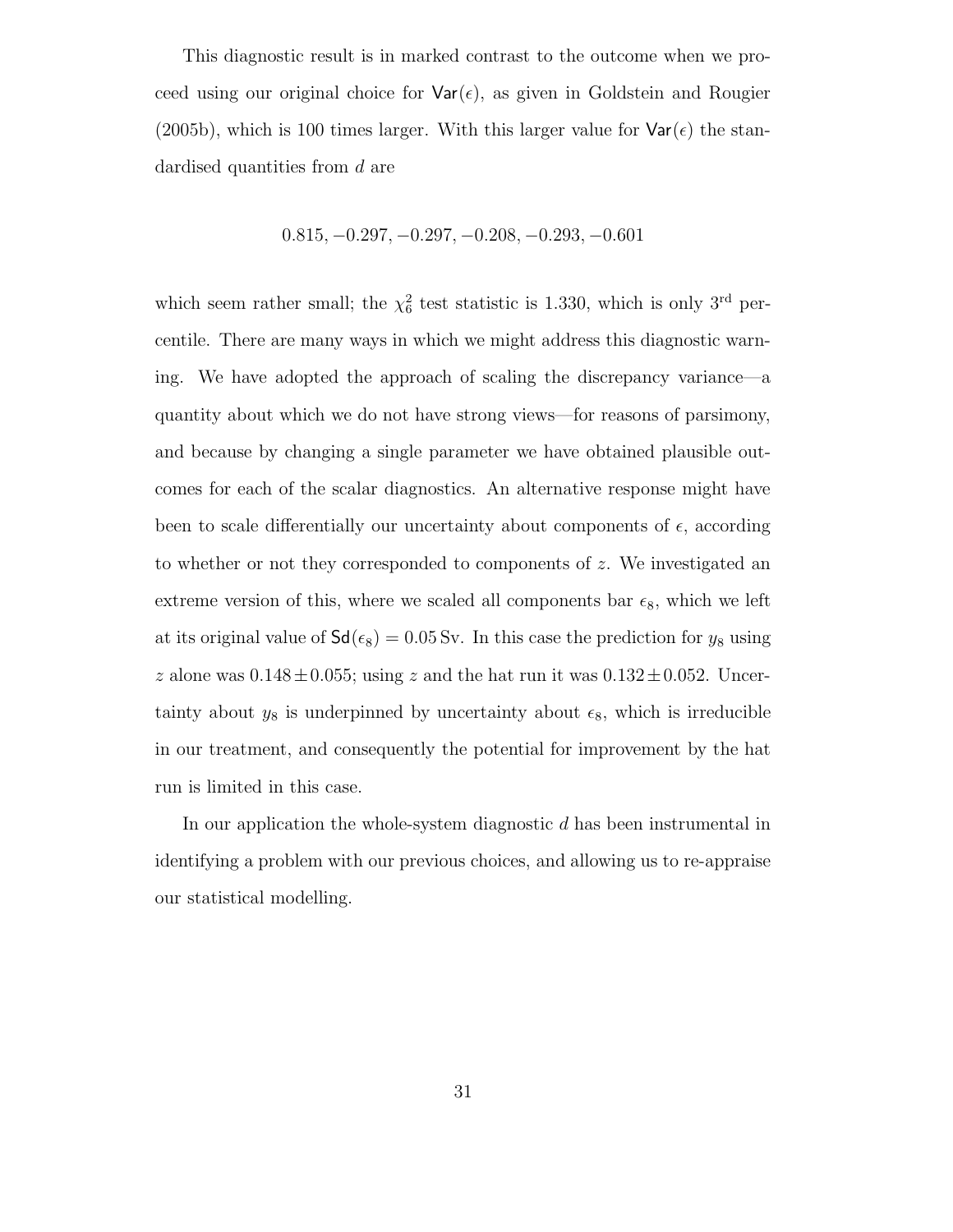#### 5.6 Sensitivity analysis for the correlation length

It is interesting to investigate the effect of changing  $\theta$ , which controls the correlation length in the prior correlation function of  $u(\cdot)$ , given in (22). This is both because  $\theta$  can be a hard parameter to set, and also to check our intuition about how the behaviour of  $u(\cdot)$  should affect the inference. The outcome for predictive uncertainty about  $y_8$  for various different values of  $\theta$  is shown in Figure 2; for reference, the value  $\theta \approx 0.788$  was used in the analysis of the previous subsections, and in Table 4.

The hat run will be effective when the correlation length of  $u(\cdot)$  corresponds approximately to our range of uncertainty in  $x^*$  after adjusting by z. In this case an evaluation at  $\hat{x}$  will pin down the emulator residual in a region that is likely to contain  $x^*$ . If the correlation length is shorter, then the hat run will not perform much better than the standard Bayes linear prediction, because the effect of the evaluation at  $\hat{x}$  fails to reach the residual at  $x^*$ . On the other hand, if the correlation length is longer, the hat run will pin down the residual over a large part of  $\mathcal{X}$ , not just the region near to  $x^*$ ; however a long correlation length would represent a residual that was dominated by a linear effect, which would be undesirable in our emulator where the linear effect should be captured by the regression terms, leaving the residual to account for non-linear effects.

This role for  $\theta$  is demonstrated in Figure 2, where for low values of  $\theta$  (short correlation length) the hat run uncertainty  $C$  is close to the original Bayes linear uncertainty B, while for high values it is 'bottoming out' at a level that incorporates uncertainty in the regression coefficients as well as uncertainty from the discrepancy. The convergence between  $E_1$  and  $E_2$  in Figure 2 arises because in our emulators we update the residual function, and the amount of uncertainty in the updated function decreases as the correlation length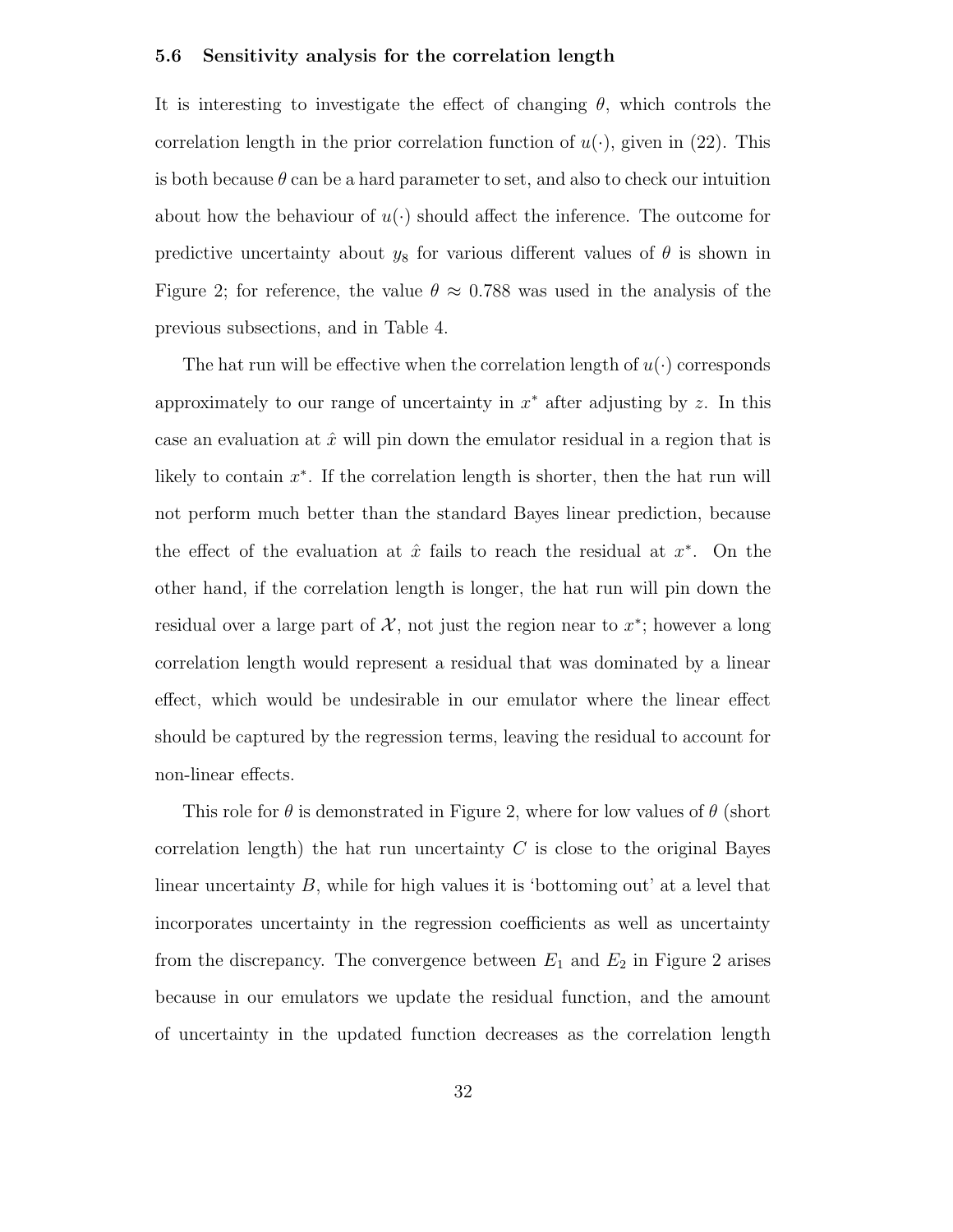increases. The emulator for  $E_2$  has no residual uncertainty, and the effect of varying  $\theta$  in this emulator is felt entirely in the updated mean for the residual function.

In practice we choose  $\theta$  first, based on our judgement about our simulator and our choice of global regression terms in our emulator. Thus the good performance of the hat run in our example can be attributed to the fact that although our correlation length is quite short, (i) the system data z allow us to make quite an accurate appraisal of  $x^*$ , as measured by  $\text{Var}_z(x^*)$ ; and (ii) the residual comprises a large part of our simulator uncertainty around  $\hat{x}$ .

#### 5.7 Details of the calculation

In general, the expensive calculations in the hat run approach involve finding the expectation of various non-linear functions of  $x$  with respect to the prior distribution of  $x^*$ , e.g. to find the mean and variance of the residual  $u(x^*)$ , and the covariance of  $x^*$  and  $u(x^*)$ , where  $u(\cdot)$  is updated by  $(F; X)$ . As these functions tend to be smooth functions of x, and as our prior for  $x^*$ itself typically has quite a simple structure (e.g. independent components), they can often be well-approximated by a numerical integration. We use this approach because it is easy to program for a variety of different choices for the correlation structure of  $u(\cdot)$ , and because it allows us to scale the calculation according to our computing resources, simply by varying the number of points in our numerical integration. For our grid we use a simple 5-dimensional product of a 6-point gauss-legendre integration rule. For larger problems we can adopt a more sophisticated integration approach, using a space-filling grid and variance reduction techniques such as importance sampling with antithetic variables (see, e.g., Evans and Swartz, 2000). This will often remain a feasible calculation for quite large input spaces, because the simulator evaluations used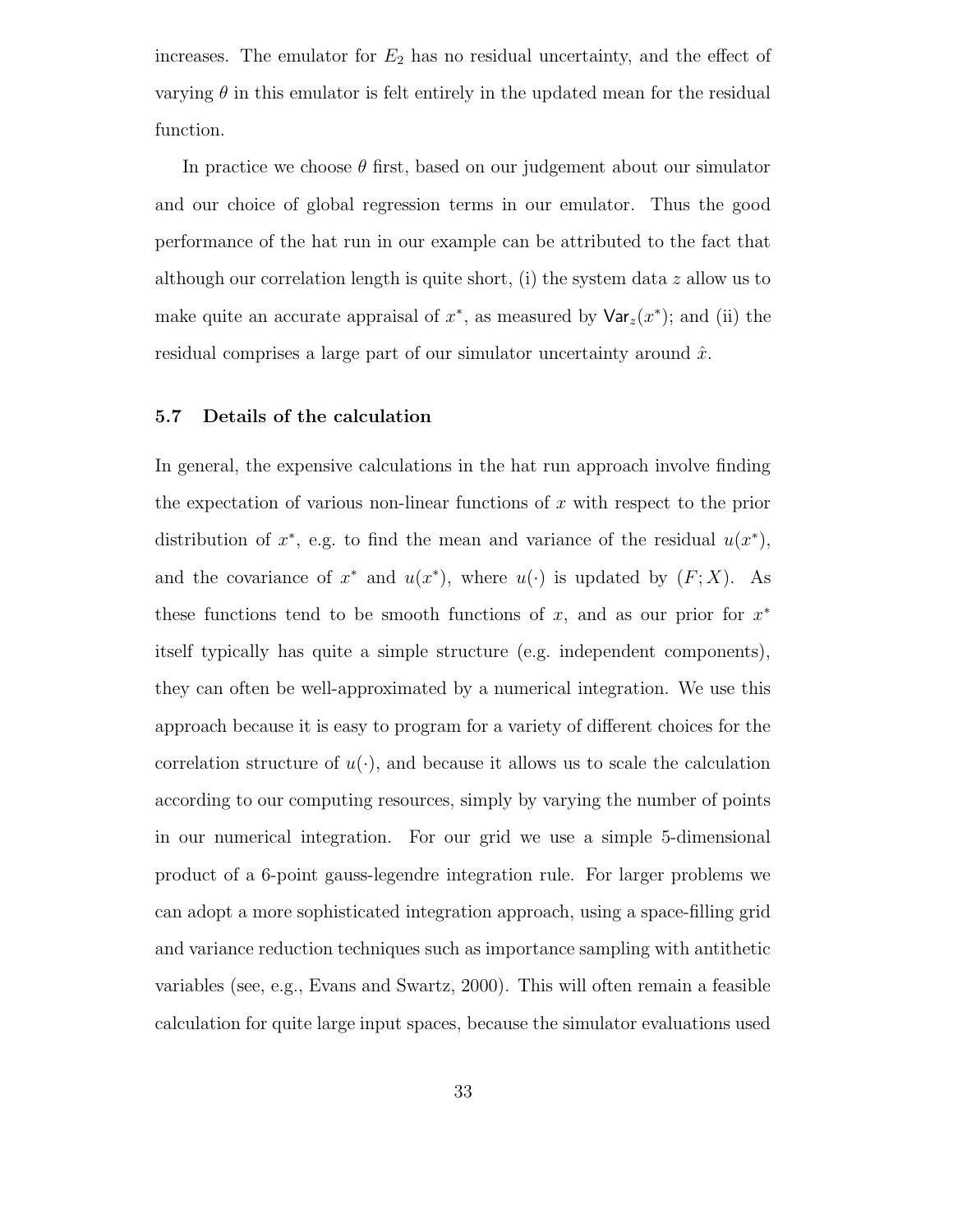

Value for θ in the residual correlation function

Figure 2: The effect of different values for  $\theta$  in (22) on the reduction in uncertainty, using the same scenarios as in Table 4;  $D$  is  $D_1$ ,  $E$  with the solid line is  $E_1$ , and **E** with the dashed line is  $E_2$ .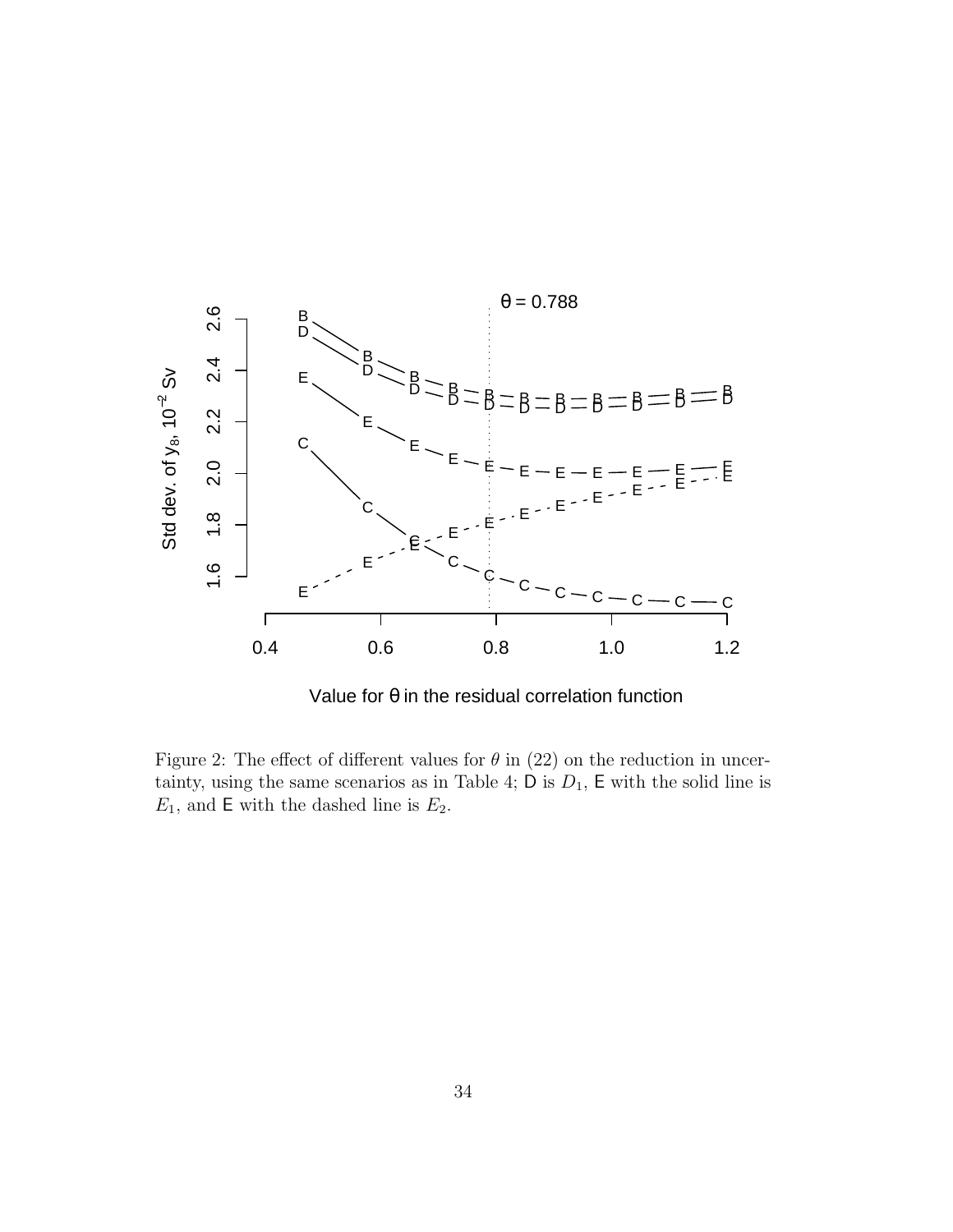to update  $u(\cdot)$  tend to become sparser in X as  $\dim(\mathcal{X})$  increases, and this sparsity translates into smoothness for the updated mean function and variance function of  $u(\cdot)$ .

Where  $\dim(\mathcal{X})$  becomes very large we have the option of replacing the numerical integrations with expansions based on low-order moments of  $x^*$ . Technically the limit to our accuracy is the number of moments we have for x ∗ . The downside of this approach is that it requires the explicit differentiation of the mean function and variance function of  $u(\cdot)$ , which makes the calculation dependent on the choice of correlation function for  $u(\cdot)$ , and consequently less flexible and more complicated to program.

## 6 Conclusion

The calibrated prediction approach that we have described provides a unified approach for (i) judging many aspects of the adequacy of our overall view of the computer simulator, the corresponding emulator, and the associated discrepancy between the simulator and the underlying system, by comparison of simulator evaluations and system data; and, (ii) using such modelling and observations for predicting system behaviour. This approach offers a powerful compromise between the Bayes linear approach to prediction, which is analytically straightforward but which does not allow us easily to exploit local information about the value of the simulator for inputs which appear to give good matches to historical observations, and the full Bayes approach which can better exploit such information but only at the price of an enormous, and for large problems infeasible, computational burden. In contrast, our Bayes linear calibrated predictions make efficient use of restricted aspects of the prior formulation and remain tractable even for large problems.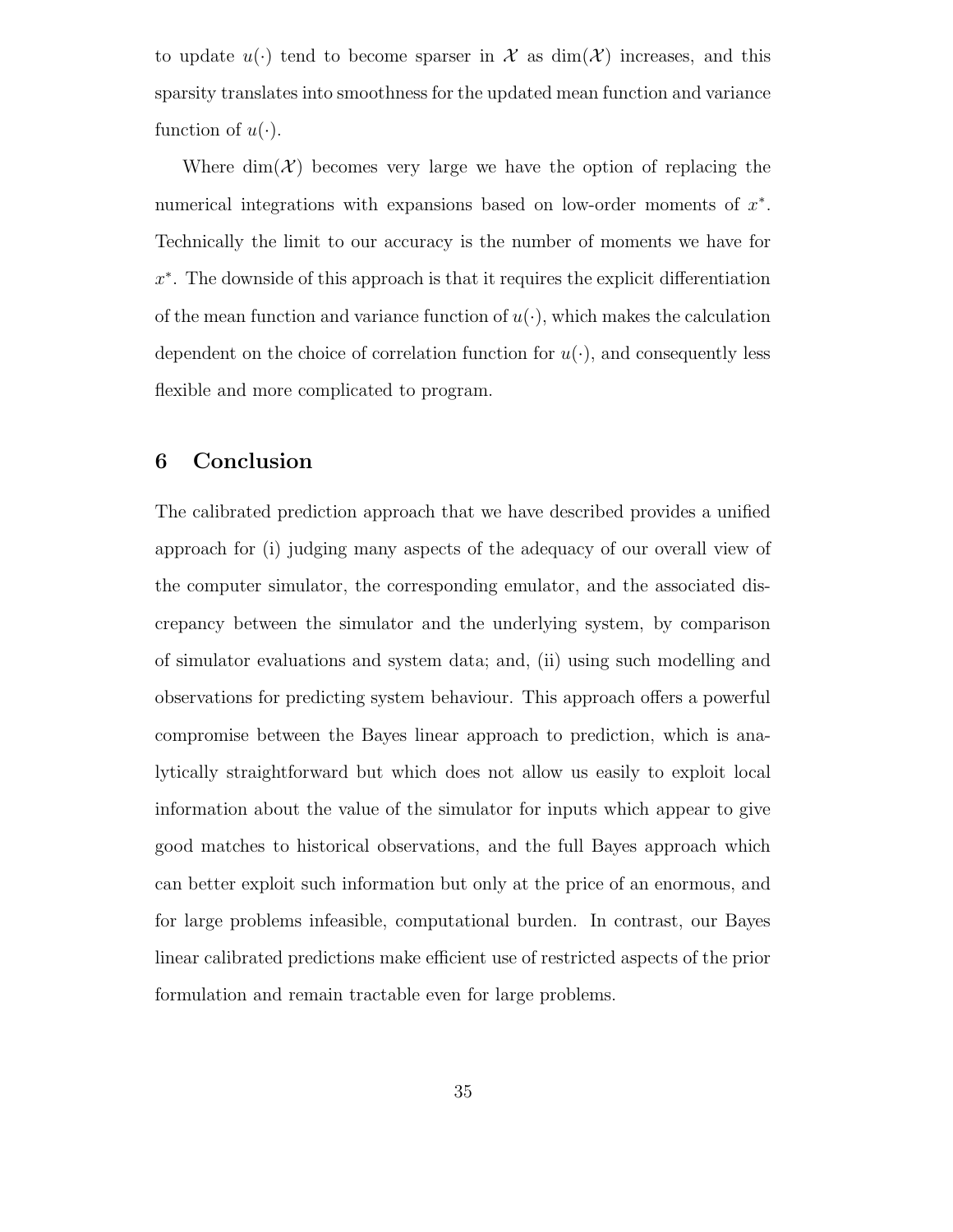# Acknowledgements

Jonathan Rougier has been partly funded by grants from the UK Natural Environment Research Council (NERC) and the Tyndall Centre for Climate Change Research. We would like to thank the Associate Editor and two Referees for their very perceptive comments on earlier versions of this paper. We would also like to thank Kirsten Zickfeld for her assistance with the model used in our illustration.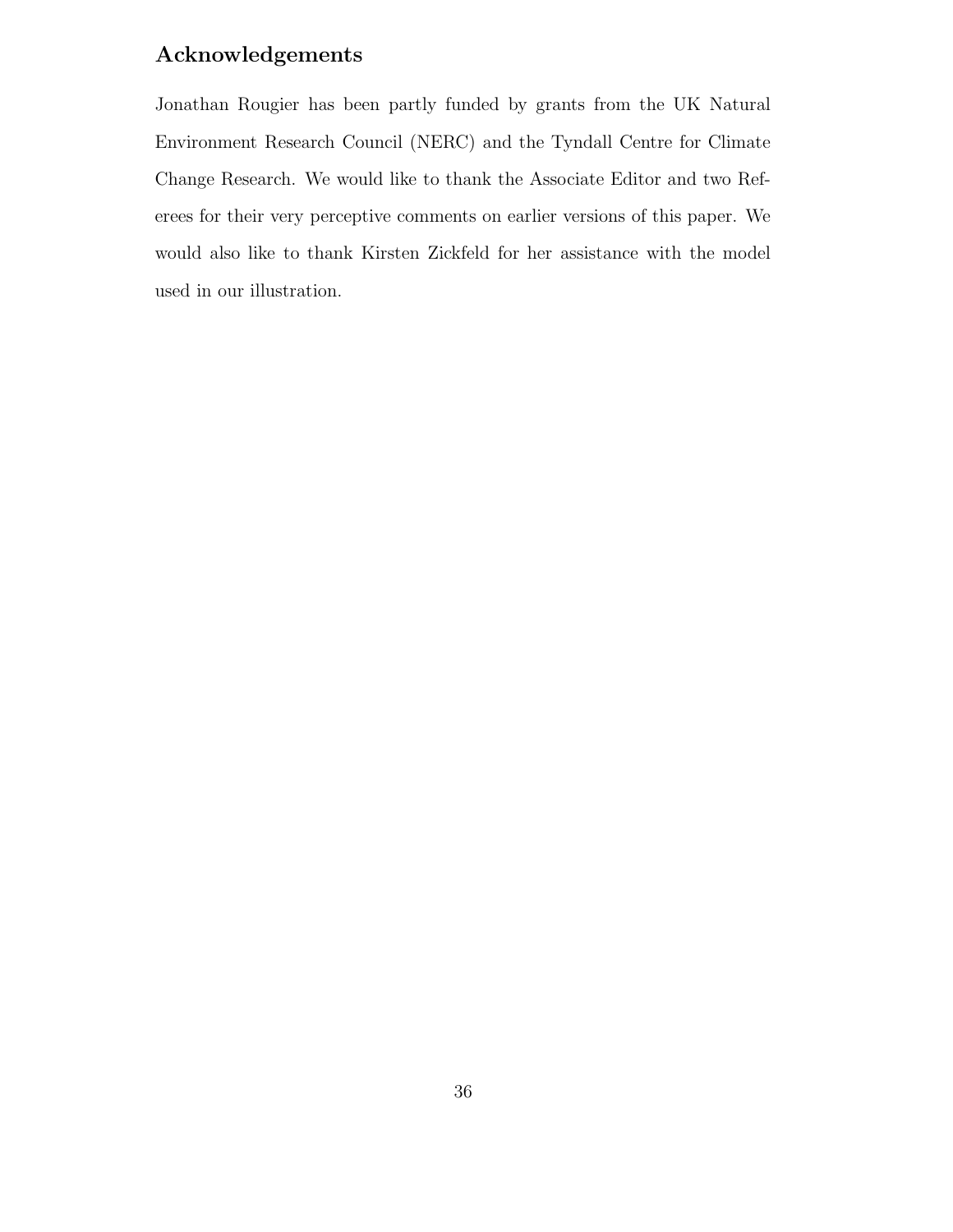# A Appendix: Detailed calculations

In the following calculations many terms will be exactly computable from knowledge of the first- and second-moments of the uncertain quantities. Other terms will be exactly computable using the distribution for the Best Input  $x^*$ , such as  $E(r(x^*))$ , where  $r(x)$  is defined below in (A4c). As long as the variance attributable to the residual in the emulator is relatively small, we can approximate the latter terms using low-order gaussian quadrature rules with little loss of accuracy in our inference (where the dimension of the input space  $\mathcal X$  is large, a computationally efficient alternative is to used moment-based approximations). Finally, there will be some terms for which we cannot make an exact calculation without imposing further distributional assumptions. Again, these concern the emulator residual and we use moment-based approximations. This Appendix gives a complete description of the choices that we make.

#### A.1 The emulator

Our starting point is the emulator

$$
f(x) = Ax + u(x) \tag{A1}
$$

where  $f(x)$  is a k-vector of simulator outputs, x is a  $(1+p)$ -vector of a constant plus the model parameters, A is a  $k \times (1+p)$  matrix of uncertain coefficients, and  $u(\cdot)$ , the emulator *residual*, is a vector-valued random field with zero mean, and a product covariance structure

$$
Cov(u(x), u(x')) = \rho(x, x') \Sigma^u
$$
 (A2)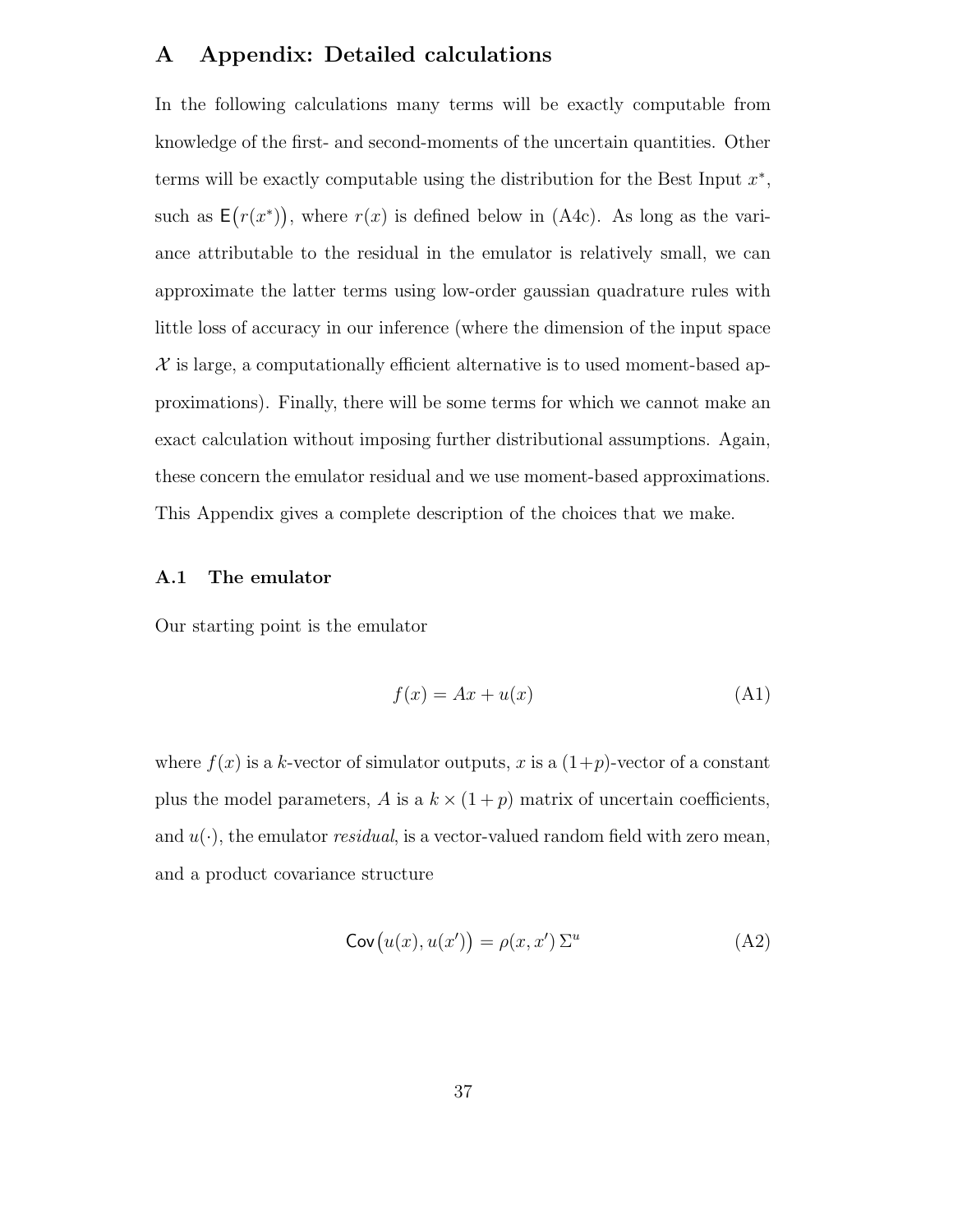for some given scalar covariance function  $\rho(\cdot,\cdot)$ . We estimate the mean and variance of A and the variance  $\Sigma^u$  using multivariate least squares, from a collection of evaluations  $(F; X)$ . For this to be appropriate the points in X should be widely separated so that  $\text{Corr}(u_i(X_m), u_i(X_{m'})) \ll 1$ , where  $X_m$  is the  $m^{\text{th}}$ row of X (and likewise for  $F_m$ , below). Where this is not possible, perhaps because we are able to perform a large number of evaluations, a 'generalised' multivariate least squares is possible, although in this case it is important to ensure that the residual  $u(\cdot)$  is orthogonal to the regressors, which constrains the structure of  $\rho(\cdot,\cdot)$ .

We can update  $u(\cdot)$  using the observed values

$$
\hat{U} \triangleq F - X\bar{A}^T,\tag{A3}
$$

where  $\overline{A}$  is the expected value of A. This is an approximation to the full update, because by ignoring the induced covariance between A and  $u(\cdot)$  we cannot preserve the property that  $f(X_m) = F_m$  with probability 1. With our approximate update we will have  $\mathsf{E}(f(X_m)) = F_m$  and  $\mathsf{Var}(f(X_m))$  relatively small. The product structure in (A2) simplifies the update of the residual, as noted by O'Hagan (1998). The updated residual has the form

$$
E(u(x) | \hat{U}) = r(x) \tag{A4a}
$$

$$
\mathsf{Cov}\big(u(x), u(x') \mid \hat{U}\big) = r(x, x')\,\Sigma^u\tag{A4b}
$$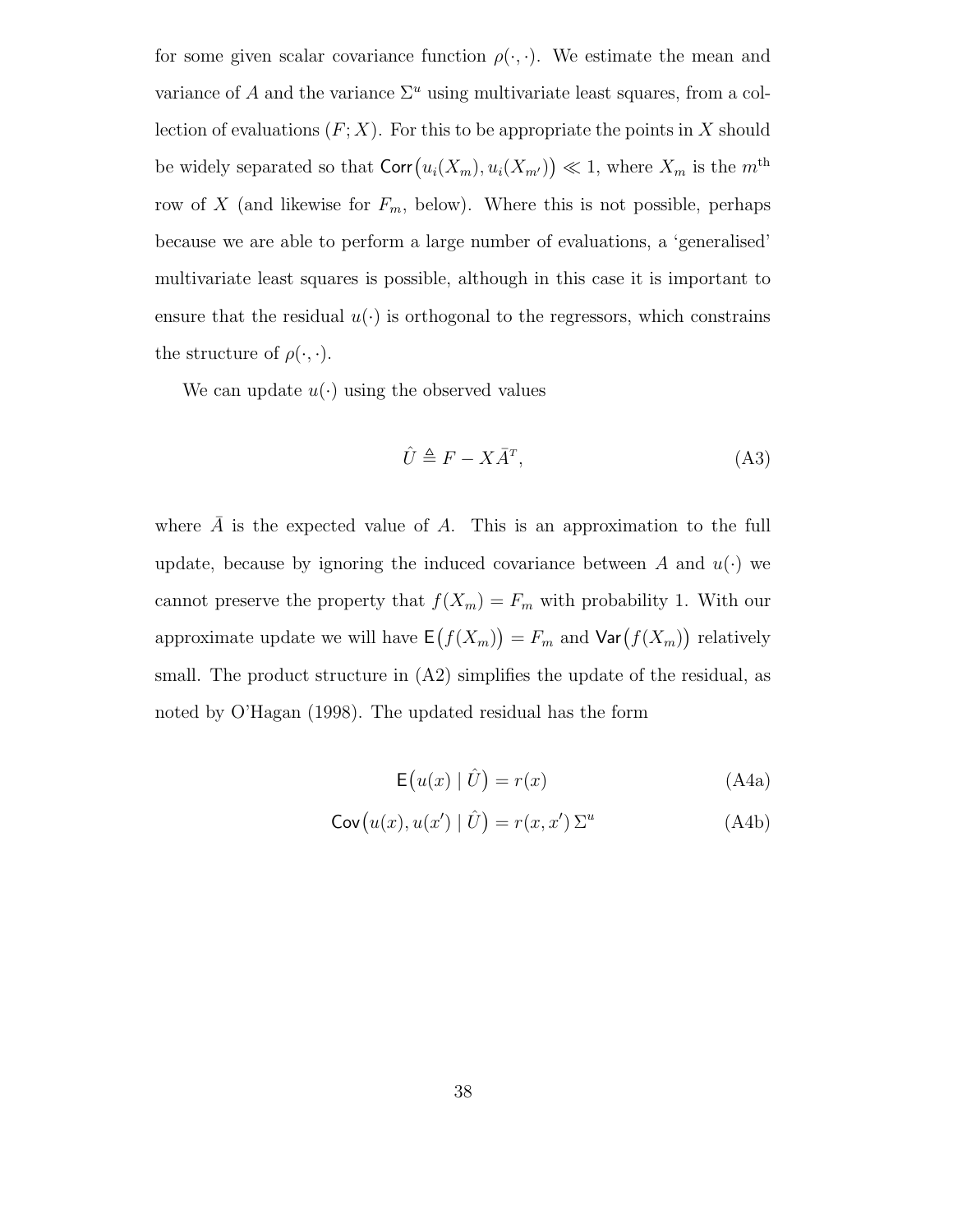where

$$
r(x) \triangleq \hat{U}^T P r'(x) \tag{A4c}
$$

$$
P^{-1} \equiv {\rho(X_m, X_{m'})}_{m,m'=1}^{n}
$$
 (A4d)

$$
r'(x) \triangleq {\left\{\rho(X_m, x)\right\}}_{m=1}^n \tag{A4e}
$$

and 
$$
r(x, x') \triangleq \rho(x, x') - r'(x)^T P r'(x')
$$
. (A4f)

## A.2 Mean and variance of  $(y, z)$

We link our simulator to the system itself and the system data using the Best Input approach, for which we have

$$
y = f(x^*) + \epsilon \quad \text{and} \quad z = Hy + e \tag{A5}
$$

where y is the system value corresponding to the simulator output,  $\epsilon$  is the simulator discrepancy,  $z$  the available system data,  $H$  the incidence matrix mapping the system values to the system data, and  $e$  the measurement error. The two uncertain quantities  $\epsilon$  and  $e$  are taken to be independent of each other and everything else, with zero means (assumed for simplicity) and given variances  $\Sigma^{\epsilon}$  and  $\Sigma^{\epsilon}$  respectively.

We start by computing the mean and variance of  $f(x^*)$ , by conditioning on  $x^*$  and then integrating out. For the first step,

$$
\mathsf{E}\left(f(x^*) \mid x^*\right) = \bar{A}x^* + r(x^*)\tag{A6a}
$$

$$
\text{Var}(f(x^*) | x^*) = M(x^*) + r(x^*, x^*) \Sigma^u \tag{A6b}
$$

where the expression  $M(x) \triangleq \text{Var}(Ax | x)$  involves the variance of A, technically a four-dimensional object, and is easily evaluated using a tensor approach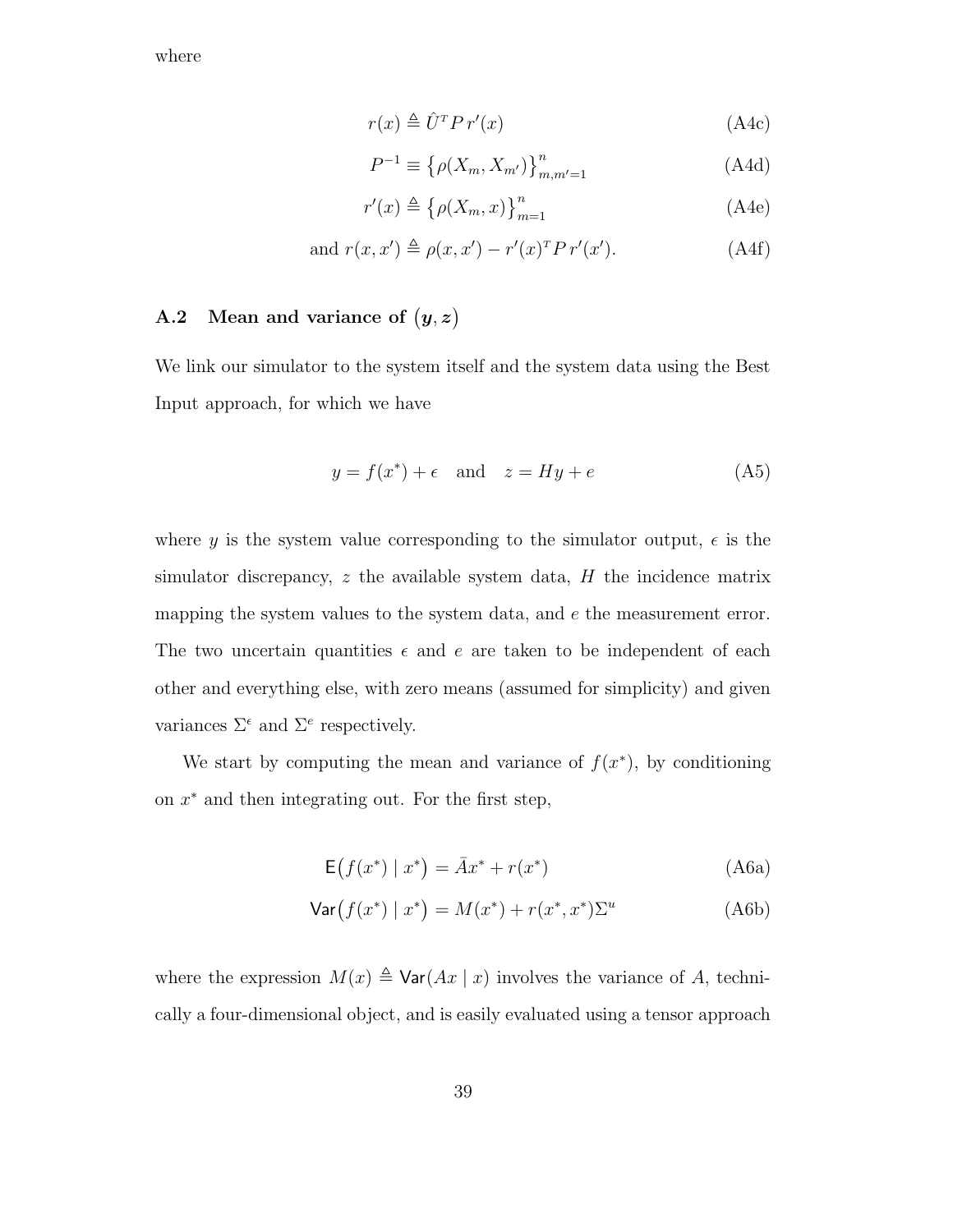(see, e.g., McCullagh, 1987). There are further terms below, also denoted with M's, which need to be similarly treated. When we integrate out we get

$$
E(f(x^*)) = \bar{A}E(x^*) + E(r(x^*))
$$
\n(A7a)  
\n
$$
Var(f(x^*)) = E(M(x^*)) + E(r(x^*, x^*)) \Sigma^u + \bar{A}Var(x^*) \bar{A}^T
$$
\n
$$
+ \bar{A}Cov(x^*, r(x^*)) + \text{its transpose}
$$
\n
$$
+ Var(r(x^*)) .
$$
\n(A7b)

Now we can easily compute the mean and variance of the collection  $(y, z)$ , using (A5), and then we can adjust our beliefs about the mean and variance of y using the observed values of the data z, using the Bayes linear adjustment formulae, as given in (9).

## A.3 Mean and variance of  $\hat{f}$

In this paper we extend the analysis to include an extra evaluation of the simulator, at a point chosen with reference to the system data. We define  $\hat{x} \triangleq \mathsf{E}_z(x^*)$ , and denote this the 'hat run' input value. This value (including the constant) can be written as a linear transformation of  $z$ , namely

$$
\hat{x} \equiv v + Wz \tag{A8}
$$

where  $W \triangleq \text{Cov}(x^*, z) \text{Var}(z)^{-1}$  and  $v \triangleq \text{E}(x^*) - W\text{E}(z)$ . The calculation of the mean and variance of  $z$  is described above. The covariance is

$$
\mathsf{Cov}(x^*, z) = \left[ \mathsf{Var}(x^*) \,\bar{A}^T + \mathsf{Cov}\big(x^*, r(x^*)\big) \,\right] H^T \tag{A9}
$$

using  $(14)$  and  $(A5)$ .

Our interest is is computing the mean and variance of  $\hat{f} \triangleq f(\hat{x})$ , and the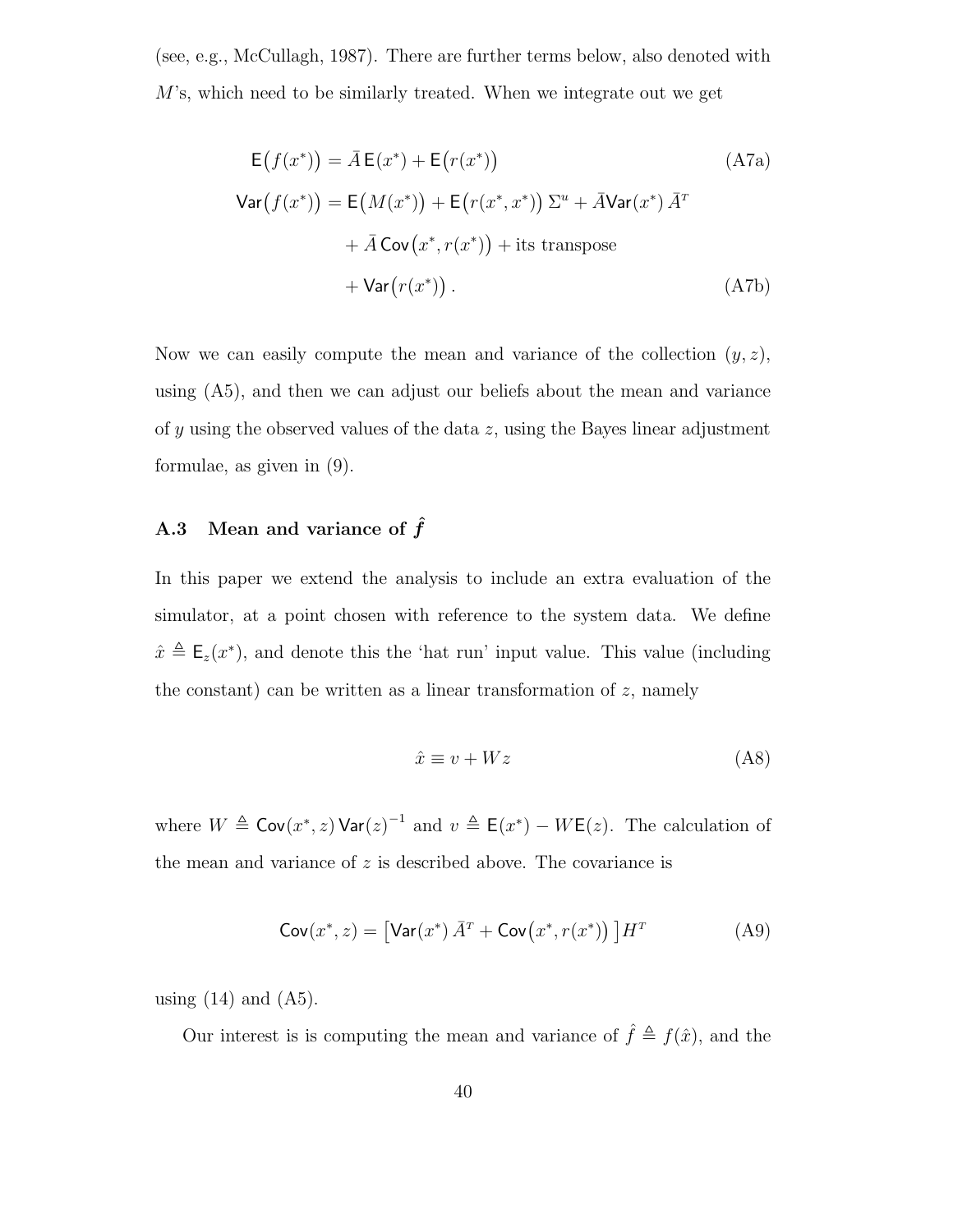covariance of  $\hat{f}$  with  $(y, z)$ . Once we have computed these terms we will have the mean and variance of the collection  $(y, z, \hat{f})$ , and we will be able to adjust our beliefs about the mean and variance of  $y$  using both the actual value of  $z$ and the outcome of evaluating f at  $\hat{x}$ , as given in (18).

We can find an explicit expression for  $\hat{f}$  in terms of  $x^*$  by substituting  $v + Wz$  for  $\hat{x}$ , then  $H(f(x^*) + \epsilon) + \epsilon$  for z, then  $Ax^* + u(x^*)$  for  $f(x^*)$ . The resulting expression for  $\hat{f}$  after making these substitutions is

$$
\hat{f} = A[v + G(A x^* + u(x^*) + \epsilon) + W\epsilon] + u(\hat{x})
$$
 (A10a)

where  $G \triangleq WH$ . It is helpful to write this as

$$
\hat{f} \equiv A b(x^*) + A G A x^* + u(\hat{x}) \tag{A10b}
$$

where  $b(x) \triangleq v + G(u(x) + \epsilon) + We$  and  $A \perp b(x^*)$ . Conditioning on  $x^*$  gives

$$
E(\hat{f} | x^*) = \bar{A}(v + Gr(x^*)) + M'x^* + E(u(\hat{x}) | x^*); \qquad (A11a)
$$

here  $M' \triangleq E(AGA)$ , which can be evaluated using the first- and secondmoments of A. The last term in (A11a) presents a problem, because we do not have an explicit distribution for  $\hat{x} \mid x^*$ . Rather than impose a distribution, we choose instead to approximate this term as

$$
\mathsf{E}\big(u(\hat{x}) \mid x^*\big) = \mathsf{E}\big(r(\hat{x}) \mid x^*\big) \approx r(\hat{x}^*),\tag{A11b}
$$

where

$$
\hat{x}^* \triangleq \mathsf{E}(\hat{x} \mid x^*) = v + G(\bar{A}x^* + r(x^*)). \tag{A11c}
$$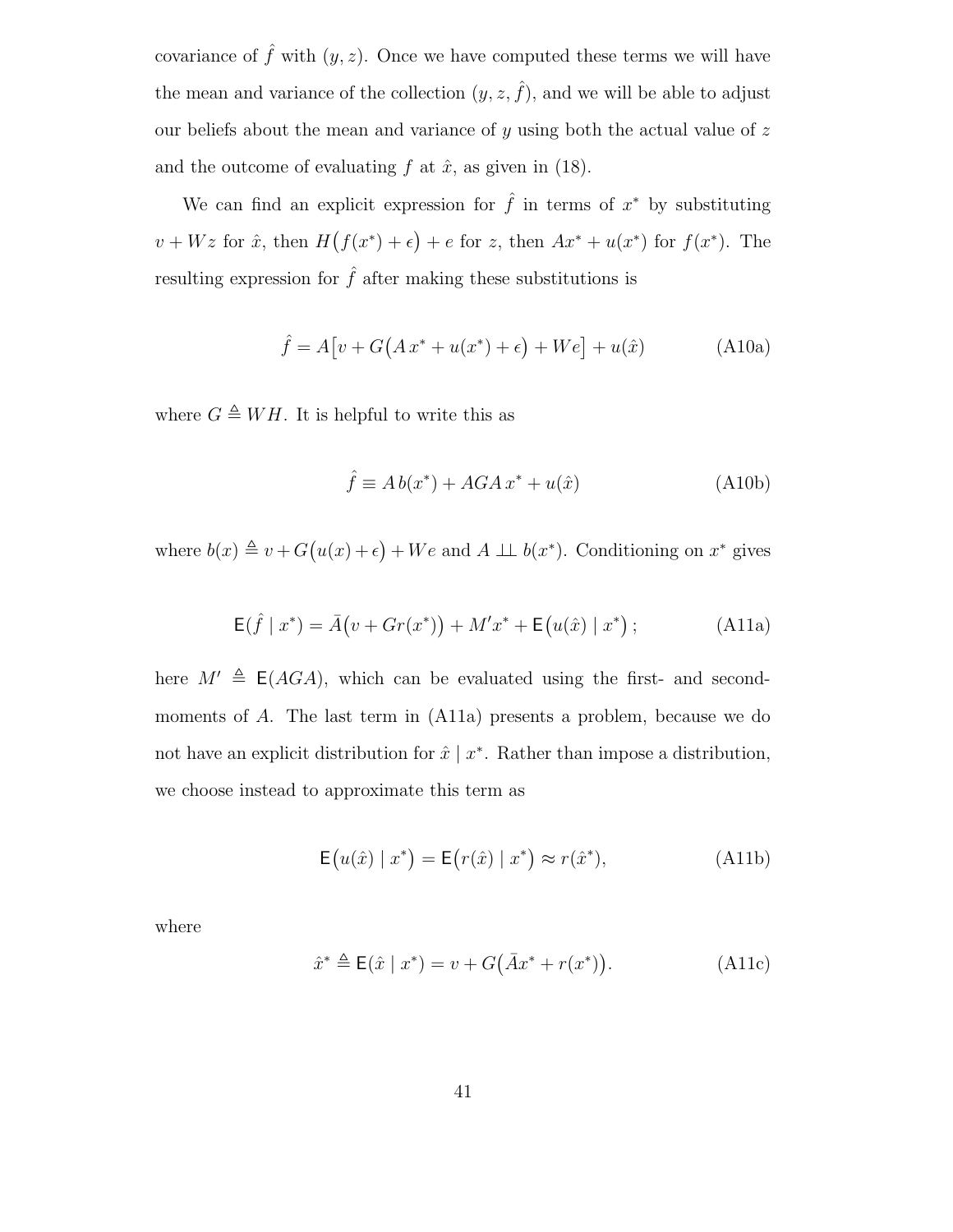For the unconditional expectation we then have

$$
\mathsf{E}(\hat{f}) \approx \bar{A}\big[v + G\,\mathsf{E}\big(r(x^*)\big)\big] + M'\,\mathsf{E}(x^*) + \mathsf{E}\big(r(\hat{x}^*)\big) \,. \tag{A12}
$$

To find the unconditional variance we first compute the variance of the conditional expectation, which is

$$
\operatorname{Var}\left(\mathsf{E}(\hat{f} \mid x^*)\right) \approx M' \operatorname{Var}(x^*) \left(M'\right)^{T}
$$
  
+ 
$$
M' \operatorname{Cov}\left(x^*, \bar{A}Gr(x^*) + r(\hat{x}^*)\right) + \text{its transpose}
$$
  
+ 
$$
\operatorname{Var}\left(\bar{A}Gr(x^*) + r(\hat{x}^*)\right). \tag{A13}
$$

Next we need the conditional variance. For this we make the simplifying approximation that 'second-order' covariances can be neglected, i.e.

$$
\mathsf{Cov}\big((Ax^*, \epsilon, e), u(\hat{x}) \mid x^*\big) \approx \mathbf{0} \tag{A14}
$$

which allows us to drop many small terms in the outer-product of  $\hat{f}$ . Starting from (A10b) we can expand  $\textsf{Var}(\hat{f} \mid x^*)$  as the approximate sum of the following terms:

$$
M^{(2)}(x^*) \triangleq \text{Var}\left(A\,b(x^*) \mid x^*\right) \tag{A15a}
$$

$$
M^{(3)}(x^*) \triangleq \text{Cov}\big(A\,\mathsf{E}\big(b(x^*) \mid x^*\big) \,, AGAx^* \mid x^*\big) \,, \text{ plus its transpose} \quad \text{(A15b)}
$$

$$
M^{(4)}(x^*) \triangleq \bar{A} \text{Cov}(b(x^*), u(\hat{x}) | x^*) , \text{ plus its transpose} \tag{A15c}
$$

$$
M^{(5)}(x^*) \triangleq \text{Var}(AGAx^* \mid x^*)
$$
\n(A15d)

$$
M^{(6)}(x^*) \triangleq \text{Var}\big(u(\hat{x}) \mid x^*\big) \tag{A15e}
$$

where  $M^{(3)}$  and  $M^{(4)}$  have both been simplified according to the general pattern  $Cov(ac, b) = E(c) Cov(a, b)$  where  $(a, b) \perp c$ . To evaluate these terms we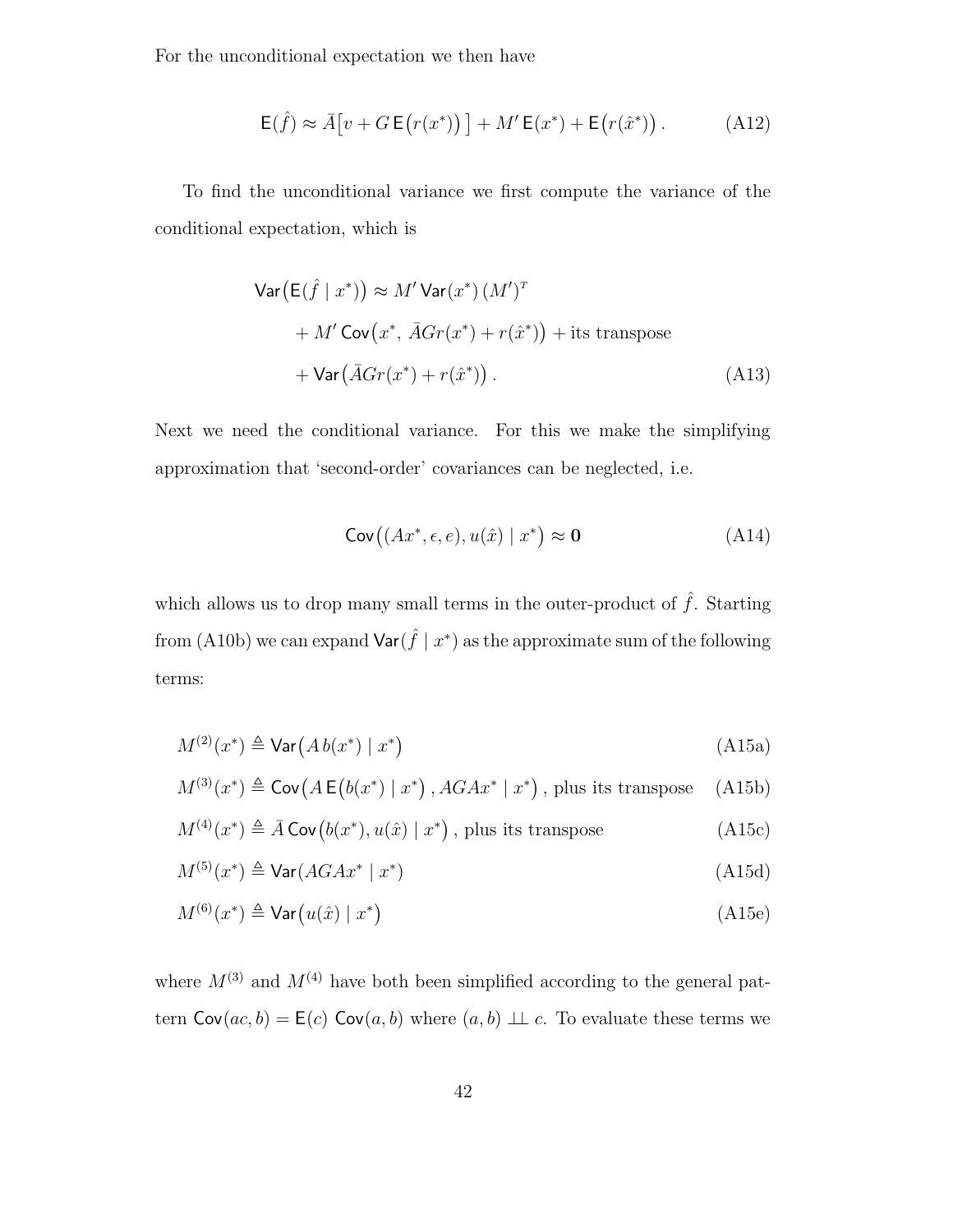require third- and fourth-moments for A. The simplest expedient, if we are unwilling to specify values, is to adopt the third- and fourth-moment structure of the gaussian distribution. Once the higher-moments are specified,  $M^{(2)}$ ,  $M^{(3)}$ and  $M^{(5)}$  follow straightforwardly, with  $M^{(2)}$  following the general pattern  $\textsf{Var}(bc) = \textsf{E}(b)^2 \textsf{Var}(c) + \textsf{Var}(b) \textsf{E}(c^2) \text{ where } b \perp c.$ 

For  $M^{(4)}$  we have

$$
M^{(4)}(x^*) \approx \bar{A}G \operatorname{Cov}\left(u(x^*), u(\hat{x}) \mid x^*\right)
$$
  
=  $\mathsf{E}\left(r(x^*, \hat{x}) \mid x^*\right) \bar{A}G\Sigma^u \approx r(x^*, \hat{x}^*) \bar{A}G\Sigma^u$  (A16)

using the same approximations as before; we can treat  $M^{(6)}$  in exactly the same manner, giving

$$
M^{(6)}(x^*) \approx r(\hat{x}^*, \hat{x}^*) \Sigma^u.
$$
 (A17)

When we take the expectation of each of these terms over  $x^*$ , that of  $M^{(5)}$ can be computed exactly from the first and second moments of  $x^*$ , while the other terms can be computed using quadrature. This gives us the expectation of the conditional variance.

Summing the variance of the conditional expectation and the expectation of the conditional variance then completes the calculation of the unconditional variance  $\mathsf{Var}(\hat{f})$ .

#### A.4 The two covariances

The calculation of  $\mathsf{Cov}(\hat{f},(y,z))$  follows directly from (A5), along very similar lines to that of  $\textsf{Var}(\hat{f})$ . To compute  $\textsf{Cov}(\hat{f}, y)$  we need

$$
Cov(E(\hat{f} \mid x^*), E(y \mid x^*)) \approx M' Var(x^*) \bar{A}^T
$$
  
+ 
$$
M' Cov(x^*, r(x^*)) + Cov(\bar{A}Gr(x^*) + r(\hat{x}^*), \bar{A}x^* + r(x^*))
$$
. (A18)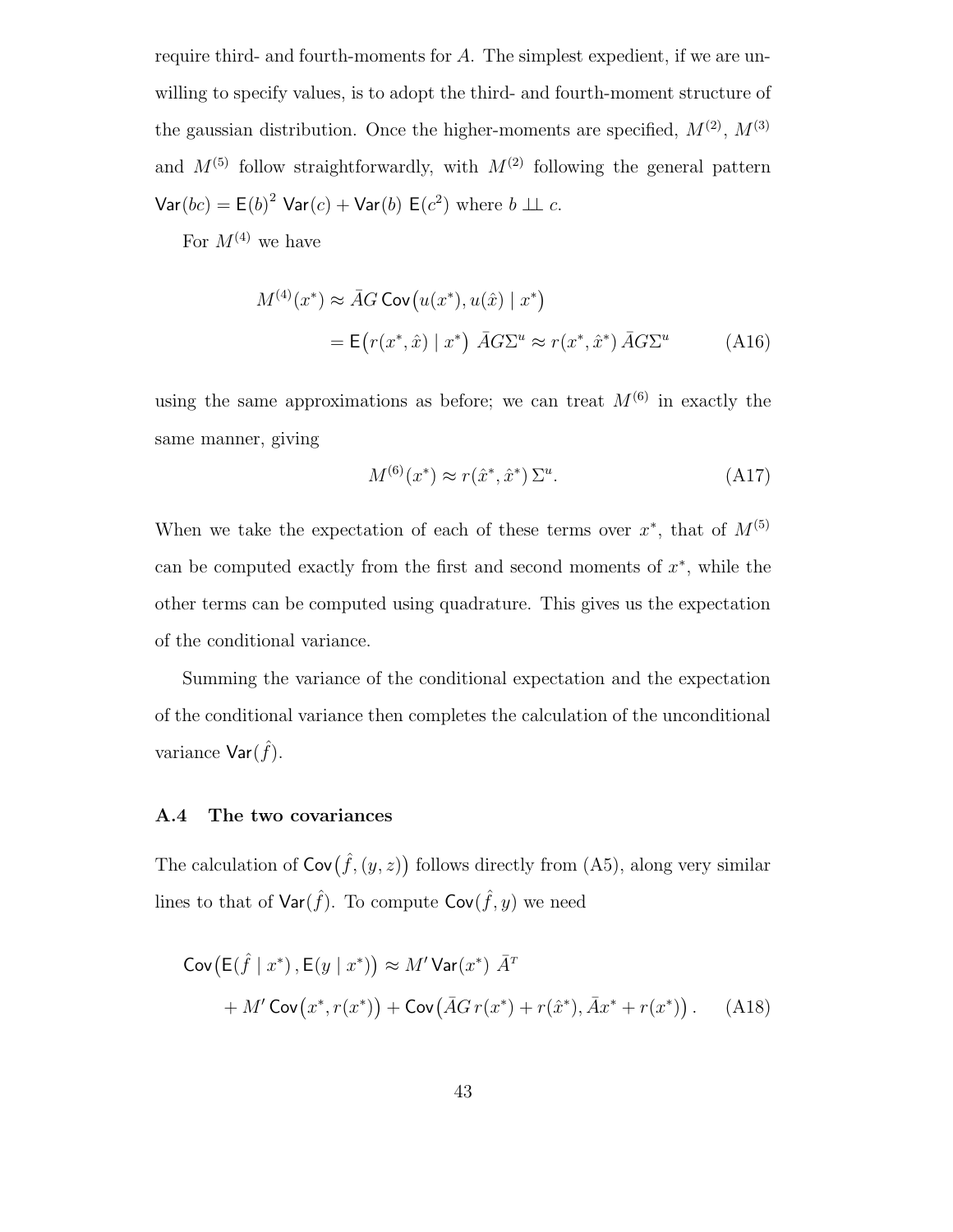For the expectation of the conditional covariance we start with

$$
\begin{aligned} \mathsf{Cov}(\hat{f}, y \mid x^*) &\approx \mathsf{Cov}\big(A\mathsf{E}\big(b(x^*) \mid x^*\big), Ax^* \mid x^*\big) \\ &+ \bar{A}G\big[r(x^*, x^*)\Sigma^u + \Sigma^{\epsilon}\big] + \mathsf{Cov}(AGAx^*, Ax^* \mid x^*) \\ &+ r(\hat{x}^*, x^*)\Sigma^u, \end{aligned} \tag{A19}
$$

and then we integrate out  $x^*$ . For  $Cov(\hat{f}, z)$  we have simply

$$
Cov(\hat{f}, z) \equiv Cov(\hat{f}, Hy + e) \approx Cov(\hat{f}, y) H^T + \bar{A} W \Sigma^e, \tag{A20}
$$

referring back to (A5) and (A10a).

## References

- Craig, P., M. Goldstein, J. Rougier, and A. Seheult: 2001, 'Bayesian Forecasting for Complex Systems Using Computer Simulators'. Journal of the American Statistical Association 96, 717–729.
- Craig, P., M. Goldstein, A. Seheult, and J. Smith: 1996, 'Bayes Linear Strategies for Matching Hydrocarbon Reservoir History'. In: J. Bernado, J. Berger, A. Dawid, and A. Smith (eds.): Bayesian Statistics 5. Oxford: Clarendon Press, pp. 69–95.
- Craig, P., M. Goldstein, A. Seheult, and J. Smith: 1997, 'Pressure Matching for Hydrocarbon Reservoirs: A Case Study in the Use of Bayes Linear Strategies for Large Computer Experiments'. In: C. Gatsonis, J. Hodges, R. Kass, R. McCulloch, P. Rossi, and N. Singpurwalla (eds.): *Case Studies in Bayesian* Statistics III. New York: Springer-Verlag, pp. 37–87. With discussion.
- Craig, P., M. Goldstein, A. Seheult, and J. Smith: 1998, 'Constructing Partial Prior Specifications for Models of Complex Physical Systems'. The Statistician 47, 37–53. With discussion.
- Currin, C., T. Mitchell, M. Morris, and D. Ylvisaker: 1991, 'Bayesian Prediction of Deterministic Functions, with Application to the Design and Analysis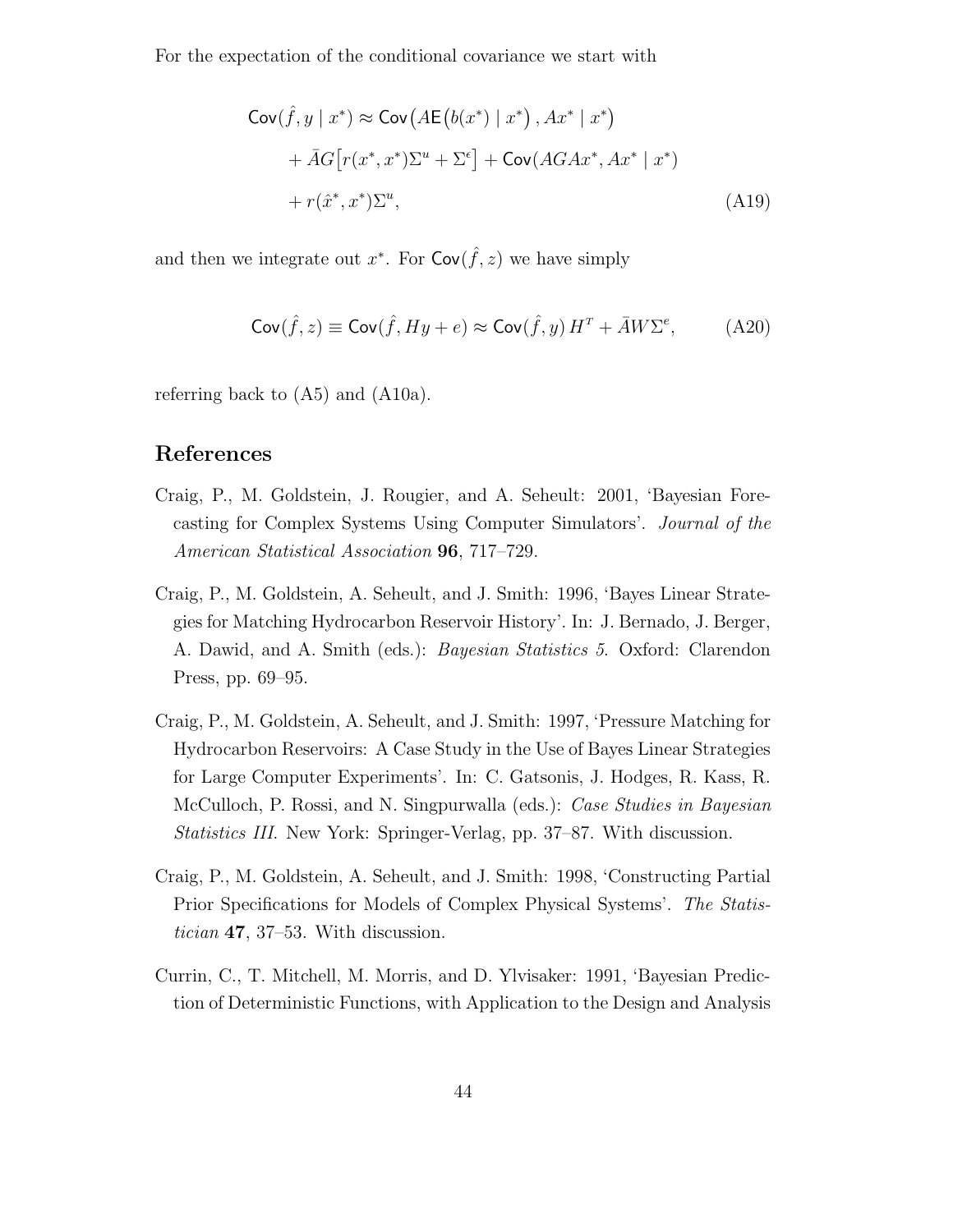of Computer Experiments'. Journal of the American Statistical Association 86, 953–963.

- Evans, M. and T. Swartz: 2000, Approximating Integrals via Monte Carlo and Deterministic Methods. Oxford: Oxford University Press.
- Goldstein, M.: 1999, 'Bayes Linear Analysis'. In: Encyclopaedia of Statistical Sciences, update vol. 3. London: John Wiley & Sons, pp. 29–34.
- Goldstein, M. and J. Rougier: 2005a, 'Probabilistic Formulations for Transferring Inferences from Mathematical Models to Physical Systems'. SIAM Journal on Scientific Computing 26(2), 467–487.
- Goldstein, M. and J. Rougier: 2005b, 'Reified Bayesian Modelling and Inference for Physical Systems'. Submitted to the Journal of Statistical Planning and Inference, available at http://www.maths.dur.ac.uk/stats/people/ jcr/Reify.pdf.
- Goldstein, M. and D. Wilkinson: 1996, 'Bayes Linear Adjustment for Variance Matrices'. In: J. Bernardo, J. Berger, A. Dawid, and A. F. M. Smith (eds.): Bayesian Statistics 5. pp. 791–799, Oxford: Oxford University Press.
- Golub, G. and C. Van Loan: 1983, *Matrix Computations*. Oxford, UK: North Oxford Academic.
- Higdon, D., M. Kennedy, J. Cavendish, J. Cafeo, and R. D. Ryne: 2005, 'Combining Field Data and Computer Simulations for Calibration and Prediction'. *SIAM Journal on Scientific Computing* 26(2), 448–466.
- Houghton, J., Y. Ding, D. Griggs, M. Noguer, P. J. van de Linden, X. Dai, K. Maskell, and C. Johnson (eds.): 2001, *Climate Change 2001: The Scientific* Basis. Contribution of Working Group 1 to the Third Assessment Report of the Intergovernmental Panel on Climate Change. Cambridge, UK: Cambridge University Press.
- Kennedy, M. and A. O'Hagan: 2001, 'Bayesian Calibration of Computer Models'. Journal of the Royal Statistical Society, Series B 63, 425–464. With discussion.
- Koehler, J. and A. Owen: 1996, 'Computer Experiments'. In: S. Ghosh and C. Rao (eds.): Handbook of Statistics, 13: Design and Analysis of Experiments. pp. 261–308, North-Holland: Amsterdam.